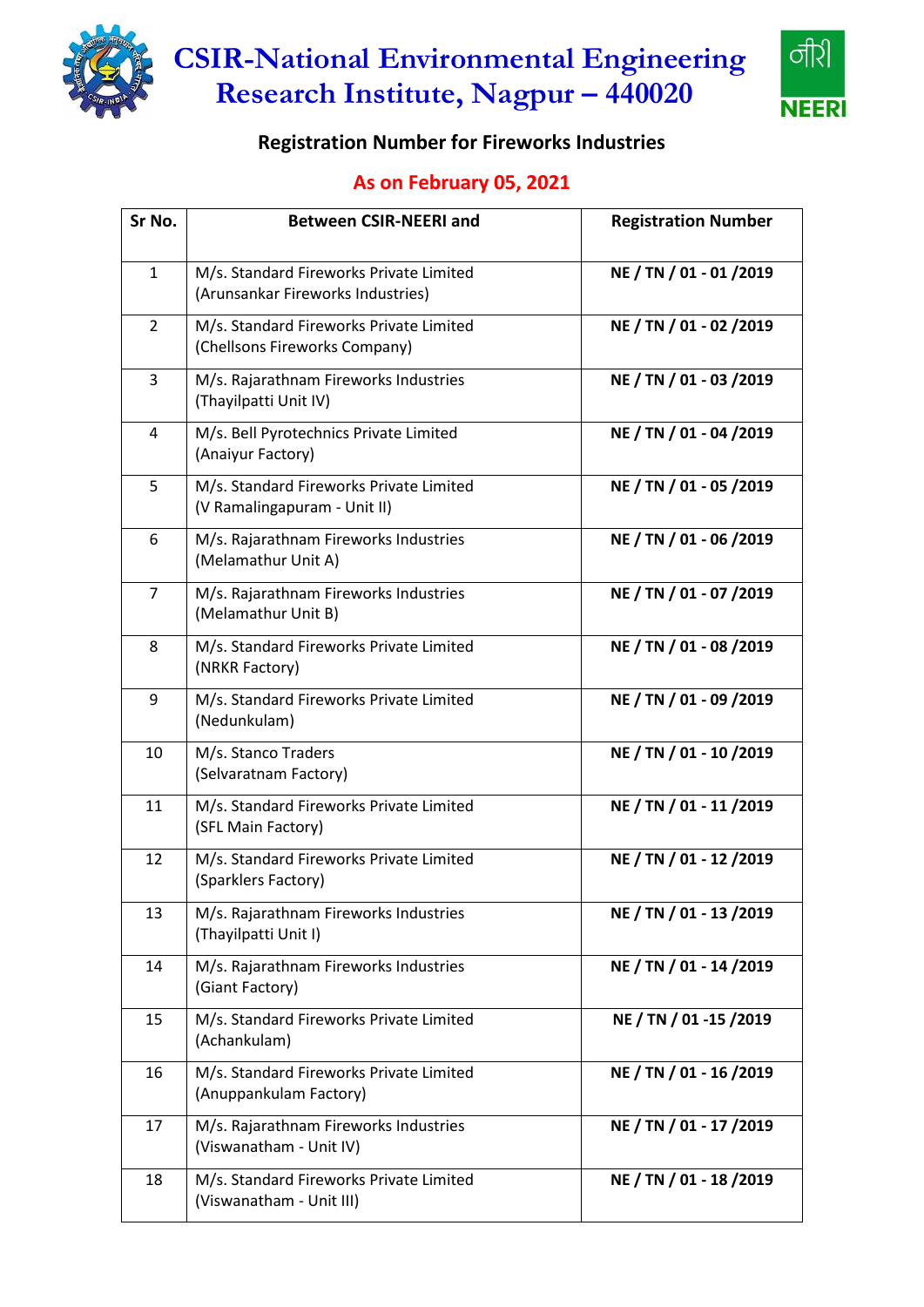| Sr No. | <b>Between CSIR-NEERI and</b>                                                | <b>Registration Number</b> |
|--------|------------------------------------------------------------------------------|----------------------------|
| 19     | M/s. Rajarathnam Fireworks Industries<br>(Ethirkottai Factory - Unit I)      | NE / TN / 01 - 19 / 2019   |
| 20     | M/s. Rajarathnam Fireworks Industries<br>(V Ramalingapuram - Unit I)         | NE / TN / 01 - 20 / 2019   |
| 21     | M/s. Standard Fireworks Private Limited<br>(Chakkaram Factory)               | NE / TN / 01 - 21 / 2019   |
| 22     | M/s. Standard Fireworks Private Limited<br>(Sankarapandiapuram)              | NE / TN / 01 - 22 / 2019   |
| 23     | M/s. Rajarathnam Fireworks Industries<br>(Nathikudi Unit II)                 | NE / TN / 01 - 23 / 2019   |
| 24     | M/s. Haritha Fireworks (HFW), Sivakasi, Tamilnadu                            | NE / TN / 02 - 01 / 2019   |
| 25     | M/s. Harini Fireworks Factory                                                | NE / TN / 02 - 02 / 2019   |
| 26     | M/s. Sakthi Fireworks Pvt. Ltd.                                              | NE / TN / 02 - 03 / 2019   |
| 27     | M/s. Sowdambika Fireworks                                                    | NE / TN / 02 - 04 /2019    |
| 28     | M/s. Chidambaram Fireworks Industry, Sivakasi,<br>Tamilnadu                  | NE / TN / 03 - 01 /2019    |
| 29     | M/s. Anil Fireworks Factory (ANIL), Sivakasi,<br>Tamilnadu                   | NE / TN / 04 - 01 /2019    |
| 30     | M/s. Anil Fireworks Factory Keelathiruthangal (Unit -<br>$\vert \vert \vert$ | NE / TN / 04 - 02 / 2019   |
| 31     | M/s. S. K. D. Lakshmanan Fireworks Industries(Unit -<br>III)                 | NE / TN / 04 - 03 /2019    |
| 32     | M/s. Vijaya Fireworks Industries (Unit - IV)                                 | NE / TN / 04 - 04 /2019    |
| 33     | M/s. Parasakthi Fireworks Industries (Unit - V)                              | NE / TN / 04 - 05 /2019    |
| 34     | M/s. Anil Fireworks Factory Soorarpatti (Unit - VI)                          | NE / TN / 04 - 06 / 2019   |
| 35     | M/s. Sree Ramu Fireworks Factory (Unit - VII)                                | NE / TN / 04 - 07 / 2019   |
| 36     | M/s. Kalinga Fireworks Industries (Unit - VIII)                              | NE / TN / 04 - 08 /2019    |
| 37     | M/s. Sri Someshvar Fireworks Industries (Unit - IX)                          | NE / TN / 04 - 09 /2019    |
| 38     | M/s. Sri Thangamani Fireworks Factory (Unit - X)                             | NE / TN / 04 - 10 / 2019   |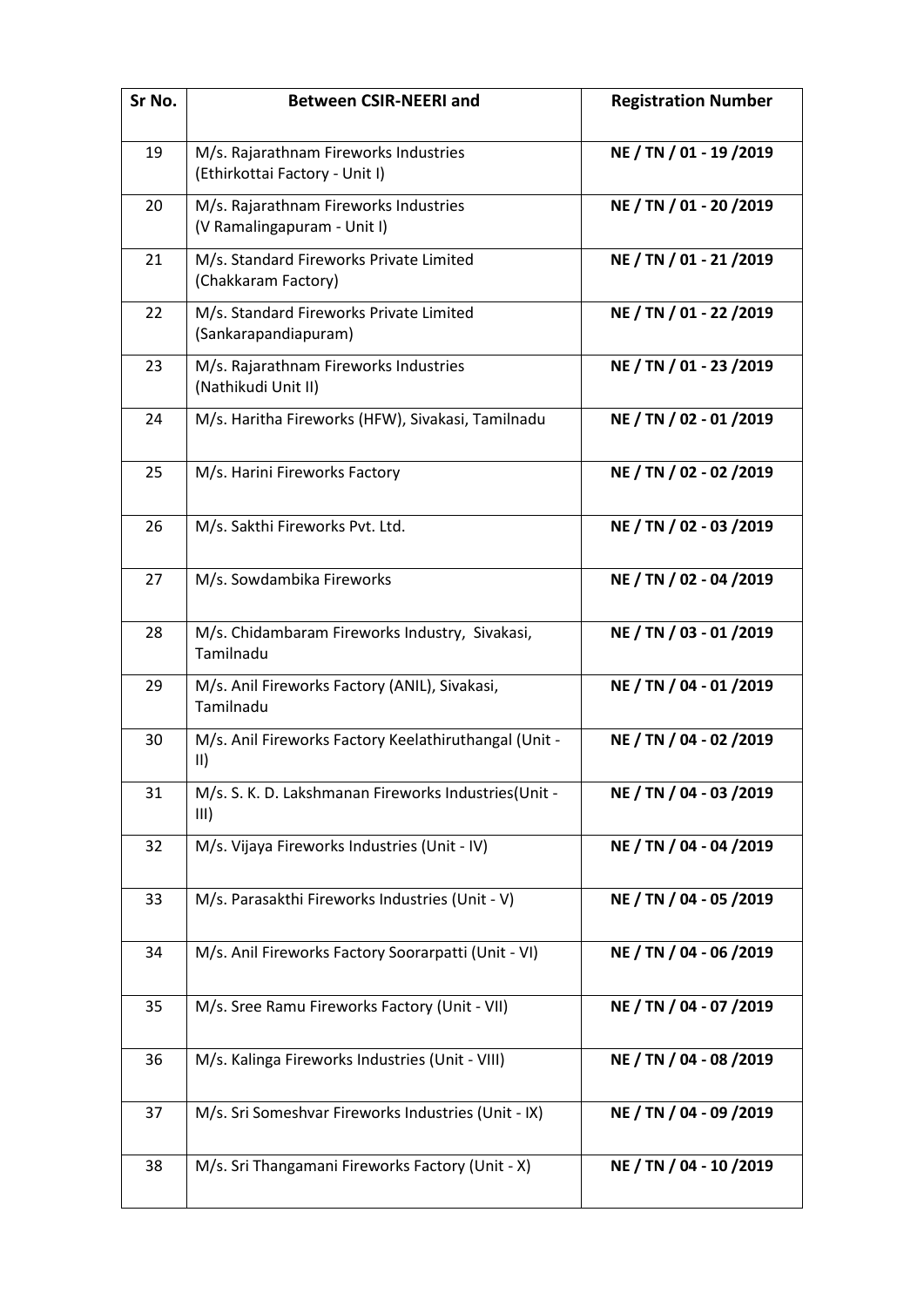| Sr No. | <b>Between CSIR-NEERI and</b>                                                  | <b>Registration Number</b> |
|--------|--------------------------------------------------------------------------------|----------------------------|
| 39     | M/s. Asian Fireworks Industries (Unit - XI)                                    | NE / TN / 04 - 11 /2019    |
| 40     | M/s. Vel Fireworks Factory (VEL), Sivakasi, Tamilnadu                          | NE / TN / 05 - 01 /2019    |
| 41     | M/s. Lima Fireworks (LIMA), Sivakasi, Tamilnadu                                | NE / TN / 06 - 01 /2019    |
| 42     | M/s. Sri Krishna Fireworks Group of Industries<br>(KFWGI), Sivakasi, Tamilnadu | NE / TN / 07 - 01 /2019    |
| 43     | M/s. Sri Krishna Fireworks Factory (P) Ltd (K(P)LTD)                           | NE / TN / 07 - 02 / 2019   |
| 44     | M/s. Sri Krishna Pyro Exports Pvt Ltd (Exports)                                | NE / TN / 07 - 03 /2019    |
| 45     | M/s. Sri Harikrishna Fireworks (P) Ltd (HFW)                                   | NE / TN / 07 - 04 /2019    |
| 46     | M/s. Sri Balakrishna Fireworks (BFW)                                           | NE / TN / 07 - 05 /2019    |
| 47     | M/s. The Rathna Fireworks Factory (RFW)                                        | NE / TN / 07 - 06 / 2019   |
| 48     | M/s. Shri Krishna Pyrotechnics (Pyrotech)                                      | NE / TN / 07 - 07 / 2019   |
| 49     | M/s. Shri Krishna Pyro Works (Pyroworks)                                       | NE / TN / 07 - 08 / 2019   |
| 50     | M/s. Sri Krishna Pyro Industries (Pyroindustries)                              | NE / TN / 07 - 09 /2019    |
| 51     | M/s. Karthik Fireworks Industries (Karthik FW)                                 | NE / TN / 07 - 10 / 2019   |
| 52     | M/s. Sri Krishna Serpent Factory (SKSF)                                        | NE / TN / 07 - 11 /2019    |
| 53     | M/s. The Aruna Fireworks Industries (AFWI)                                     | NE / TN / 07 - 12 / 2019   |
| 54     | M/s. The Meenambal Match Factory (MMF)                                         | NE / TN / 07 - 13 / 2019   |
| 55     | M/s. Vimal Pyrotech (VIMAL), Sivakasi, Tamilnadu                               | NE / TN / 08 - 01 / 2019   |
| 56     | M/s. Vimal Fireworks Factory (VIMAL), Sivakasi,<br>Tamilnadu                   | NE / TN / 09 - 01 /2019    |
| 57     | M/s. Amar Sparklers Factory                                                    | NE / TN / 10 - 01 /2019    |
| 58     | M/s. Micky Fireworks Industries                                                | NE / TN / 10 - 02 / 2019   |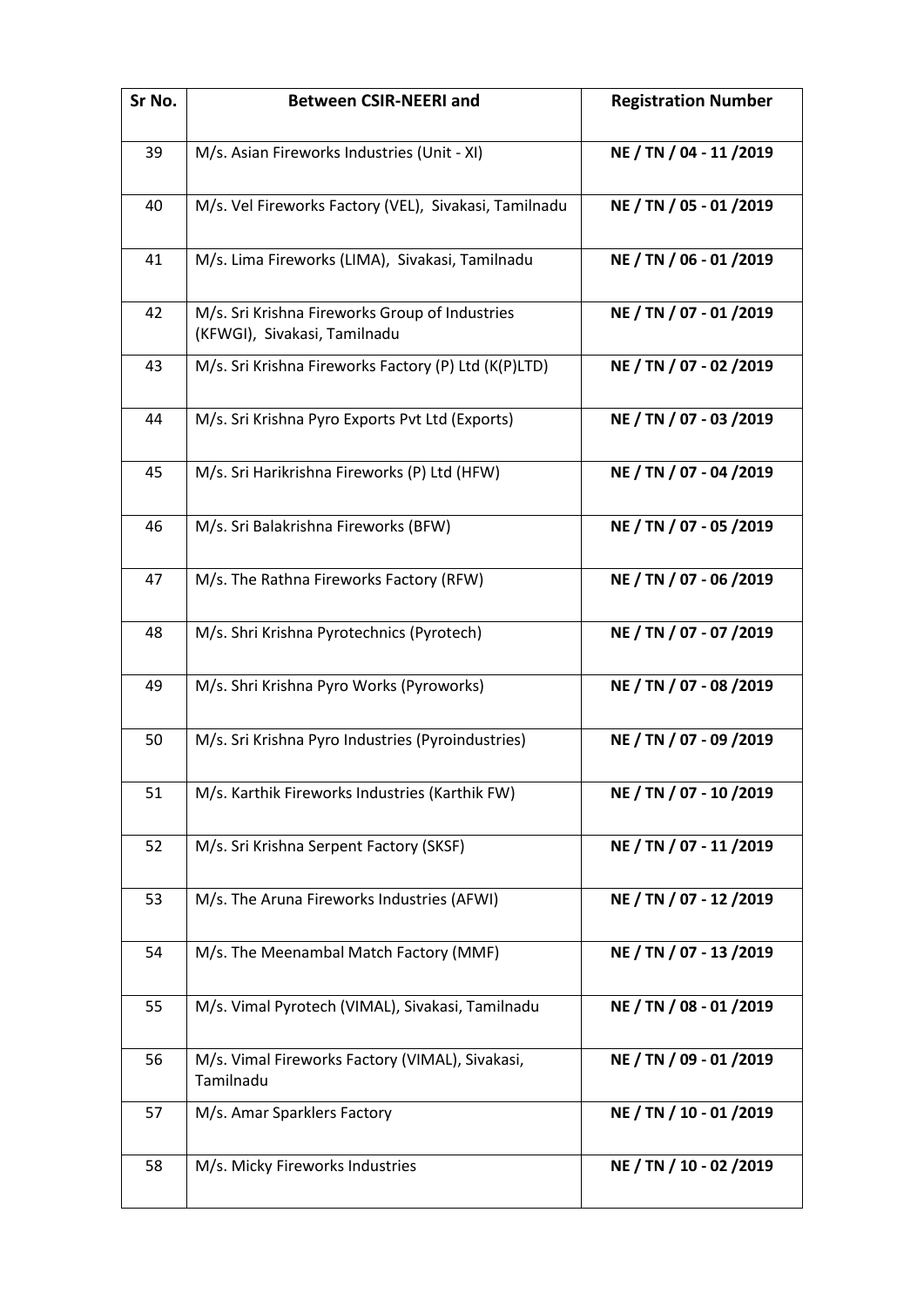| Sr No. | <b>Between CSIR-NEERI and</b>                                        | <b>Registration Number</b> |
|--------|----------------------------------------------------------------------|----------------------------|
| 59     | M/s. Micky Paper Caps Works                                          | NE / TN / 10 - 03 / 2019   |
| 60     | M/s. Sony Pyro International                                         | NE / TN / 10 - 04 /2019    |
| 61     | M/s. Sonny Fireworks (P) Ltd.                                        | NE / TN / 10 - 05 /2019    |
| 62     | M/s. Sony Ring Caps                                                  | NE / TN / 10 - 06 / 2019   |
| 63     | M/s. Sony Serpent Eggs Factory                                       | NE / TN / 10 - 07 / 2019   |
| 64     | M/s. Sqny Fireworks                                                  | NE / TN / 10 - 08 / 2019   |
| 65     | M/s. Sqny Fireworks Industries                                       | NE / TN / 10 - 09 / 2019   |
| 66     | M/s. Vinayaga Fireworks                                              | NE / TN / 10 - 10 / 2019   |
| 67     | M/s. Vinayaga Fireworks Industries                                   | NE / TN / 10 - 11 / 2019   |
| 68     | M/s. Vinayaga Fuse Industries                                        | NE / TN / 10 - 12 / 2019   |
| 69     | M/s. Simma Fireworks Factory                                         | NE / TN / 10 - 13 / 2019   |
| 70     | M/s. Vigneshwar Fireworks                                            | NE / TN / 10 - 14 / 2019   |
| 71     | M/s. Chidambaram Fireworks Factory, Sivakasi,<br>Tamilnadu           | NE / TN / 11 - 01 / 2019   |
| 72     | M/s. Asok Sparkling, Sivakasi, Tamilnadu                             | NE / TN / 12 - 01 / 2019   |
| 73     | M/s. Durai Fireworks, Sivakasi, Tamilnadu                            | NE / TN / 13 - 01 / 2019   |
| 74     | M/s. The Coronation Fireworks Factory (TCFF),<br>Sivakasi, Tamilnadu | NE / TN / 14 - 01 / 2019   |
| 75     | M/s. Sri Cornation Fireworks Pvt Ltd (SCFPL)                         | NE / TN / 14 - 02 / 2019   |
| 76     | M/s. Bee Cee Fireworks Industries (BCFI)                             | NE / TN / 14 - 03 / 2019   |
| 77     | M/s. Sri Cornation Fireworks (SCF)                                   | NE / TN / 14 - 04 / 2019   |
| 78     | M/s. New Coro's Sparklers Factory (NCSF)                             | NE / TN / 14 - 05 /2019    |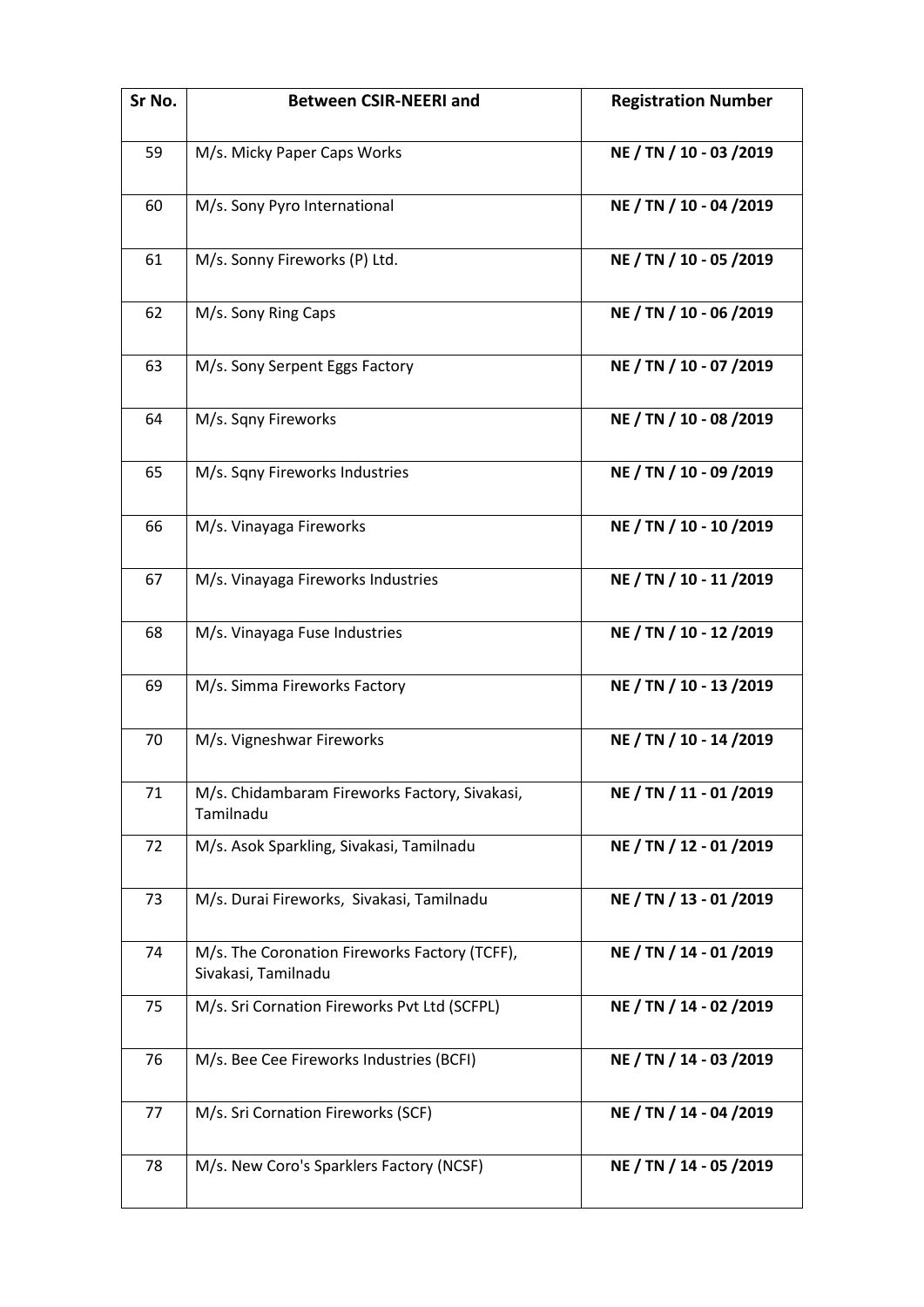| Sr No. | <b>Between CSIR-NEERI and</b>                                        | <b>Registration Number</b> |
|--------|----------------------------------------------------------------------|----------------------------|
| 79     | M/s. Naya Carnation Fireworks (NCF)                                  | NE / TN / 14 - 06 / 2019   |
| 80     | M/s. Jayanand Fireworks Industries (JFI)                             | NE / TN / 14 - 07 / 2019   |
| 81     | M/s. The Alpha Fireworks Factory (P) Ltd (TAFFPL)                    | NE / TN / 14 - 08 / 2019   |
| 82     | M/s. Seagal Fireworks Industries (SFI)                               | NE / TN / 14 - 09 / 2019   |
| 83     | M/s. Asok Sparks, Sivakasi, Tamilnadu                                | NE / TN / 15 - 01 / 2019   |
| 84     | M/s. Asok Sparklers Factory, Sivakasi, Tamilnadu                     | NE / TN / 16 - 01 / 2019   |
| 85     | M/s. Supreme Pyrotechnic, Sivakasi, Tamilnadu                        | NE / TN / 17 - 01 /2019    |
| 86     | M/s. Supreme Fireworks Factory                                       | NE / TN / 17 - 02 / 2019   |
| 87     | M/s. Supreme Pyroworks                                               | NE / TN / 17 - 03 / 2019   |
| 88     | M/s. Supreme Fireworks                                               | NE / TN / 17 - 04 /2019    |
| 89     | M/s. Supreme Fireworks and Company Unit - I                          | NE / TN / 17 - 05 /2019    |
| 90     | M/s. Supreme Fireworks and Company Unit - II                         | NE / TN / 17 - 06 / 2019   |
| 91     | M/s. Supreme Fireworks and Company Unit - III                        | NE / TN / 17 - 07 / 2019   |
| 92     | M/s. Supreme Hifi Sparklers                                          | NE / TN / 17 - 08 / 2019   |
| 93     | M/s. Thenmozhi Pyrotechnics                                          | NE / TN / 17 - 09 /2019    |
| 94     | M/s. Surya Pyrotechnics                                              | NE / TN / 17 - 10 / 2019   |
| 95     | M/s. Satheis Fireworks Industries                                    | NE / TN / 17 - 11 / 2019   |
| 96     | M/s. The Asian Sparklers Factory (TASF), Tamilnadu                   | NE / TN / 18 - 01 / 2019   |
| 97     | M/s. Sakthi Fireworks Factory (SAKTHI), Sivakasi,<br>Tamilnadu       | NE / TN / 19 - 01 / 2019   |
| 98     | M/s. Prabhuram Fireworks Factory (PRABHURAM),<br>Sivakasi, Tamilnadu | NE / TN / 20 - 01 / 2019   |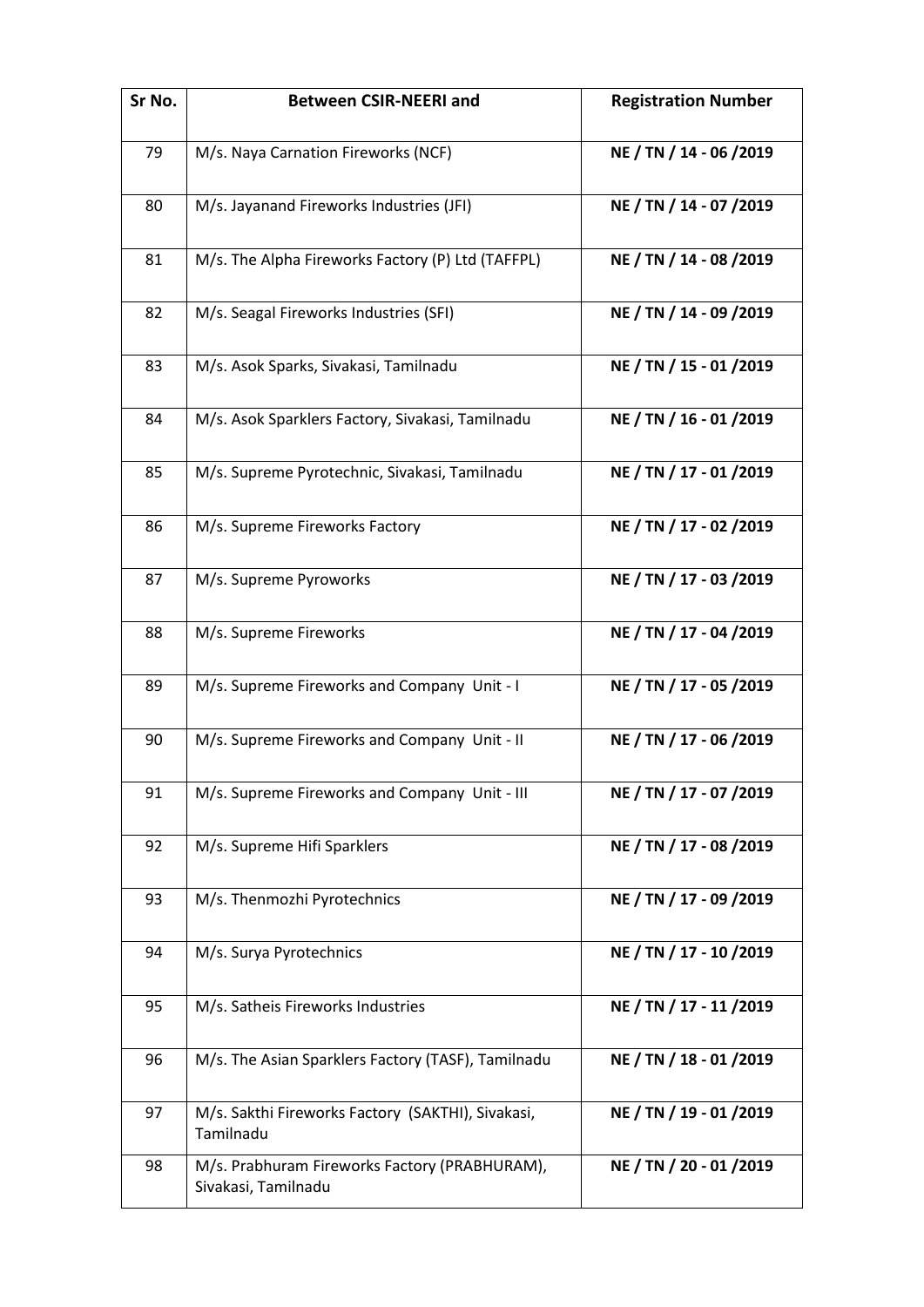| Sr No. | <b>Between CSIR-NEERI and</b>                                     | <b>Registration Number</b> |
|--------|-------------------------------------------------------------------|----------------------------|
| 99     | M/s. Ravindra Fireworks Pvt. Ltd. (RFPL), Sivakasi,<br>Tamilnadu  | NE / TN / 21 - 01 / 2019   |
| 100    | M/s. The Ravindra Fireworks Factory                               | NE / TN / 21 - 02 / 2019   |
| 101    | M/s. The Ravindra Fireworks Factory                               | NE / TN / 21 - 03 / 2019   |
| 102    | M/s. Ravindra Fireworks Unit - 1                                  | NE / TN / 22 - 01 / 2019   |
| 103    | M/s. Ravindra Fireworks Unit - 2                                  | NE / TN / 22 - 02 / 2019   |
| 104    | M/s. Ravindra Fireworks Company                                   | NE / TN / 22 - 03 / 2019   |
| 105    | M/s. Anil Sound Caps (ASC), Sivakasi, Tamilnadu                   | NE / TN / 23 - 01 / 2019   |
| 106    | M/s. The Indian National Fireworks (INFW), Tamilnadu              | NE / TN / 24 - 01 / 2019   |
| 107    | M/s. Mr. Big Fireworks Pvt. Ltd.                                  | NE / TN / 24 - 02 / 2019   |
| 108    | M/s. Classic Sparklers, Raipur                                    | NE / CG / 25 - 01 / 2019   |
| 109    | M/s. Sri Rajeswari Fireworks (SFRW), Sivakasi,<br>Tamilnadu       | NE / TN / 26 - 01 / 2019   |
| 110    | M/s. The Classic Fireworks Industries                             | NE / TN / 26 - 02 / 2019   |
| 111    | M/s. Sri Rajeswari Pyrotechnics                                   | NE / TN / 26 - 03 / 2019   |
| 112    | M/s. Sri Vishnu Pyrotechnics                                      | NE / TN / 26 - 04 / 2019   |
| 113    | M/s. The Classic Amorces Industries                               | NE / TN / 26 - 05 / 2019   |
| 114    | M/s. The Classic Serpent Egg Industries                           | NE / TN / 26 - 06 / 2019   |
| 115    | M/s. Tiger Fireworks Factory, Sivakasi, Tamilnadu                 | NE / TN / 27 - 01 /2019    |
| 116    | M/s. Royal Fireworks Industries Firm, Sivakasi,<br>Tamilnadu      | NE / TN / 28 - 01 / 2019   |
| 117    | M/s. Ayyan Fireworks Factory Pvt. Ltd., Sivakasi,<br>Tamilnadu    | NE / TN / 29 - 01 / 2019   |
| 118    | M/s. Ayyan Fireworks Factory (P) Ltd,<br>Vijayarangapuram village | NE / TN / 29 - 02 / 2019   |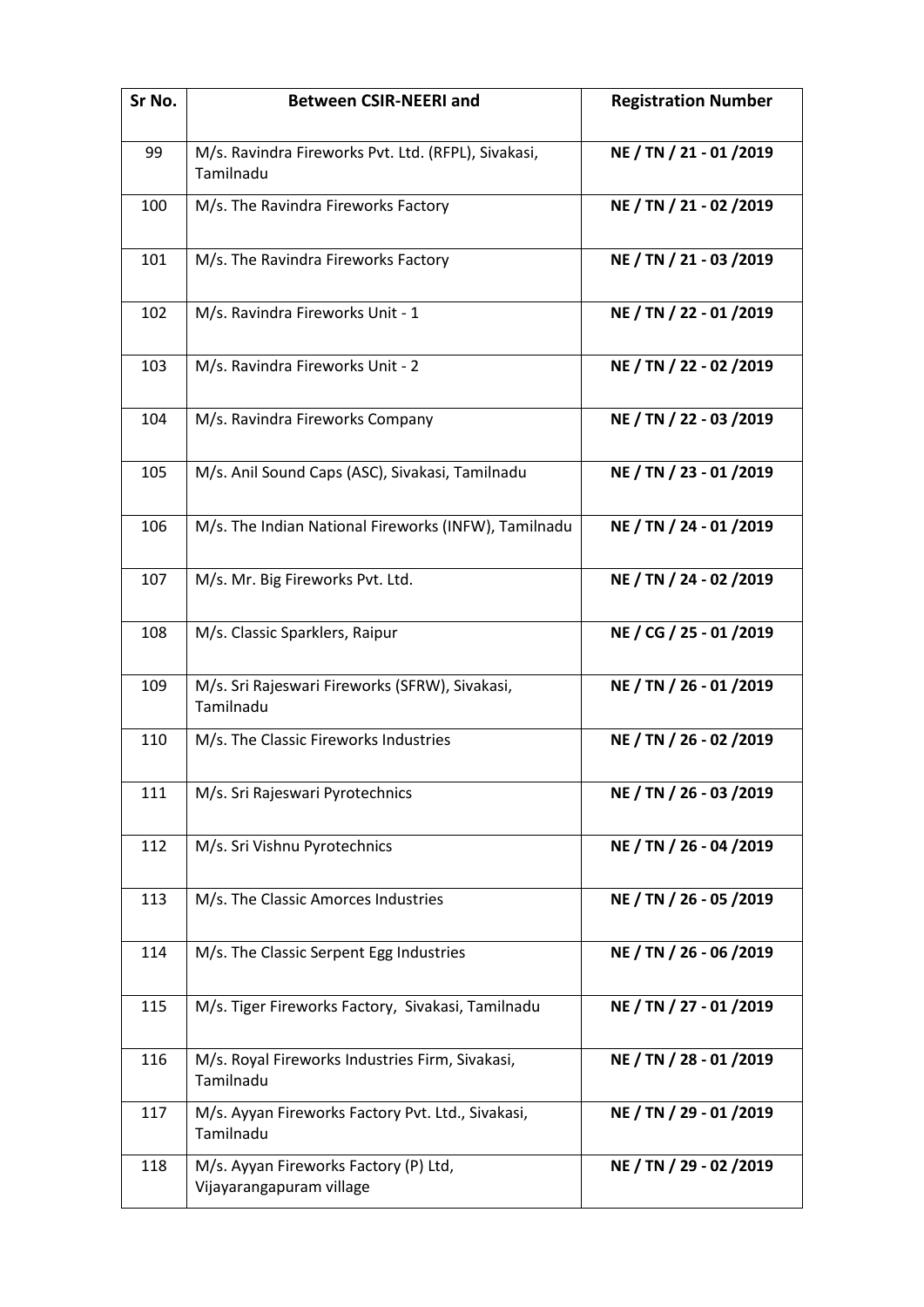| Sr No. | <b>Between CSIR-NEERI and</b>                                       | <b>Registration Number</b> |
|--------|---------------------------------------------------------------------|----------------------------|
| 119    | M/s. Ayyan Fireworks Factory (P) Ltd, Panaiyadipatti<br>village     | NE / TN / 29 - 03 / 2019   |
| 120    | M/s. Ayyan Fireworks Factory (P) Ltd, Thiruthangal<br>village       | NE / TN / 29 - 04 / 2019   |
| 121    | M/s. Ayyan Fireworks Factory (P) Ltd, Nathikudi village             | NE / TN / 29 - 05 /2019    |
| 122    | M/s. Ayyan Fireworks Factory (P) Ltd, Malli village                 | NE / TN / 29 - 06 / 2019   |
| 123    | M/s. Ayyan Fireworks Factory (P) Ltd, V.<br>Muthulingapuram village | NE / TN / 29 - 07 / 2019   |
| 124    | M/s. Ayyan Fireworks Factory (P) Ltd, Soorarpatti<br>village        | NE / TN / 29 - 08 / 2019   |
| 125    | M/s. The Graham Fireworks Factory, Anaiyur village                  | NE / TN / 29 - 09 / 2019   |
| 126    | M/s. Ayyan Fireworks Factory (P) Ltd, Sirukulam<br>Village          | NE / TN / 29 - 10 / 2019   |
| 127    | M/s. Ayyans Sparklers (P) Ltd, Malli village                        | NE / TN / 29 - 11 / 2019   |
| 128    | M/s. Ayyan Fireworks Factory, Sevalpatti village                    | NE / TN / 29 - 12 / 2019   |
| 129    | M/s. Ayyan Colour Match Works, Injar village                        | NE / TN / 29 - 13 / 2019   |
| 130    | M/s. The Kamathenu Match Industries, Thayilpatti<br>village         | NE / TN / 29 - 14 / 2019   |
| 131    | M/s. Star Pyrotechnics, Raipur                                      | NE / CG / 30 - 01 / 2019   |
| 132    | M/s. VGS Sparklers (VGSS), Sivakasi, Tamilnadu                      | NE / TN / 31 - 01 /2019    |
| 133    | M/s. Sree Balaji Fire Works Industries                              | NE / TN / 32 - 01 / 2019   |
| 134    | M/s. Sree Balaji Pyro Technics                                      | NE / TN / 32 - 02 / 2019   |
| 135    | M/s. Sree Balaji Fire Works Factory                                 | NE / TN / 32 - 03 / 2019   |
| 136    | M/s. Sri Vijai Pyrotechnic Factory (SVPF), Sivakasi,<br>Tamilnadu   | NE / TN / 33 - 01 / 2019   |
| 137    | M/s. Jai Manoj Fireworks Industries                                 | NE / TN / 33 - 02 / 2019   |
| 138    | M/s. Sri Vijai Fancy Fireworks                                      | NE / TN / 33 - 03 / 2019   |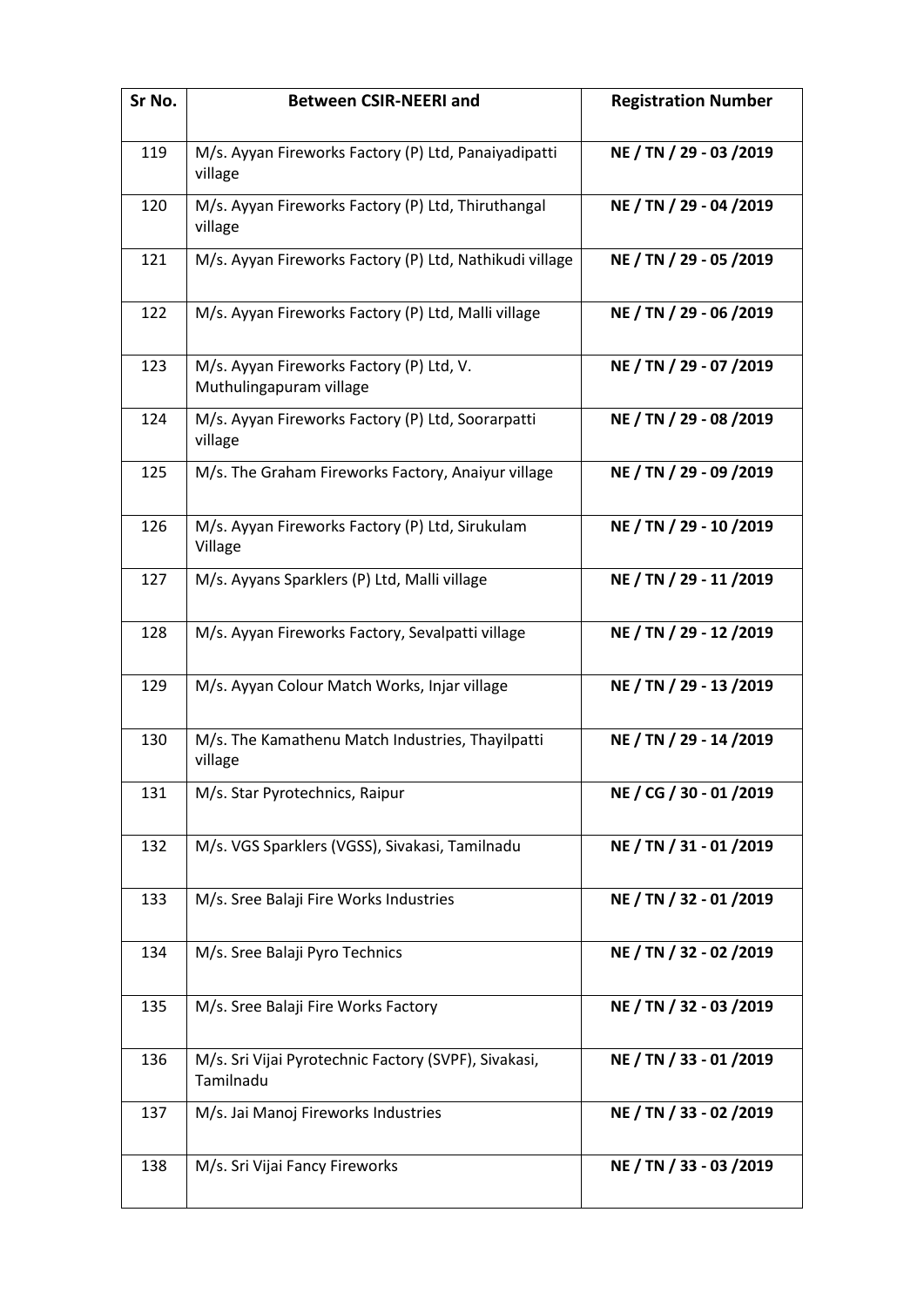| Sr No. | <b>Between CSIR-NEERI and</b>                                        | <b>Registration Number</b> |
|--------|----------------------------------------------------------------------|----------------------------|
| 139    | M/s. Sri Vijai Pyro Park                                             | NE / TN / 33 - 04 /2019    |
| 140    | M/s. Jai Manoj Sparklers                                             | NE / TN / 33 - 05 /2019    |
| 141    | M/s. Varshini Fireworks Industries                                   | NE / TN / 34 - 01 / 2019   |
| 142    | M/s. Varshini Fireworks                                              | NE / TN / 34 - 02 / 2019   |
| 143    | M/s. Meena Fireworks Industries (MFI), Tamilnadu                     | NE / TN / 35 - 01 / 2019   |
| 144    | M/s. Meena Sparklers                                                 | NE / TN / 35 - 02 / 2019   |
| 145    | M/s. Ruby Sparklers                                                  | NE / TN / 36 - 01 / 2019   |
| 146    | M/s. Ruby Fire Works                                                 | NE / TN / 36 - 02 / 2019   |
| 147    | M/s. Sri Ganpath Fireworks Factory (SGF), Sivakasi,<br>Tamilnadu     | NE / TN / 37 - 01 /2019    |
| 148    | M/s. Guru Priya Fireworks Industries (GPFWI),<br>Sivakasi, Tamilnadu | NE / TN / 38 - 01 / 2019   |
| 149    | M/s. Thirumalai Fireworks Industries (TFI), Sivakasi,<br>Tamilnadu   | NE / TN / 39 - 01 / 2019   |
| 150    | M/s. Vaigai Sparklers Factory (VSF), Sivakasi,<br>Tamilnadu          | NE / TN / 40 - 01 / 2019   |
| 151    | M/s. Shammah Fireworks Industries (SFI), Sivakasi,<br>Tamilnadu      | NE / TN / 41 - 01 /2019    |
| 152    | M/s. Kumar Fireworks Factory (KFFG), Sivakasi,<br>Tamilnadu          | NE / TN / 42 - 01 /2019    |
| 153    | M/s. Arun Sparklers Factory                                          | NE / TN / 43 - 01 /2019    |
| 154    | M/s. Natarajan Fire Works                                            | NE / TN / 43 - 02 / 2019   |
| 155    | M/s. Sri Vijai Fireworks Industries (SVFI), Sivakasi,<br>Tamilnadu   | NE / TN / 44 - 01 /2019    |
| 156    | M/s. Sri Brindavan Cap Works                                         | NE / TN / 44 - 02 / 2019   |
| 157    | M/s. Sri Vijai Sparklers                                             | NE / TN / 44 - 03 / 2019   |
| 158    | M/s. Metro Fireworks Factory (MFWF), Tamilnadu                       | NE / TN / 45 - 01 /2019    |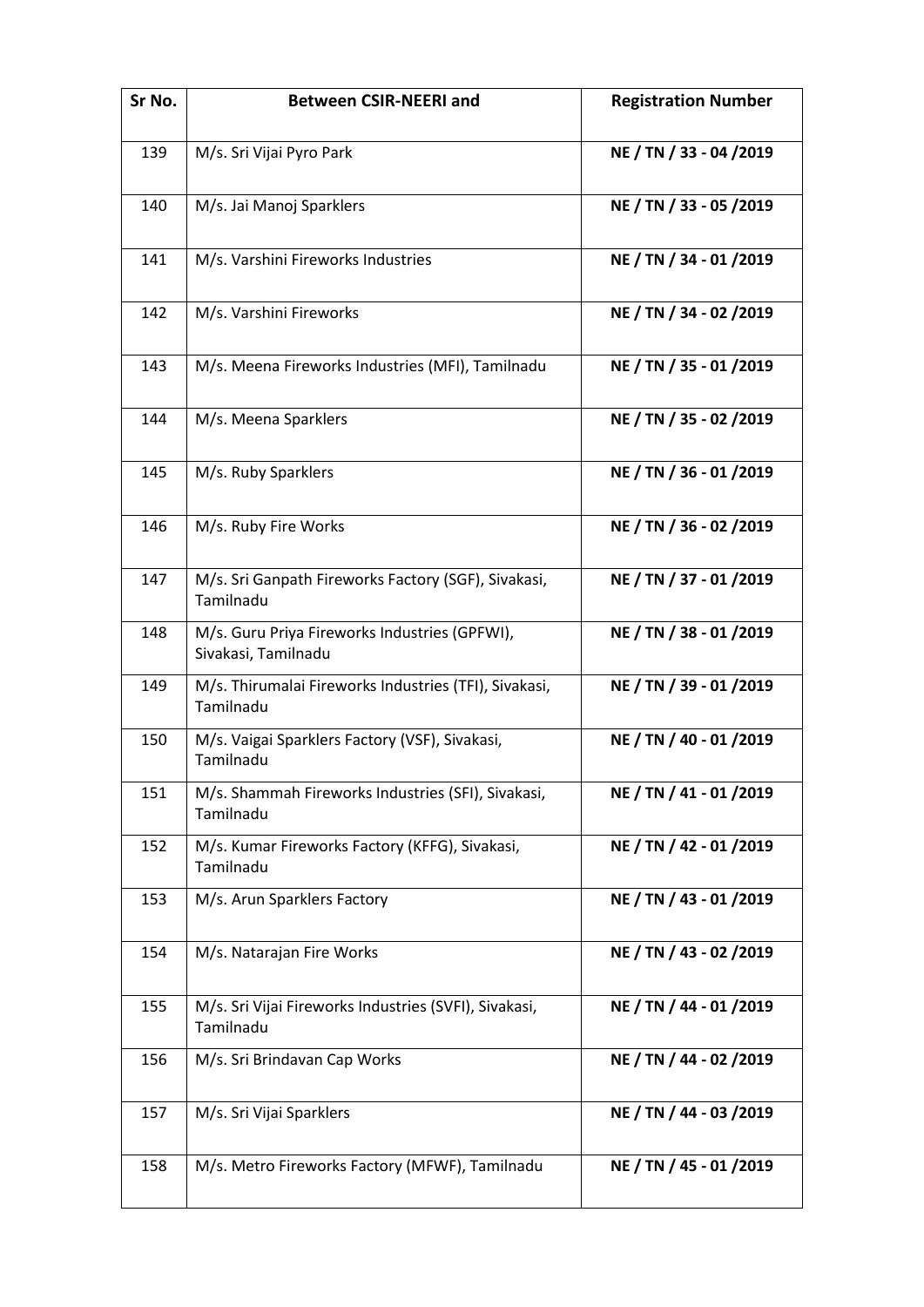| Sr No. | <b>Between CSIR-NEERI and</b>                                              | <b>Registration Number</b> |
|--------|----------------------------------------------------------------------------|----------------------------|
| 159    | M/s. City Fireworks Factory (CFWF), Sivakasi,<br>Tamilnadu                 | NE / TN / 46 - 01 / 2019   |
| 160    | M/s. Bahwan Fire Works Factory (BFWF), Sivakasi,<br>Tamilnadu              | NE / TN / 47 - 01 /2019    |
| 161    | M/s. Vinayagar Fire Works Factory                                          | NE / TN / 48 - 01 /2019    |
| 162    | M/s. Sevenhills Fire Works Industries                                      | NE / TN / 48 - 02 / 2019   |
| 163    | M/s. Sunshine Fire Works Industries                                        | NE / TN / 48 - 03 / 2019   |
| 164    | M/s. Ramjeya Fire Works Factory                                            | NE / TN / 48 - 04 / 2019   |
| 165    | M/s. Jayarani Sparklers (JRS), Tamilnadu                                   | NE / TN / 49 - 01 /2019    |
| 166    | M/s. Champion Fireworks Sparklers Unit (CFS),<br>Sivakasi, Tamilnadu       | NE / TN / 50 - 01 /2019    |
| 167    | M/s. Laxmi Fire works Industries, Indore                                   | NE / MP / 51 - 01 /2019    |
| 168    | M/s. Rajan Pyrotech (SRF), Bharatpur, Rajasthan                            | NE / RJ / 52 - 01 /2019    |
| 169    | M/s. Jai Bharat Fire Works Industries, Bharatpur,<br>Rajasthan             | NE / RJ / 53 - 01 /2019    |
| 170    | M/s. Prabhat Fire Works Industries, Bharatpur,<br>Rajasthan                | NE / RJ / 54 - 01 /2019    |
| 171    | M/s. Prince Fire Works Industries, Bharatpur,<br>Rajasthan                 | NE / RJ / 55 - 01 /2019    |
| 172    | M/s. Azad Fireworks Factory, Madanganj-Kishangarh,<br>Ajmer, Rajasthan     | NE / RJ / 56 - 01 /2019    |
| 173    | M/s. Neelam Industries, Madanganj-Kishangarh,<br>Ajmer, Rajasthan          | NE / RJ / 57 - 01 /2019    |
| 174    | M/s. Azad Fireworks Industries, Madanganj-<br>Kishangarh, Ajmer, Rajasthan | NE / RJ / 58 - 01 /2019    |
| 175    | M/s. Shri Shiva Enterprises, Madanganj-Kishangarh,<br>Ajmer, Rajasthan     | NE / RJ / 59 - 01 /2019    |
| 176    | M/s. Azad Sparklers, Ajmer, Madanganj-Kishangarh,<br>Ajmer, Rajasthan      | NE / RJ / 60 - 01 /2019    |
| 177    | M/s. Azad Pyrotech, Ajmer, Madanganj-Kishangarh,<br>Ajmer, Rajasthan       | NE / RJ / 61 - 01 /2019    |
| 178    | M/s. Sriram Fireworks Pvt. Ltd., Gujarat                                   | NE / GJ / 62 - 01 /2019    |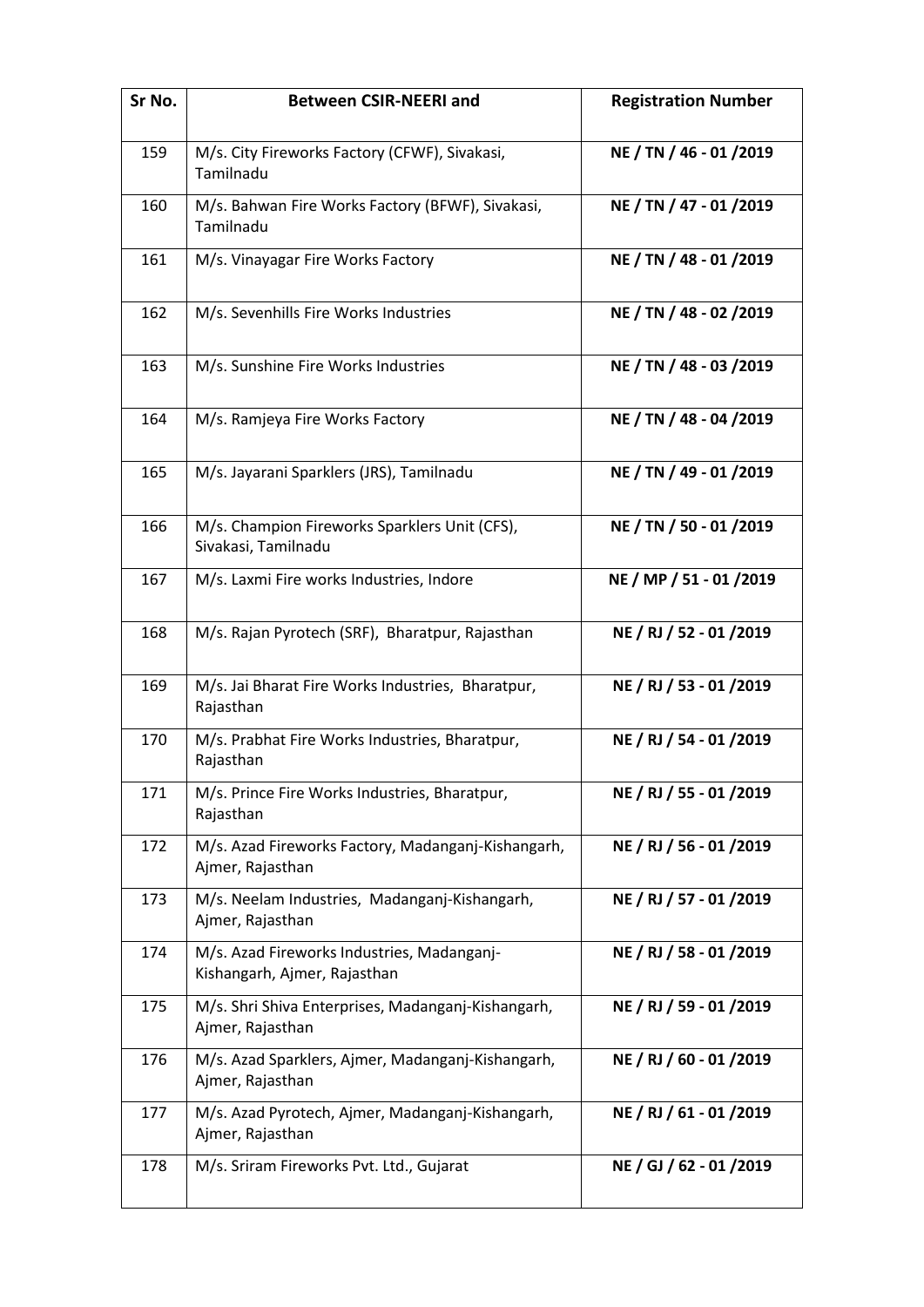| Sr No. | <b>Between CSIR-NEERI and</b>                                          | <b>Registration Number</b> |
|--------|------------------------------------------------------------------------|----------------------------|
| 179    | M/s. Sriram Sparklers, Gujarat                                         | NE / GJ / 63 - 01 /2019    |
| 180    | M/s. Sri Poorvikaa Fireworks (SPF), Sivakasi,<br>Tamilnadu             | NE / TN / 64 - 01 / 2019   |
| 181    | M/s. Jai Gangai Fireworks Industries (JGFW), Sivakasi,<br>Tamilnadu    | NE / TN / 65 - 01 /2019    |
| 182    | M/s. Sri Ramji Fireworks Industries (SRFG), Sivakasi,<br>Tamilnadu     | NE / TN / 66 - 01 / 2019   |
| 183    | M/s. Sri Ramji Pyro Factory (SRFG), Sivakasi,<br>Tamilnadu             | NE / TN / 67 - 01 /2019    |
| 184    | M/s. Ramji Amorces (SRFG), Sivakasi, Tamilnadu                         | NE / TN / 68 - 01 / 2019   |
| 185    | M/s. Ramji Pyrotechnics (SRFG), Sivakasi, Tamilnadu                    | NE / TN / 69 - 01 / 2019   |
| 186    | M/s. Raamji Fireworks Factory (SRFG), Sivakasi,<br>Tamilnadu           | NE / TN / 70 - 01 /2019    |
| 187    | M/s. Ramji Sparklers Factory (SRFG), Sivakasi,<br>Tamilnadu            | NE / TN / 71 - 01 /2019    |
| 188    | M/s. Sri Deepalakshmi Fireworks (SDFW), Sivakasi,<br>Tamilnadu         | NE / TN / 72 - 01 /2019    |
| 189    | M/s. S. Narayana Fireworks Industries (SNFW),<br>Sivakasi, Tamilnadu   | NE / TN / 73 - 01 / 2019   |
| 190    | M/s. Bahwan Sparklers Factory (BSFG), Sivakasi,<br>Tamilnadu           | NE / TN / 74 - 01 /2019    |
| 191    | M/s. Sree Bahwan Pyrotech                                              | NE / TN / 74 - 02 / 2019   |
| 192    | M/s. Deepam Fireworks                                                  | NE / TN / 75 - 01 /2019    |
| 193    | M/s. Deepam Sparklers                                                  | NE / TN / 75 - 02 / 2019   |
| 194    | M/s. Naachiar Fireworks (NFW), Sivakasi, Tamilnadu                     | NE / TN / 76 - 01 / 2019   |
| 195    | M/s. Sri Jothis Sparklers Factory (SJSF), Sivakasi,<br>Tamilnadu       | NE / TN / 77 - 01 /2019    |
| 196    | M/s. Sree Narmadha Fireworks Industries (SNFI),<br>Sivakasi, Tamilnadu | NE / TN / 78 - 01 /2019    |
| 197    | M/s. Jai Sai Baba Sparklers, Jabalpur                                  | NE / MP / 79 - 01 /2019    |
| 198    | M/s. Jai Durga Sparklers, Jabalpur                                     | NE / MP / 80 - 01 /2019    |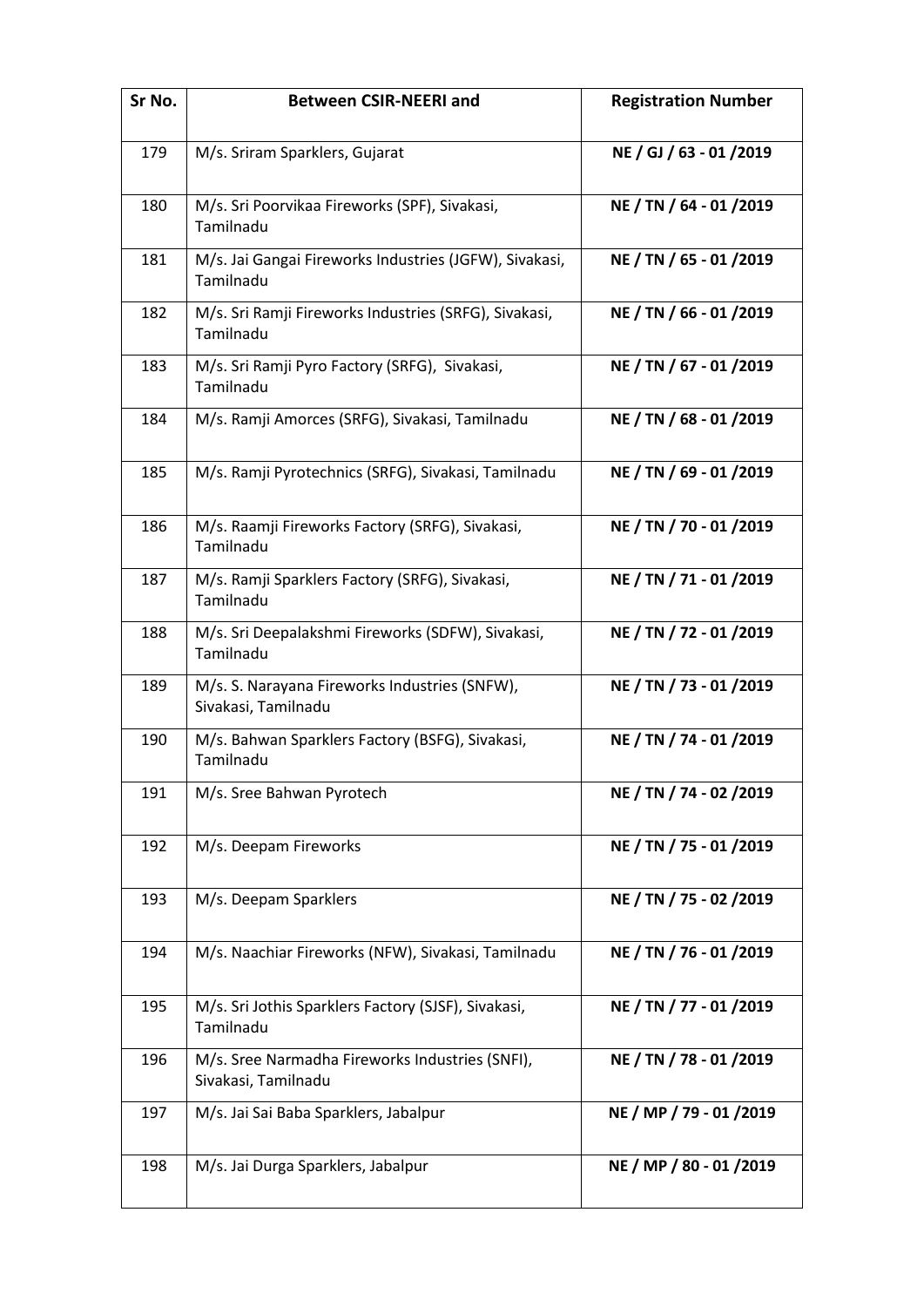| Sr No. | <b>Between CSIR-NEERI and</b>                                    | <b>Registration Number</b> |
|--------|------------------------------------------------------------------|----------------------------|
| 199    | M/s. Sree Suriyakalaa Fireworks                                  | NE / TN / 81 - 01 / 2019   |
| 200    | M/s. Sandhiya Fireworks                                          | NE / TN / 81 - 02 / 2019   |
| 201    | M/s. Thiru Meenakshi Fireworks (TMFW), Sivakasi,<br>Tamilnadu    | NE / TN / 82 - 01 / 2019   |
| 202    | M/s. Thiru Meenakshi Fireworks Industries                        | NE / TN / 82 - 02 / 2019   |
| 203    | M/s. Sri Maruthi Sparklers (SMS), Sivakasi, Tamilnadu            | NE / TN / 83 - 01 / 2019   |
| 204    | M/s. Anandhakrishna Fireworks (AKF), Sivakasi,<br>Tamilnadu      | NE / TN / 84 - 01 /2019    |
| 205    | M/s. Sri Vel Fireworks Factory (SVFF), Sivakasi,<br>Tamilnadu    | NE / TN / 85 - 01 / 2019   |
| 206    | M/s. Jayaseeli Fireworks                                         | NE / TN / 85 - 02 / 2019   |
| 207    | M/s. RSR Fancy Fireworks (RSR), Sivakasi, Tamilnadu              | NE / TN / 86 - 01 / 2019   |
| 208    | M/s. RSR Sparklers (RSR), Sivakasi, Tamilnadu                    | NE / TN / 87 - 01 /2019    |
| 209    | M/s. Sri Oswal Fireworks Factory (SOFF), Sivakasi,<br>Tamilnadu  | NE / TN / 88 - 01 / 2019   |
| 210    | M/s. Sri Kaasi Fireworks (SKFW), Sivakasi, Tamilnadu             | NE / TN / 89 - 01 / 2019   |
| 211    | M/s. Gurujothi Pyrotech (GJPT), Sivakasi, Tamilnadu              | NE / TN / 90 - 01 /2019    |
| 212    | M/s. Sri Jeyamurugan Fireworks (SJMF), Sivakasi,<br>Tamilnadu    | NE / TN / 91 - 01 /2019    |
| 213    | M/s. RKVM Fireworks Factory (RFF), Tamilnadu                     | NE / TN / 92 - 01 /2019    |
| 214    | M/s. Krishnaram Sparklers (KRS), Sivakasi, Tamilnadu             | NE / TN / 93 - 01 /2019    |
| 215    | M/s. Sri Gomathi Fireworks Factory (GFF), Sivakasi,<br>Tamilnadu | NE / TN / 94 - 01 /2019    |
| 216    | M/s. Bluestar Fireworks Factory (BSFF), Tamilnadu                | NE / TN / 95 - 01 /2019    |
| 217    | M/s. Om Krishna Fireworks (OKF), Tamilnadu                       | NE / TN / 96 - 01 / 2019   |
| 218    | M/s. Karpagaraja Fireworks (KRF), Tamilnadu                      | NE / TN / 97 - 01 /2019    |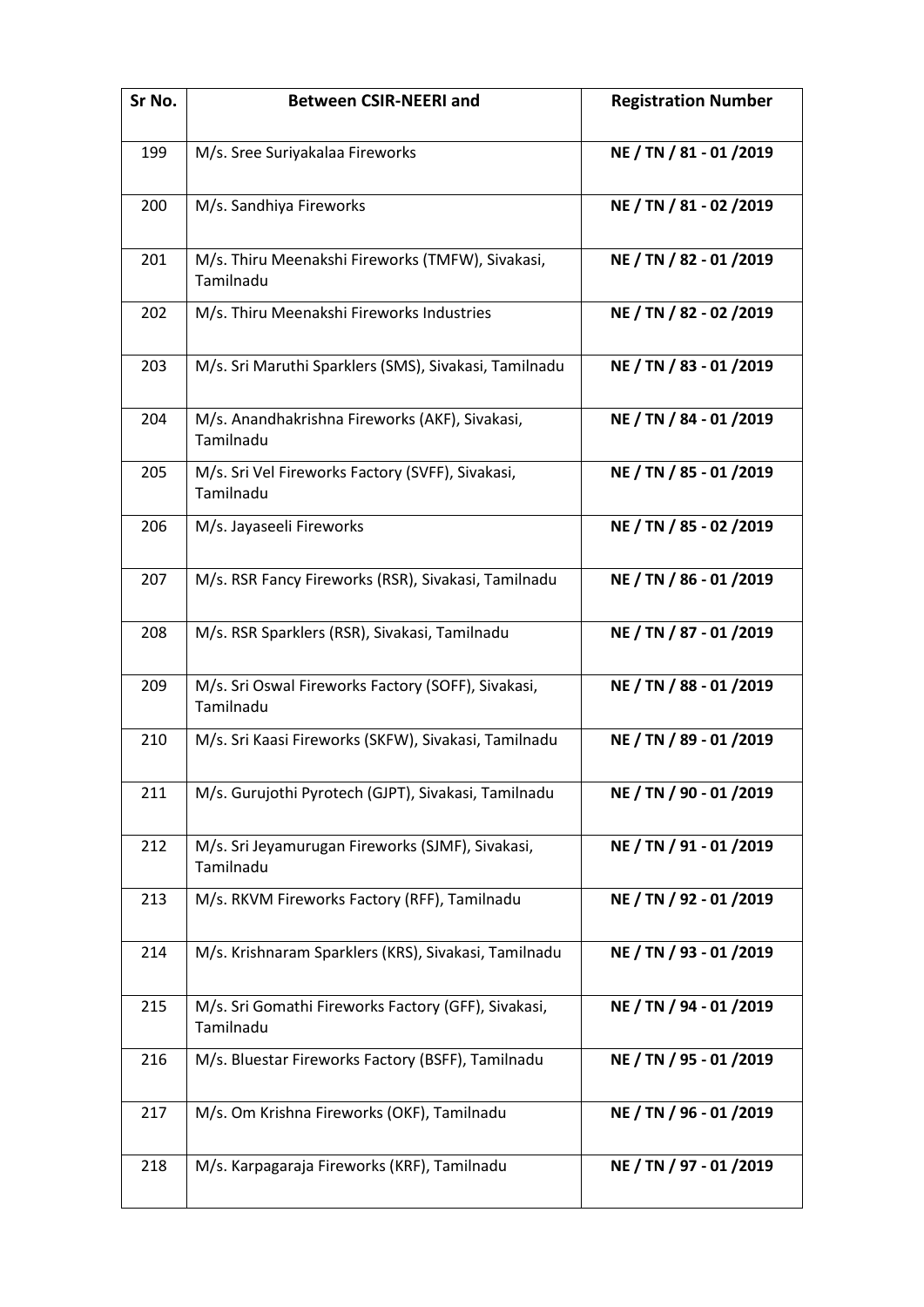| Sr No. | <b>Between CSIR-NEERI and</b>                                          | <b>Registration Number</b> |
|--------|------------------------------------------------------------------------|----------------------------|
| 219    | M/s. Sri Durgesh Fireworks Factory (SDFF), Sivakasi,<br>Tamilnadu      | NE / TN / 98 - 01 / 2019   |
| 220    | M/s. Sree Pothis Fireworks (SPFG), Sivakasi,<br>Tamilnadu              | NE / TN / 99 - 01 /2019    |
| 221    | M/s. Dinesh Fireworks (SPFG), Sivakasi, Tamilnadu                      | NE / TN / 100 - 01 /2019   |
| 222    | M/s. Sree Pothis Sparkler Factory (SPFG), Sivakasi,<br>Tamilnadu       | NE / TN / 101 - 01 / 2019  |
| 223    | M/s. Gurusamy Fireworks (GFW), Sivakasi, Tamilnadu                     | NE / TN / 102 - 01 / 2019  |
| 224    | M/s. New Gurusamy Fireworks                                            | NE / TN / 102 - 02 / 2019  |
| 225    | M/s. Thathaiya Fireworks (TFW), Sivakasi, Tamilnadu                    | NE / TN / 103 - 01 / 2019  |
| 226    | M/s. Sri Renukambal Fireworks (SRFW), Sivakasi,<br>Tamilnadu           | NE / TN / 104 - 01 /2019   |
| 227    | M/s. Sunflower Fireworks Industries (MFW), Sivakasi,<br>Tamilnadu      | NE / TN / 105 - 01 /2019   |
| 228    | M/s. Maruti Fireworks (MFW), Sattur, Tamilnadu                         | NE / TN / 106 - 01 / 2019  |
| 229    | M/s. Sri Asok Fireworks Industries (SAFI), Sivakasi,<br>Tamilnadu      | NE / TN / 107 - 01 /2019   |
| 230    | M/s. Jai Bhavani Fireworks                                             | NE / TN / 108 - 01 / 2019  |
| 231    | M/s. Jai Bhavani Sparklers                                             | NE / TN / 108 - 02 / 2019  |
| 232    | M/s. Naagar Fireworks (NFW), Sivakasi, Tamilnadu                       | NE / TN / 109 - 01 /2019   |
| 233    | M/s. Tharani Fireworks Factory (TFF), Sivakasi,<br>Tamilnadu           | NE / TN / 110 - 01 /2019   |
| 234    | M/s. Malati Fireworks Factory, Parola, Jalgaon                         | NE / MH / 111 - 01 /2019   |
| 235    | M/s. Kala Fireworks Industries, Sivakasi, Tamilnadu                    | NE / TN / 112 - 01 /2019   |
| 236    | M/s. Sri Laxmi Fireworks, Rohtak                                       | NE / HR / 113 - 01 /2019   |
| 237    | M/s. Sri VijayaLaxmi Fireworks, Rohtak                                 | NE / HR / 114 - 01 / 2019  |
| 238    | M/s. Sri Raj Laxmi Fireworks and Mayur Fireworks<br>Industries, Rohtak | NE / HR / 115 - 01 / 2019  |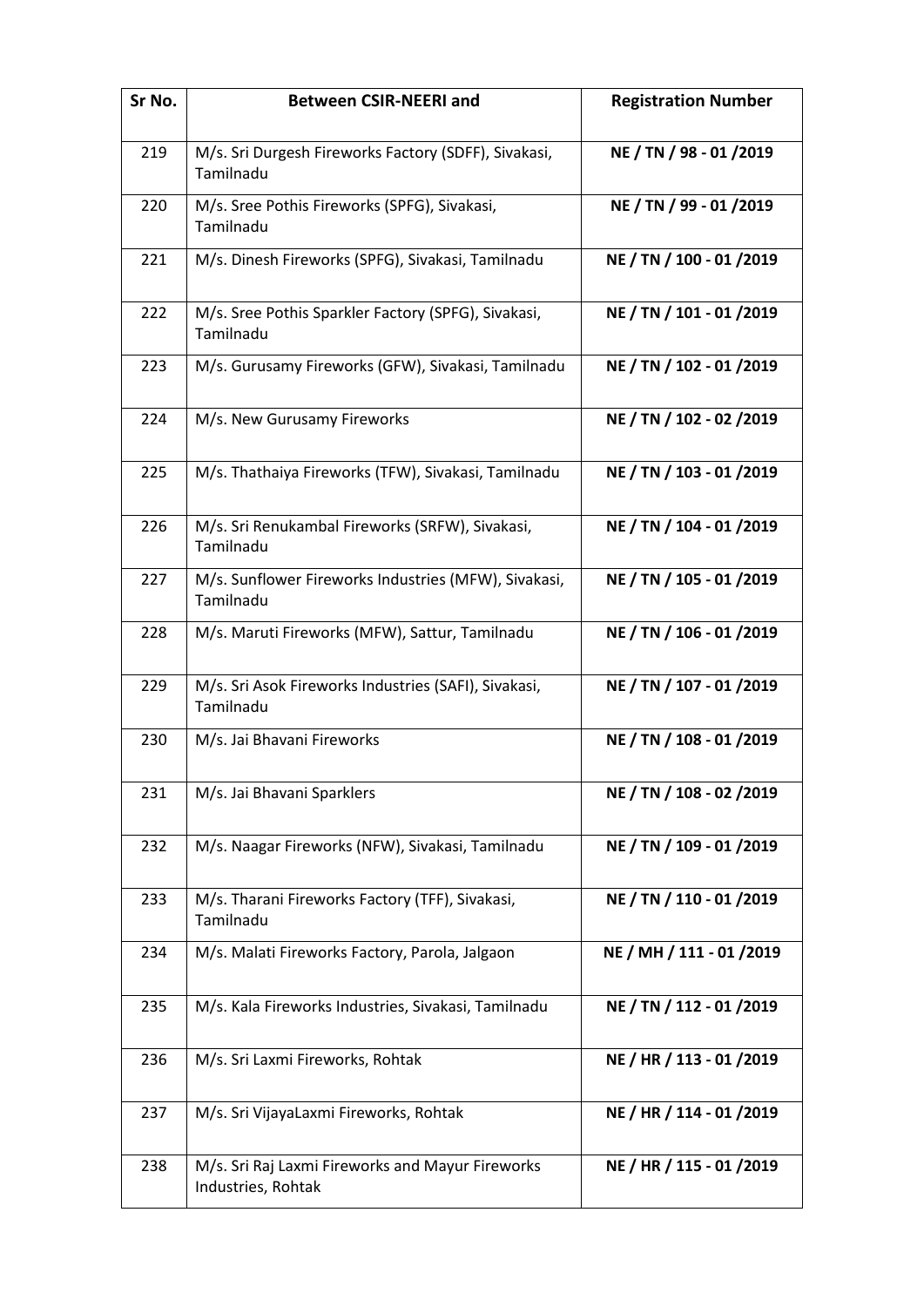| Sr No. | <b>Between CSIR-NEERI and</b>                                           | <b>Registration Number</b> |
|--------|-------------------------------------------------------------------------|----------------------------|
| 239    | M/s. Sri Ramesh Sparklers Factory (SRSF), Sivakasi,<br>Tamilnadu        | NE / TN / 116 - 01 / 2019  |
| 240    | M/s. Sri Ramesh Fancy Sparklers Factory (SRFSF),<br>Sivakasi, Tamilnadu | NE / TN / 117 - 01 /2019   |
| 241    | M/s. NavaRathna Fireworks Industries (NRFI), Sivakasi,<br>Tamilnadu     | NE / TN / 118 - 01 /2019   |
| 242    | M/s. Sri Narayana Cap Works (SNCW), Sivakasi,<br>Tamilnadu              | NE / TN / 119 - 01 /2019   |
| 243    | M/s. Lara Fireworks (LFW), Sivakasi, Tamilnadu                          | NE / TN / 120 - 01 / 2019  |
| 244    | M/s. Noble Vairam Fireworks (NVFW), Sivakasi,<br>Tamilnadu              | NE / TN / 121 - 01 / 2019  |
| 245    | M/s. Mori Fireworks, Sivakasi, Tamilnadu                                | NE / TN / 122 - 01 / 2019  |
| 246    | M/s. Mori Fireworks, Sivakasi, Tamilnadu                                | NE / TN / 123 - 01 /2019   |
| 247    | M/s. The Raasi Paper Caps Industries (RAASI), Sivakasi,<br>Tamilnadu    | NE / TN / 124 - 01 /2019   |
| 248    | M/s. AdhiSakthi Fireworks (ASF), Sivakasi, Tamilnadu                    | NE / TN / 125 - 01 / 2019  |
| 249    | M/s. Makkal Selvi Sparklers (MSS), Tamilnadu                            | NE / TN / 126 - 01 / 2019  |
| 250    | M/s. Vanitha Fireworks Industries (VFI), Sivakasi,<br>Tamilnadu         | NE / TN / 127 - 01 / 2019  |
| 251    | M/s. Shree Maya Fireworks Factory, Indore                               | NE / MP / 128 - 01 /2019   |
| 252    | M/s. Gudiya Fireworks (GFW), Delhi                                      | NE / DL / 129 - 01 /2019   |
| 253    | M/s. Chandna Fireworks Industries, Mainpuri, Uttar<br>Pradesh           | NE / UP / 130 - 01 / 2019  |
| 254    | M/s. Shama Fireworks Industries (SFW), Jalgaon                          | NE / MH / 131 - 01 /2019   |
| 255    | M/s. Shama Sparklers (SS), Jalgaon                                      | NE / MH / 132 - 01 /2019   |
| 256    | M/s. Parashram Fire Works Industries (PFI), Nagpur                      | NE / MH / 133 - 01 /2019   |
| 257    | M/s. Kohinoor Fireworks Industries, Gwalior                             | NE / MP / 134 - 01 /2019   |
| 258    | M/s. Mahalaxmi Fireworks Industries, Gwalior                            | NE / MP / 135 - 01 /2019   |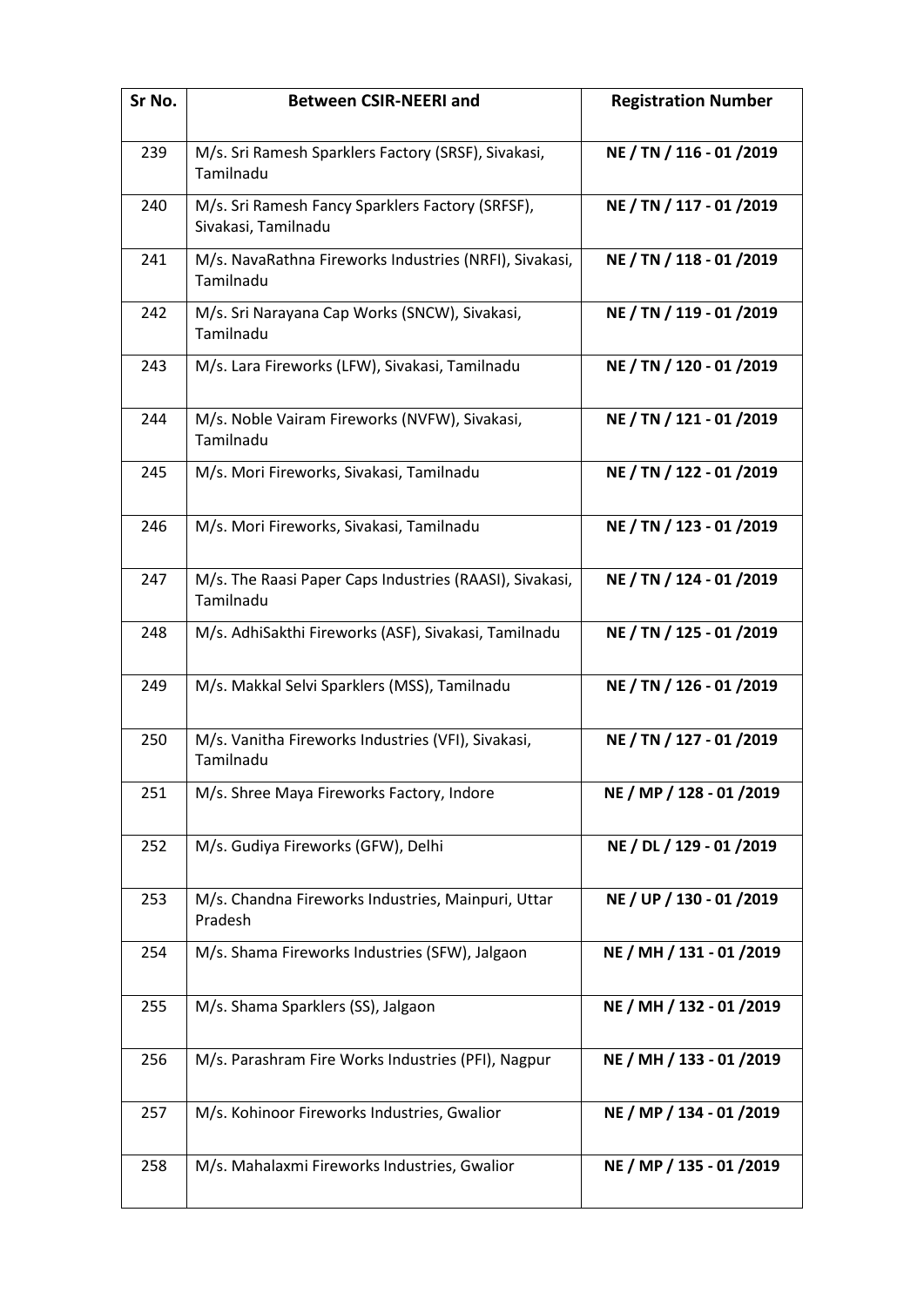| Sr No. | <b>Between CSIR-NEERI and</b>                               | <b>Registration Number</b> |
|--------|-------------------------------------------------------------|----------------------------|
| 259    | M/s. Mother India Fireworks Industries, Gwalior             | NE / MP / 136 - 01 /2019   |
| 260    | M/s. Milan Fireworks Industries, Gwalior                    | NE / MP / 137 - 01 /2019   |
| 261    | M/s. Jeen Bahawani Fireworks, Haryana                       | NE / HR / 138 - 01 / 2019  |
| 262    | M/s. Vadivel Pyrotechs Pvt. Ltd, Sivakasi, Tamilnadu        | NE / TN / 139 - 01 /2019   |
| 263    | M/s. Vadivel Pyrotechs (P) Ltd., Unit - I,<br>Anuppankulam  | NE / TN / 139 - 02 / 2019  |
| 264    | M/s. Vadivel Pyrotechs (P) Ltd., Unit - II,<br>Anuppankulam | NE / TN / 139 - 03 /2019   |
| 265    | M/s. Vadivel Pyrotechs (P) Ltd., Unit - III, Kangarseval    | NE / TN / 139 - 04 / 2019  |
| 266    | M/s. Vadivel Pyrotechs (P) Ltd., Unit - V, Alampatti        | NE / TN / 139 - 05 /2019   |
| 267    | M/s. Vadivel Pyrotechs (P) Ltd., V. Chockalingapuram        | NE / TN / 139 - 06 / 2019  |
| 268    | M/s. Vadivel Pyrotechs (P) Ltd., Bandhuvarpatti             | NE / TN / 139 - 07 / 2019  |
| 269    | M/s. Vadivel Pyro Works, Vellaipottal                       | NE / TN / 139 - 08 / 2019  |
| 270    | M/s. Vadivel Pyro Park, Anuppankulam                        | NE / TN / 139 - 09 / 2019  |
| 271    | M/s. Vadivel Pyro Park, Veppilaipatti                       | NE / TN / 139 - 10 / 2019  |
| 272    | M/s. Revathi Fireworks Industries, Periyur                  | NE / TN / 139 - 11 /2019   |
| 273    | M/s. Arya Fireworks, Sivakasi, Tamilnadu                    | NE / TN / 140 - 01 /2019   |
| 274    | M/s. P.R.C. Sparklers, Sivakasi, Tamilnadu                  | NE / TN / 141 - 01 /2019   |
| 275    | M/s. P.R.C. Vilas, Sivakasi, Tamilnadu                      | NE / TN / 142 - 01 / 2019  |
| 276    | M/s. P.R.C. Fireworks, Sivakasi, Tamilnadu                  | NE / TN / 143 - 01 / 2019  |
| 277    | M/s. Bandukwala Fireworks Industries (BFI), Akola           | NE / MH / 144 - 01 /2019   |
| 278    | M/s. Vidarbha Fireworks Industries (VFI), Akola             | NE / MH / 145 - 01 /2019   |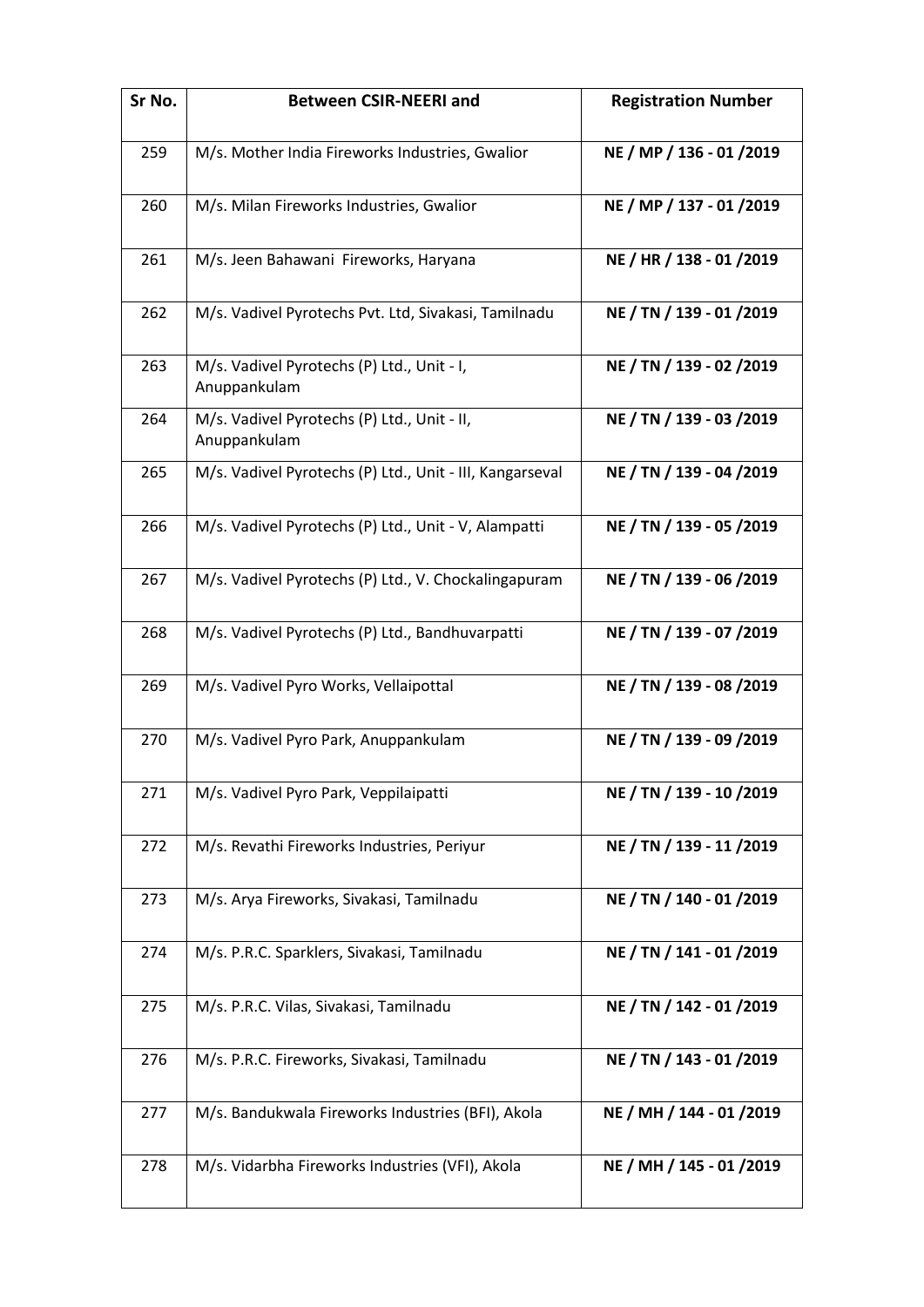| Sr No. | <b>Between CSIR-NEERI and</b>                                        | <b>Registration Number</b> |
|--------|----------------------------------------------------------------------|----------------------------|
| 279    | M/s. Ramsons Fireworks (RFW), Sivakasi, Tamilnadu                    | NE / TN / 146 - 01 / 2019  |
| 280    | M/s. Ayyanar Fireworks Industries (AFWI), Sivakasi,<br>Tamilnadu     | NE / TN / 147 - 01 / 2019  |
| 281    | M/s. Sri Ayyappa Fireworks Industries (SAFI), Sivakasi,<br>Tamilnadu | NE / TN / 148 - 01 / 2019  |
| 282    | M/s. Muthaiah Fireworks Factory (MFF), Sivakasi,<br>Tamilnadu        | NE / TN / 149 - 01 / 2019  |
| 283    | M/s. Sri Reema Fireworks Factory (SRFF), Sivakasi,<br>Tamilnadu      | NE / TN / 150 - 01 /2019   |
| 284    | M/s. Muthu Fireworks Industries (MFI), Sivakasi,<br>Tamilnadu        | NE / TN / 151 - 01 /2019   |
| 285    | M/s. Sri Padmawati Pyrotech (SPP), Haryana                           | NE / HR / 152 - 01 / 2019  |
| 286    | M/s. S. K. Patakawala (P) Ltd., Rajasthan                            | NE / RJ / 153 - 01 /2019   |
| 287    | M/s. Bharat Fire Works (BFW), Karnal, Haryana                        | NE / HR / 154 - 01 / 2019  |
| 288    | M/s. Kalyani Sparklers (KS), Sivakasi, Tamilnadu                     | NE / TN / 155 - 01 /2019   |
| 289    | M/s. Annalakshmi Fireworks (AFW), Sivakasi,<br>Tamilnadu             | NE / TN / 156 - 01 /2019   |
| 290    | M/s. Karthika Fireworks Factory                                      | NE / TN / 156 - 02 / 2019  |
| 291    | M/s. Star Fireworks (SFW), Latur                                     | NE / MH / 157 - 01 /2019   |
| 292    | M/s. Zamir Fire Works (ZFW), Sangamner,<br>Ahmednagar                | NE / MH / 158 - 01 /2019   |
| 293    | M/s. Charminar Fireworks Industries (CFI), Solapur                   | NE / MH / 159 - 01 /2019   |
| 294    | M/s. Durga Colour Sparklers Factory (DCSF), Sivakasi,<br>Tamilnadu   | NE / TN / 160 - 01 / 2019  |
| 295    | M/s. The Rajan Fireworks Factory (RFF), Sivakasi,<br>Tamilnadu       | NE / TN / 161 - 01 / 2019  |
| 296    | M/s. Ajanta Fireworks Industries (AJFI), Sivakasi,<br>Tamilnadu      | NE / TN / 162 - 01 / 2019  |
| 297    | M/s. Ajanta Paper Caps Factory                                       | NE / TN / 162 - 02 / 2019  |
| 298    | M/s. Jayaram Fireworks                                               | NE / TN / 162 - 03 / 2019  |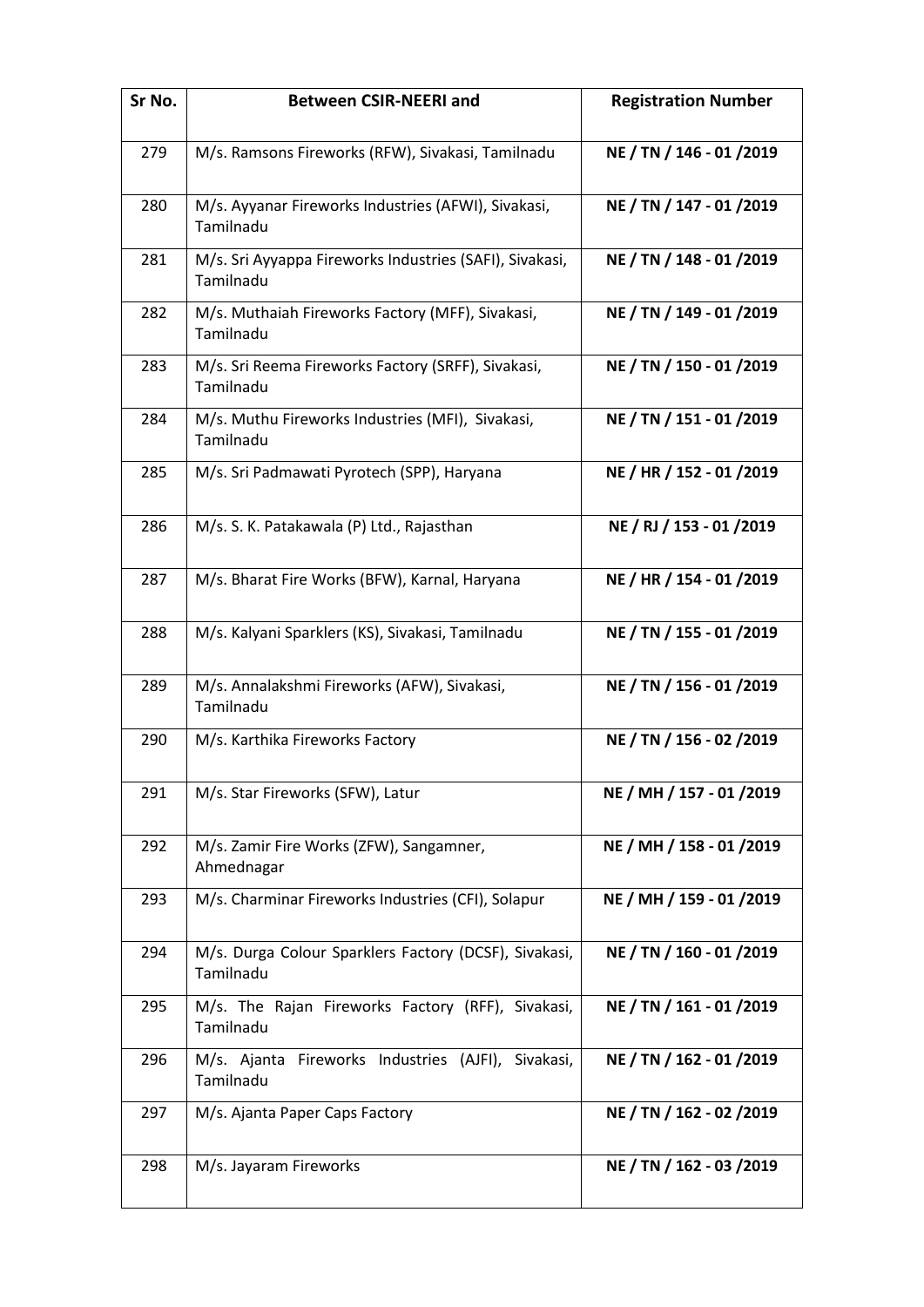| Sr No. | <b>Between CSIR-NEERI and</b>                                       | <b>Registration Number</b> |
|--------|---------------------------------------------------------------------|----------------------------|
| 299    | M/s. Ananda Fireworks Industries                                    | NE / TN / 162 - 04 /2019   |
| 300    | M/s. Ananda Fireworks                                               | NE / TN / 162 - 05 /2019   |
| 301    | M/s. Vijayalakshmi Fireworks                                        | NE / TN / 162 - 06 / 2019  |
| 302    | M/s. Sundaravel Fireworks (P) Ltd, Sivakasi, Tamilnadu              | NE / TN / 163 - 01 / 2019  |
| 303    | M/s. Sundaravel Amorces Industries                                  | NE / TN / 163 - 02 / 2019  |
| 304    | M/s. Atlas Fireworks Factory (AFF), Sivakasi,<br>Tamilnadu          | NE / TN / 164 - 01 /2019   |
| 305    | M/s. Atlas Fireworks (AF), Sivakasi, Tamilnadu                      | NE / TN / 165 - 01 / 2019  |
| 306    | M/s. Sri Adhi Parasakthi Fireworks, Sivakasi,<br>Tamilnadu          | NE / TN / 166 - 01 / 2019  |
| 307    | M/s. Sri Ramesh Colour Match Works (SRCMW),<br>Sivakasi, Tamilnadu  | NE / TN / 167 - 01 / 2019  |
| 308    | M/s. Sri Maharaj Colour Match Works (SMCMW),<br>Sivakasi, Tamilnadu | NE / TN / 168 - 01 / 2019  |
| 309    | M/s. Durga Colour Match Factory (DCMF), Sivakasi,<br>Tamilnadu      | NE / TN / 169 - 01 / 2019  |
| 310    | M/s. Sri Amman Fireworks (SAF), Sivakasi, Tamilnadu                 | NE / TN / 170 - 01 /2019   |
| 311    | M/s. Amir Fireworks (AMFW), Terkheda, Osmanabad                     | NE / MH / 171 - 01 /2019   |
| 312    | M/s. New Chatak Fireworks (NCFW), Terkheda,<br>Osmanabad            | NE / MH / 172 - 01 /2019   |
| 313    | M/s. Gulab Fireworks (GBFW), Terkheda, Osmanabad                    | NE / MH / 173 - 01 /2019   |
| 314    | M/s. Baba Fireworks (BAFW), Terkheda, Osmanabad                     | NE / MH / 174 - 01 /2019   |
| 315    | M/s. J. K. Fireworks Factory (JKFW), Terkheda,<br>Osmanabad         | NE / MH / 175 - 01 /2019   |
| 316    | M/s. Royal Fireworks (RFW), Terkheda, Osmanabad                     | NE / MH / 176 - 01 /2019   |
| 317    | M/s. Abbas Fireworks (AFW), Terkheda, Osmanabad                     | NE / MH / 177 - 01 /2019   |
| 318    | M/s. Dada Fireworks (DFW), Terkheda, Osmanabad                      | NE / MH / 178 - 01 /2019   |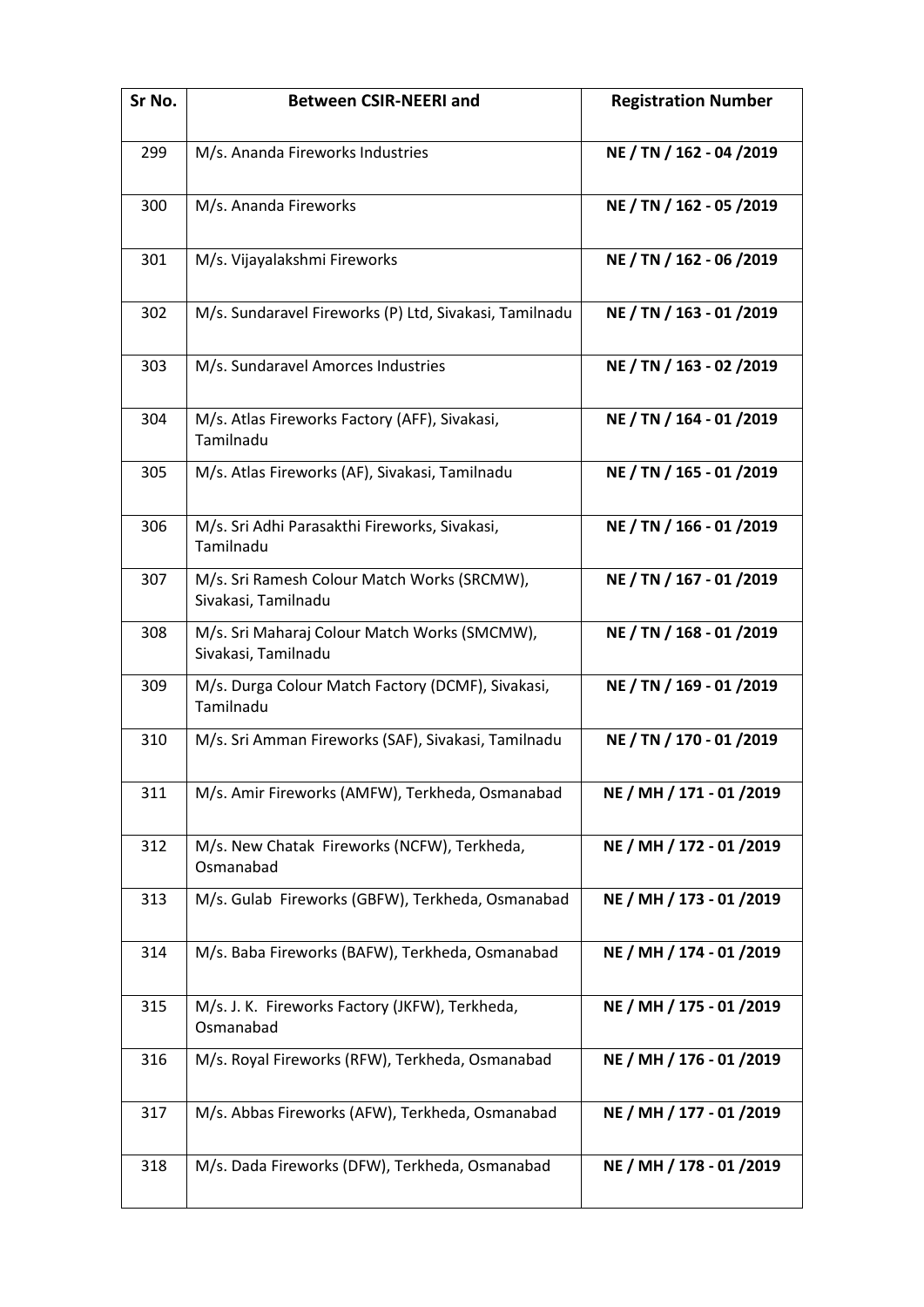| Sr No. | <b>Between CSIR-NEERI and</b>                                           | <b>Registration Number</b> |
|--------|-------------------------------------------------------------------------|----------------------------|
| 319    | M/s. New Abbas Fireworks (NAFW), Terkheda,<br>Osmanabad                 | NE / MH / 179 - 01 /2019   |
| 320    | M/s. Surya Fireworks (SFW), Terkheda, Osmanabad                         | NE / MH / 180 - 01 /2019   |
| 321    | M/s. Prince Fireworks (PFW), Terkheda, Osmanabad                        | NE / MH / 181 - 01 /2019   |
| 322    | M/s. Sunrise Fireworks (SRFW), Terkheda, Osmanabad                      | NE / MH / 182 - 01 /2019   |
| 323    | M/s. Kohinoor Fireworks (KFW), Terkheda,<br>Osmanabad                   | NE / MH / 183 - 01 / 2019  |
| 324    | M/s. Kulbhushan Fireworks (KBFW), Terkheda,<br>Osmanabad                | NE / MH / 184 - 01 /2019   |
| 325    | M/s. New Kranti Fireworks (NKFW), Terkheda,<br>Osmanabad                | NE / MH / 185 - 01 /2019   |
| 326    | M/s. New Baba Fireworks (NBFW), Terkheda,<br>Osmanabad                  | NE / MH / 186 - 01 / 2019  |
| 327    | M/s. Desire Fireworks (DEFW), Terkheda, Osmanabad                       | NE / MH / 187 - 01 /2019   |
| 328    | M/s. Good Luck Fireworks (GFW), Terkheda,<br>Osmanabad                  | NE / MH / 188 - 01 / 2019  |
| 329    | M/s. Welcome Fireworks (WFW), Terkheda,<br>Osmanabad                    | NE / MH / 189 - 01 /2019   |
| 330    | M/s. Bhawani Fireworks (BHFW), Terkheda,<br>Osmanabad                   | NE / MH / 190 - 01 /2019   |
| 331    | M/s. Santosh Fireworks (STFW), Terkheda,<br>Osmanabad                   | NE / MH / 191 - 01 /2019   |
| 332    | M/s. Classic Fireworks (CFW), Terkheda, Osmanabad                       | NE / MH / 192 - 01 /2019   |
| 333    | M/s. Bobby Fireworks (BFW), Terkheda, Osmanabad                         | NE / MH / 193 - 01 /2019   |
| 334    | M/s. Gnanavel Fireworks Factory Company (GFWF),<br>Sivakasi, Tamil Nadu | NE / TN / 194 - 01 /2019   |
| 335    | M/s. Bharat Fireworks Industries                                        | NE / TN / 195 - 01 /2019   |
| 336    | M/s. Devi Fireworks Industries                                          | NE / TN / 195 - 02 / 2019  |
| 337    | M/s. Minerva Fireworks Industries                                       | NE / TN / 195 - 03 /2019   |
| 338    | M/s. Sri Kaliswari Fireworks Pvt. Ltd (Ethirkottai)                     | NE / TN / 195 - 04 /2019   |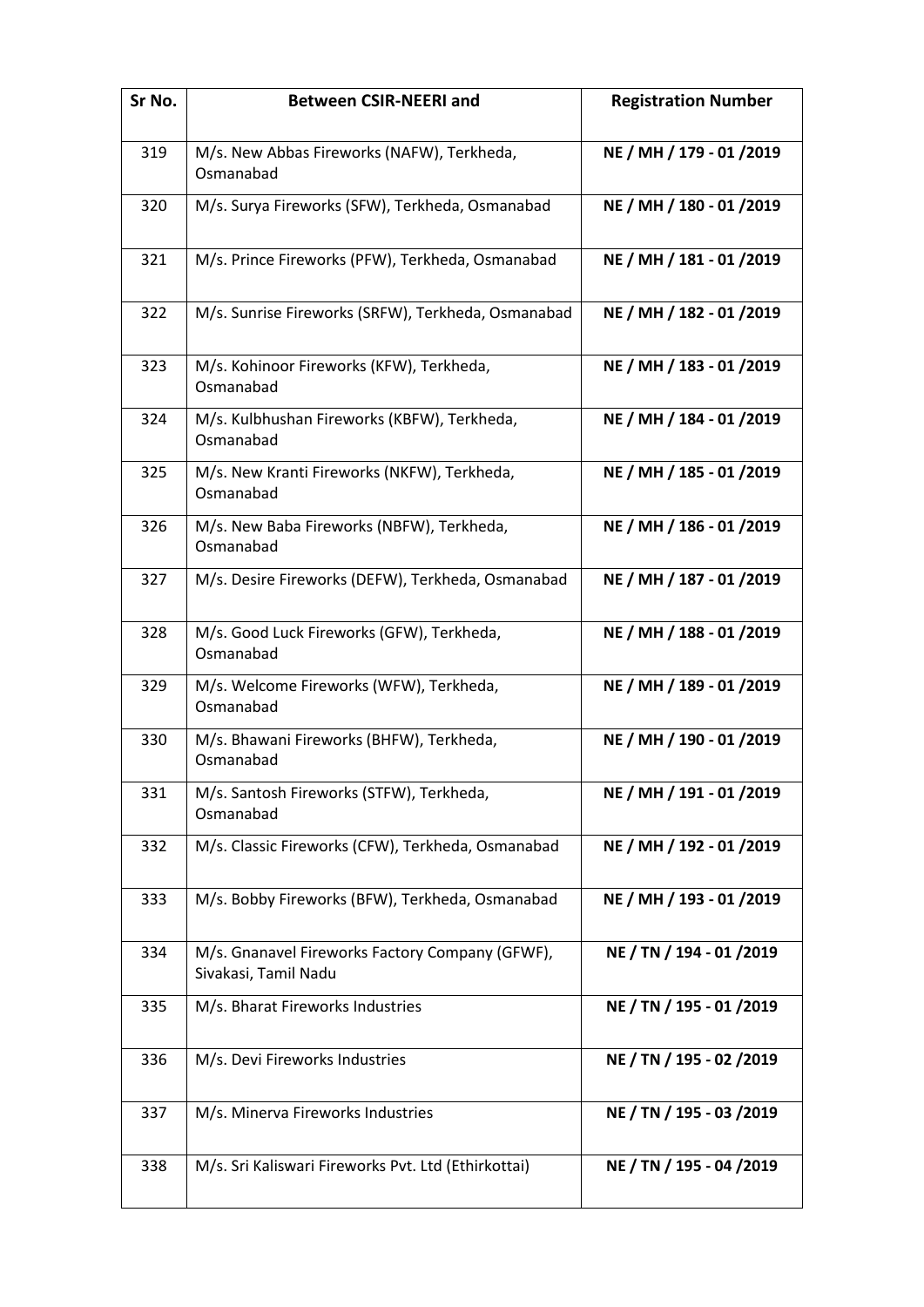| Sr No. | <b>Between CSIR-NEERI and</b>                                       | <b>Registration Number</b> |
|--------|---------------------------------------------------------------------|----------------------------|
| 339    | M/s. Gopal Fireworks Industries                                     | NE / TN / 195 - 05 /2019   |
| 340    | M/s. Sri Kaliswari Fireworks Pvt. Ltd (Anaiyur II)                  | NE / TN / 195 - 06 / 2019  |
| 341    | M/s. Sri Kaliswari Fireworks Pvt. Ltd (Kundairuppu)                 | NE / TN / 195 - 07 / 2019  |
| 342    | M/s. Sri Kaliswari Fireworks (Thiruthangal)                         | NE / TN / 195 - 08 / 2019  |
| 343    | M/s. Sri Kaliswari Fireworks (Mela Amathur & Kariseri)              | NE / TN / 195 - 09 / 2019  |
| 344    | M/s. Sri Kaliswari Fire Works (Sithurajapuram)                      | NE / TN / 195 - 10 / 2019  |
| 345    | M/s. Sri Kaliswari Fireworks Pvt. Ltd (Anaiyur I)                   | NE / TN / 195 - 11 / 2019  |
| 346    | M/s. Sri Kaliswari Fireworks Pvt. Ltd (Kongalapuram)                | NE / TN / 195 - 12 / 2019  |
| 347    | M/s. Sri Kaliswari Fireworks Pvt. Ltd (Kangarseval)                 | NE / TN / 195 - 13 / 2019  |
| 348    | M/s. Sri Kaliswari Fire Works (Naranapuram)                         | NE / TN / 195 - 14 / 2019  |
| 349    | M/s. Sri Kaliswari Fire Works (Vendurayapuram)                      | NE / TN / 195 - 15 / 2019  |
| 350    | M/s. Sri Kaliswari Fireworks Pvt. Ltd<br>(Duraisamypuram)           | NE / TN / 195 - 16 / 2019  |
| 351    | M/s. Taj Fireworks Industries (Injar)                               | NE / TN / 195 - 17 / 2019  |
| 352    | M/s. Taj Amorces Industries (Injar)                                 | NE / TN / 195 - 18 / 2019  |
| 353    | M/s. Sri Kaliswari Fireworks (GFW) (Sithurajapuram)                 | NE / TN / 195 - 19 / 2019  |
| 354    | M/s. Sri Kaliswari Fireworks Pvt. Ltd (Kariseri)                    | NE / TN / 195 - 20 / 2019  |
| 355    | M/s. Sri Kaliswari Fireworks Pvt. Ltd (Nathikudi)                   | NE / TN / 195 - 21 / 2019  |
| 356    | M/s. Sri Kaliswari Fireworks Pvt. Ltd<br>(Vendurayapuram) (Capital) | NE / TN / 195 - 22 / 2019  |
| 357    | M/s. Sri Kaliswari Fire Works (Koppainaickenpatti)                  | NE / TN / 195 - 23 / 2019  |
| 358    | M/s. Sri Kaliswari Fireworks Pvt. Ltd (Ring Caps) (Injar)           | NE / TN / 195 - 24 / 2019  |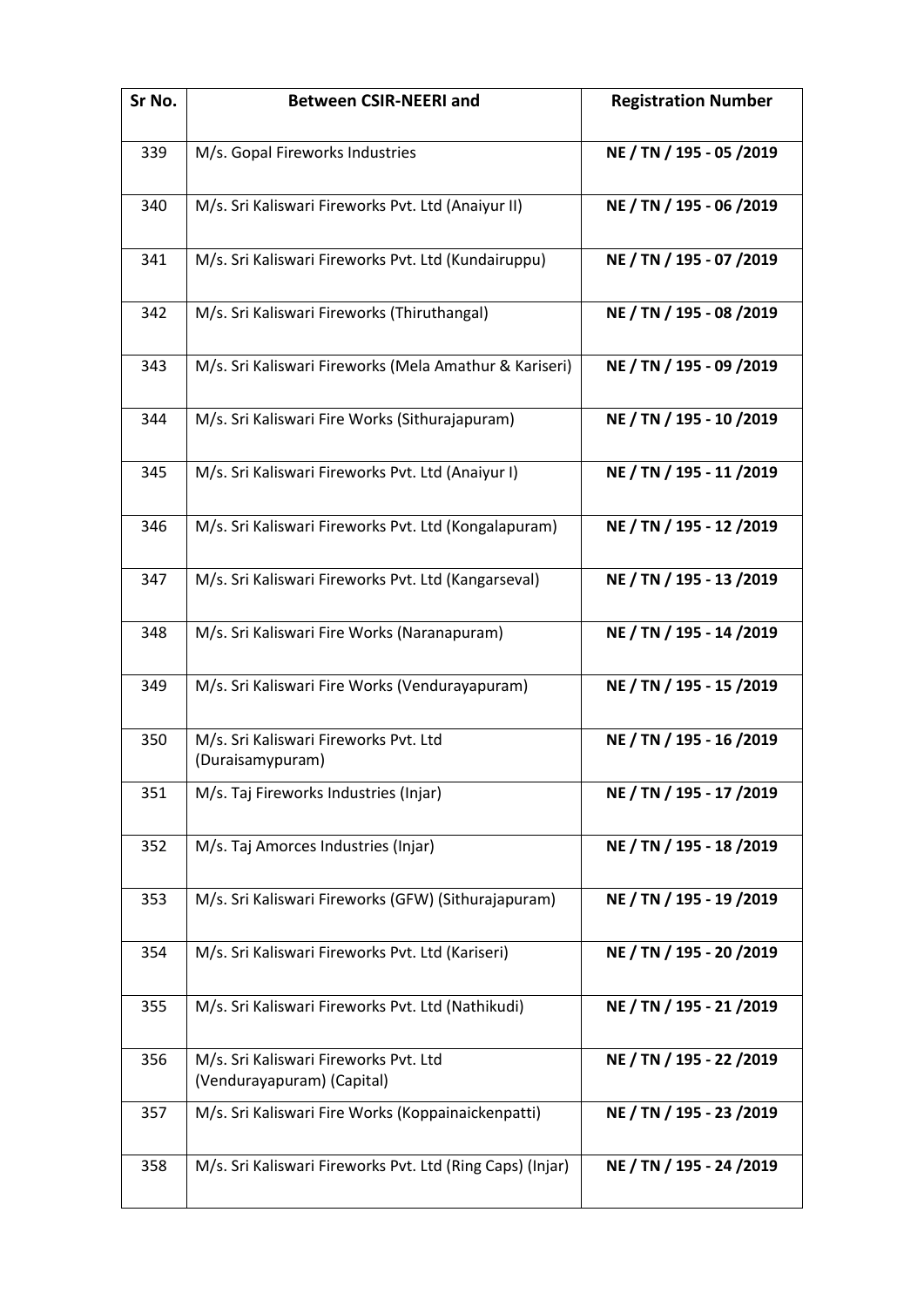| Sr No. | <b>Between CSIR-NEERI and</b>                                                   | <b>Registration Number</b> |
|--------|---------------------------------------------------------------------------------|----------------------------|
| 359    | M/s. Graham Cap Works (Sithurajapuram)                                          | NE / TN / 195 - 25 / 2019  |
| 360    | M/s. Fine Fire Works (FFW), Ghaziabad                                           | NE / UP / 196 - 01 / 2019  |
| 361    | M/s. Super India Fire Works (SIFW), Ghaziabad                                   | NE / UP / 197 - 01 /2019   |
| 362    | M/s. Rahul Gupta Fireworks (RGFW), Ghaziabad                                    | NE / UP / 198 - 01 / 2019  |
| 363    | M/s. Subhash Fire Works (SFW), Uttar Pradesh                                    | NE / UP / 199 - 01 / 2019  |
| 364    | M/s. Sivakasi Kannan Fireworks (SKF), Tamil Nadu                                | NE / TN / 200 - 01 /2019   |
| 365    | M/s. Balakar Sparklers Factory (BSF), Thiruthangal,<br><b>Tamil Nadu</b>        | NE / TN / 201 - 01 / 2019  |
| 366    | M/s. Malaiammal Fireworks (MF), Thiruthangal, Tamil<br>Nadu                     | NE / TN / 202 - 01 / 2019  |
| 367    | M/s. Galaxy Fire Works (GFW), Ghaziabad                                         | NE / UP / 203 - 01 / 2019  |
| 368    | M/s. Sri Chima Fireworks Factory, Kongalapuram                                  | NE / TN / 204 - 01 /2020   |
| 369    | M/s. Sri Chima Fireworks Factory, Kananjampatti                                 | NE / TN / 204 - 02 / 2020  |
| 370    | M/s. Sri Chima Fireworks Factory, Salvarpatti                                   | NE / TN / 204 - 03 /2020   |
| 371    | M/s. Sri Chima Fireworks Factory, Keelanmarainadu                               | NE / TN / 204 - 04 /2020   |
| 372    | M/s. Shibiraj Fireworks Factory (SRFF), Thathappilly,<br>Kerela                 | NE / KL / 205 - 01 /2020   |
| 373    | M/s. New Green Fire Works (NGFW), Uttar Pradesh                                 | NE / UP / 206 - 01 / 2020  |
| 374    | M/s. Surya Fireworks, Jodhpur, Rajasthan                                        | NE / RJ / 207 - 01 /2020   |
| 375    | M/s. Pappa Fireworks (PFW), Sankaralingapuram,<br><b>Tamil Nadu</b>             | NE / TN / 208 - 01 /2020   |
| 376    | M/s. Sainath Fireworks Industries (SFI), Sivakasi, Tamil<br>Nadu                | NE / TN / 209 - 01 /2020   |
| 377    | M/s. Golden Pyrotech (GP), Meerut, Uttar Pradesh                                | NE / UP / 210 - 01 /2020   |
| 378    | M/s. Sri Arumugam Fireworks Private Limited<br>(SAFWPLTD), Sivakasi, Tamil Nadu | NE / TN / 211 - 01 /2020   |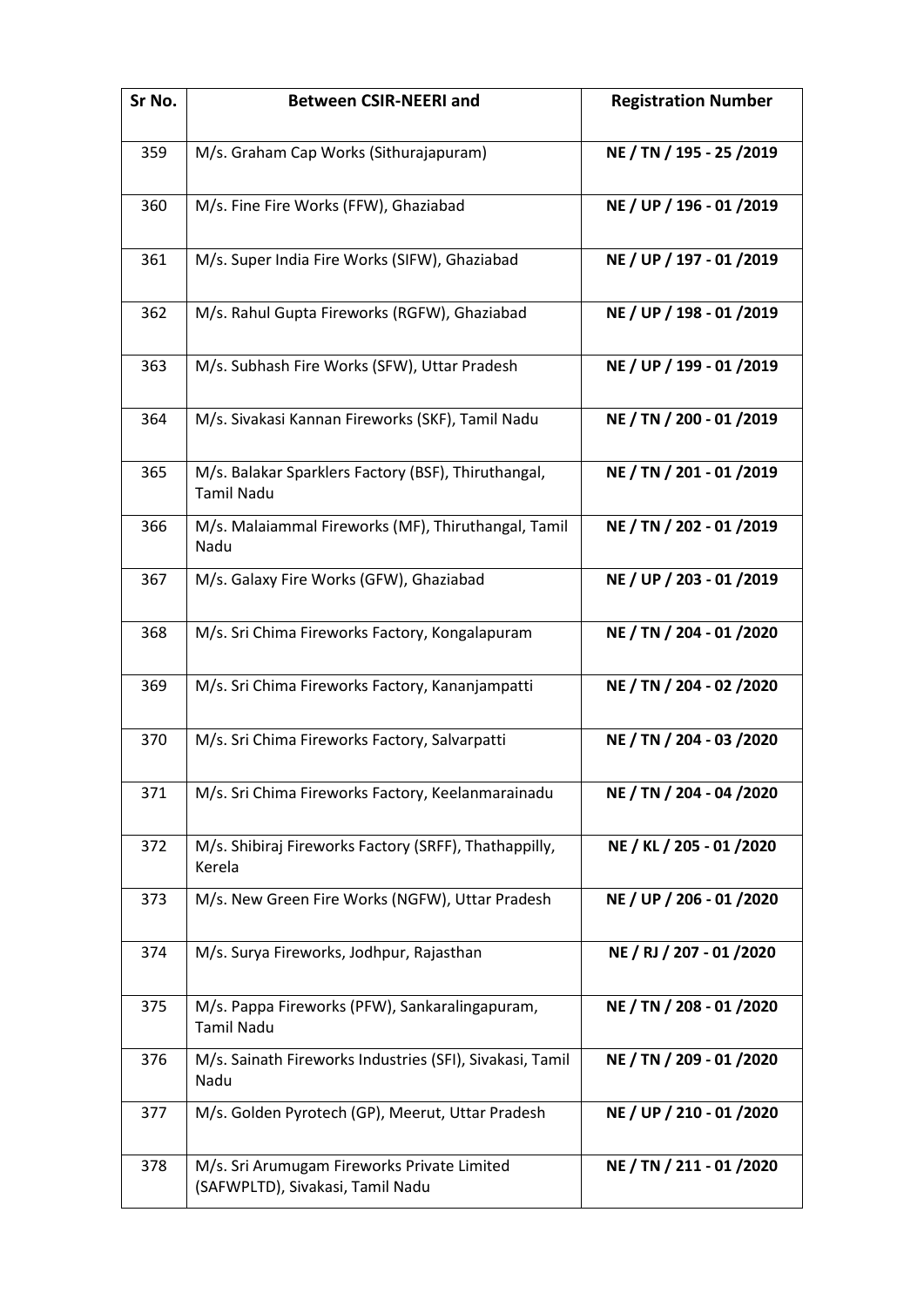| Sr No. | <b>Between CSIR-NEERI and</b>                                                | <b>Registration Number</b> |
|--------|------------------------------------------------------------------------------|----------------------------|
| 379    | M/s. Sri Jai Durga Fireworks, Rohtak                                         | NE / HR / 212 - 01 /2020   |
| 380    | M/s. Bharat Fireworks (BFW), Dibai, Uttar Pradesh                            | NE / UP / 213 - 01 /2020   |
| 381    | M/s. Lakshmi Fireworks (LFW), Tuticorin, Tamil Nadu                          | NE / TN / 214 - 01 /2020   |
| 382    | M/s. Paras Fire Works (PFW), Baghpat, Uttar Pradesh                          | NE / UP / 215 - 01 / 2020  |
| 383    | M/s. Shine Fire Works (SFW), Hapur, Uttar Pradesh                            | NE / UP / 216 - 01 / 2020  |
| 384    | M/s. Gems Fireworks (GFW), Sivakasi, Tamil Nadu                              | NE / TN / 217 - 01 /2020   |
| 385    | M/s. Selvaganapathy Fireworks Industries, Sivakasi,<br><b>Tamil Nadu</b>     | NE / TN / 218 - 01 / 2020  |
| 386    | M/s. Rajkumar Fireworks Industries, Sivakasi, Tamil<br>Nadu                  | NE / TN / 219 - 01 /2020   |
| 387    | M/s. Balbir Singh & Sons (BS&S), Amritsar                                    | NE / PB / 220 - 01 /2020   |
| 388    | M/s. Swati Fireworks Factory, Ghaziabad                                      | NE / UP / 221 - 01 /2020   |
| 389    | M/s. Sahara Fireworks (SFW), Sivakasi, Tamil Nadu                            | NE / TN / 222 - 01 /2020   |
| 390    | M/s. The Victoria Fireworks Industries (VFI), Sivakasi,<br><b>Tamil Nadu</b> | NE / TN / 223 - 01 /2020   |
| 391    | M/s. Century Fireworks (P) Ltd., Duraiyur                                    | NE / TN / 224 - 01 /2020   |
| 392    | M/s. Century Fireworks (P) Ltd., Sangupatti                                  | NE / TN / 224 - 02 / 2020  |
| 393    | M/s. Lakshmi Fireworks Industries                                            | NE / TN / 225 - 01 /2020   |
| 394    | M/s. Lakshmi Cap Works                                                       | NE / TN / 225 - 02 / 2020  |
| 395    | M/s. The Indian Fireworks Industries                                         | NE / TN / 225 - 03 /2020   |
| 396    | M/s. Sri Parasakthi Fireworks                                                | NE / TN / 226 - 01 /2020   |
| 397    | M/s. Sri Manonmani Fireworks Industries                                      | NE / TN / 226 - 02 / 2020  |
| 398    | M/s. Sri Manonmani Fireworks Industries 'B' Unit                             | NE / TN / 226 - 03 / 2020  |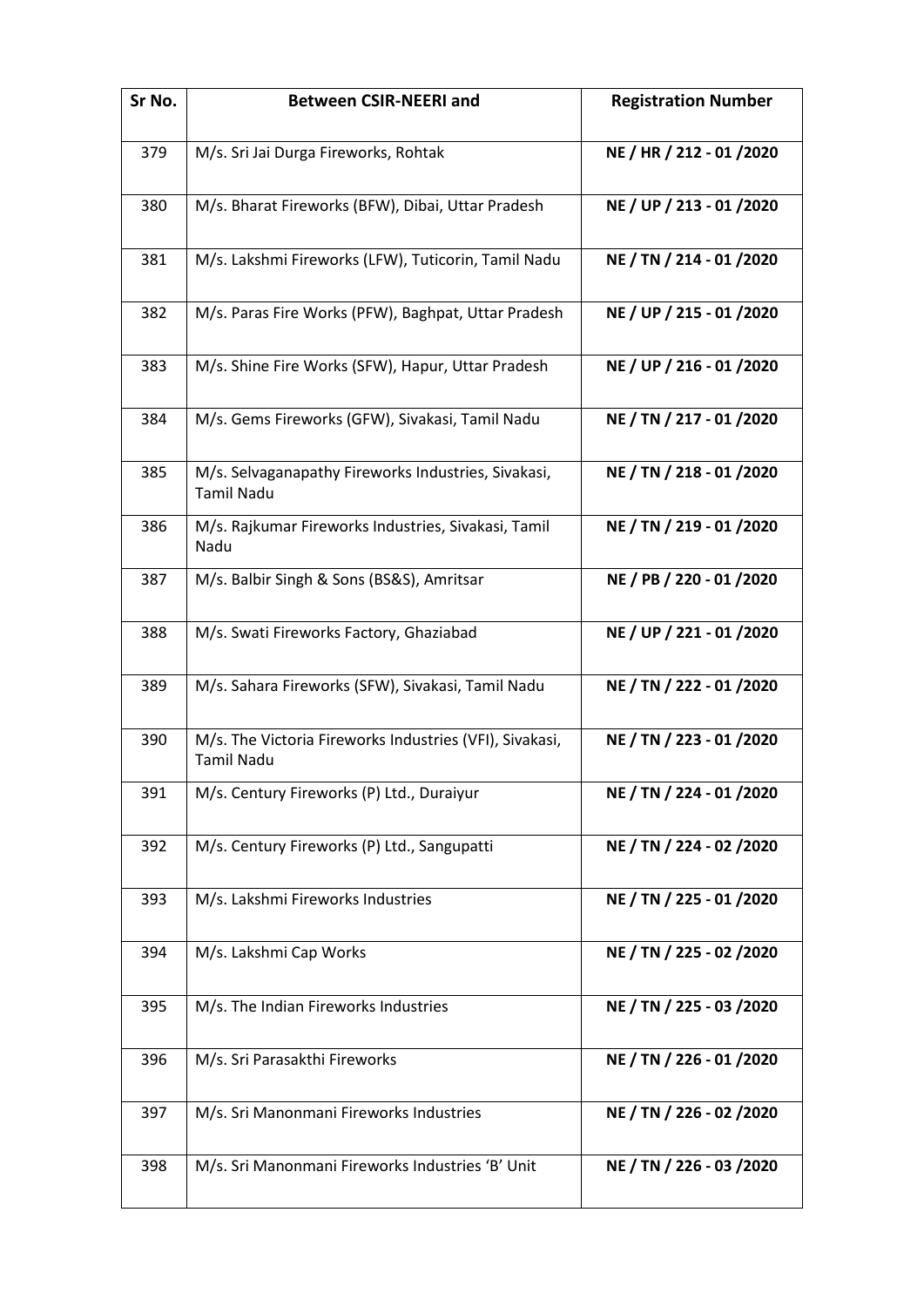| Sr No. | <b>Between CSIR-NEERI and</b>                                             | <b>Registration Number</b> |
|--------|---------------------------------------------------------------------------|----------------------------|
| 399    | M/s. Kamal Fireworks Industries                                           | NE / TN / 226 - 04 /2020   |
| 400    | M/s. Swami Fireworks, Sivakasi, Tamil Nadu                                | NE / TN / 227 - 01 /2020   |
| 401    | M/s. Sri Krishnasamy Fireworks (SKF), Sivakasi, Tamil<br>Nadu             | NE / TN / 228 - 01 /2020   |
| 402    | M/s. Hindustan Fireworks Industries (HFW), Sivakasi,<br><b>Tamil Nadu</b> | NE / TN / 229 - 01 /2020   |
| 403    | M/s. Sri Krishnasamy Fireworks Factory (SKFF),<br>Sivakasi, Tamil Nadu    | NE / TN / 230 - 01 / 2020  |
| 404    | M/s. Sri Krishnakumar Fireworks (SKF), Sivakasi, Tamil<br>Nadu            | NE / TN / 231 - 01 /2020   |
| 405    | M/s. Sri Vellaiammal Fireworks Industries (SVFI), Tamil<br>Nadu           | NE / TN / 232 - 01 /2020   |
| 406    | M/s. Sri Thangammal Fireworks (STF), Tamil Nadu                           | NE / TN / 233 - 01 /2020   |
| 407    | M/s. Sri Krishnasamy Fireworks Industries (SKFI),<br>Sivakasi, Tamil Nadu | NE / TN / 234-01 /2020     |
| 408    | M/s. K. R. Fireworks (KRF), Sivakasi, Tamil Nadu                          | NE / TN / 235-01 /2020     |
| 409    | M/s. K. R. Fireworks Factory (KRFF), Sivakasi, Tamil<br>Nadu              | NE / TN / 236-01 /2020     |
| 410    | M/s. Sivasakthi Fireworks (SSFW), Sivakasi, Tamil<br>Nadu                 | NE / TN / 237-01 /2020     |
| 411    | M/s. LVR Fireworks Industries (LVR), Sivakasi, Tamil<br>Nadu              | NE / TN / 238-01 /2020     |
| 412    | M/s. Shridharaa Fireworks, Tamil Nadu                                     | NE / TN / 239-01/2020      |
| 413    | M/s. Rohini Fireworks Factory (RFF), Sivakasi, Tamil<br>Nadu              | NE / TN / 240-01 /2020     |
| 414    | M/s. R.R Pyroteck (RRP), Sivakasi, Tamil Nadu                             | NE / TN / 241-01 /2020     |
| 415    | M/s. Sri Gowtham Fireworks (GFW), Sivakasi, Tamil<br>Nadu                 | NE / TN / 242-01 /2020     |
| 416    | M/s. Indhu Fireworks (IFW), Tamil Nadu                                    | NE / TN / 243-01 /2020     |
| 417    | M/s. Sri Maheswari Fireworks (SMFWI), Sivakasi,<br><b>Tamil Nadu</b>      | NE / TN / 244-01 /2020     |
| 418    | M/s. The Excel Fireworks Industries (TEFWI), Sivakasi,<br>Tamil Nadu      | NE / TN / 245-01 /2020     |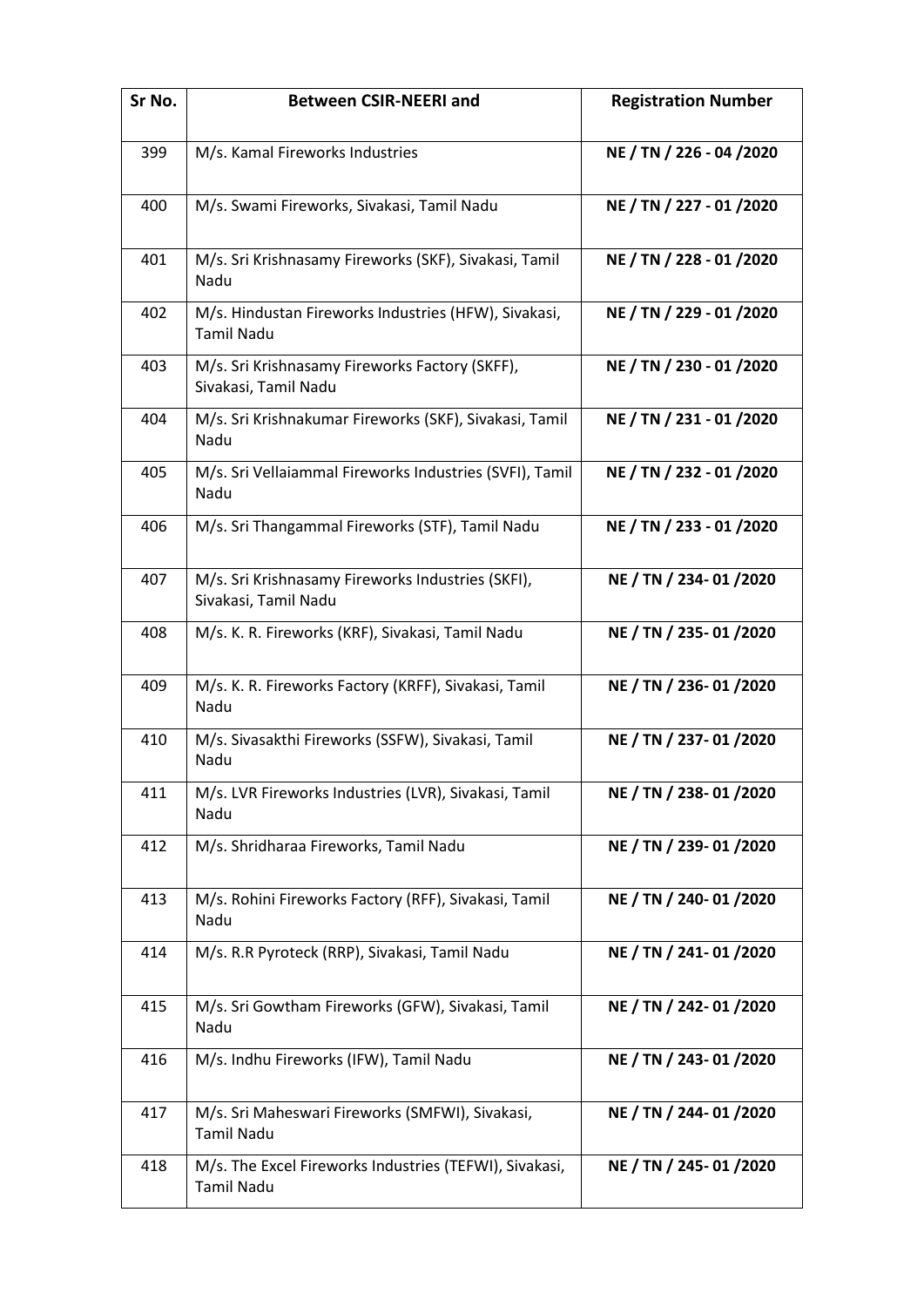| Sr No. | <b>Between CSIR-NEERI and</b>                                                    | <b>Registration Number</b> |
|--------|----------------------------------------------------------------------------------|----------------------------|
| 419    | M/s. Sree Sivaraj Fireworks Factory (SSFW), Sivakasi,<br><b>Tamil Nadu</b>       | NE / TN / 246-01 /2020     |
| 420    | M/s. Arun Pyrotech (AP), Sivakasi, Tamil Nadu                                    | NE / TN / 247-01 /2020     |
| 421    | M/s. Orient Fireworks (OFW), Virudhunagar, Tamil<br>Nadu                         | NE / TN / 248-01 /2020     |
| 422    | M/s. The Orient Fireworks Industries (TOFWI),<br>Virudhunagar, Tamil Nadu        | NE / TN / 249-01 /2020     |
| 423    | M/s. Sankarganesh Fireworks Factory (SGFF),<br>Sivakasi, Tamil Nadu              | NE / TN / 250-01 /2020     |
| 424    | M/s. Jeyalakshmipriya Sparklers Factory (JPSF),<br>Sivakasi, Tamil Nadu          | NE / TN / 251-01 /2020     |
| 425    | M/s. Anbarasi Fireworks (AFW), Sivakasi, Tamil Nadu                              | NE / TN / 252-01 /2020     |
| 426    | M/s. Devasri Sparklers (DSS), Sivakasi, Tamil Nadu                               | NE / TN / 253-01 /2020     |
| 427    | M/s. Rajkumar Fireworks Industries, Tamil Nadu                                   | NE / TN / 254-01 /2020     |
| 428    | M/s. Sri Vijaya Fireworks (SVFWF), Sivakasi, Tamil<br>Nadu                       | NE / TN / 255-01 /2020     |
| 429    | M/s. Sri Ramesh Fancy Sparklers Factory Unit II<br>(SRFSF), Sivakasi, Tamil Nadu | NE / TN / 256-01 /2020     |
| 430    | M/s. Silver Fireworks Factory (SFWF), Tamil Nadu                                 | NE / TN / 257-01 /2020     |
| 431    | M/s. N. S. V. Fireworks (NSVFW), Tamil Nadu                                      | NE / TN / 258-01 /2020     |
| 432    | M/s. Pepsi Fireworks Industries (PFI), Sivakasi, Tamil<br>Nadu                   | NE / TN / 259-01 /2020     |
| 433    | M/s. Ramakrishna Fireworks Factory (RFF), Sivakasi,<br><b>Tamil Nadu</b>         | NE / TN / 260-01 /2020     |
| 434    | M/s. Ramakrishna Gun Powder Factory                                              | NE / TN / 260-02 / 2020    |
| 435    | M/s. Sri Ram Fireworks (SRFW), Tamil Nadu                                        | NE / TN / 261-01 /2020     |
| 436    | M/s. Lakshmisri Fireworks (LSFW), Sivakasi, Tamil<br>Nadu                        | NE / TN / 262-01 /2020     |
| 437    | M/s. Sri Durgesh Fireworks Factory (SDFF), Sivakasi,<br><b>Tamil Nadu</b>        | NE / TN / 263-01 /2020     |
| 438    | M/s. Nayagi Fireworks Factory (NFWF), Sivakasi,<br><b>Tamil Nadu</b>             | NE / TN / 264-01 /2020     |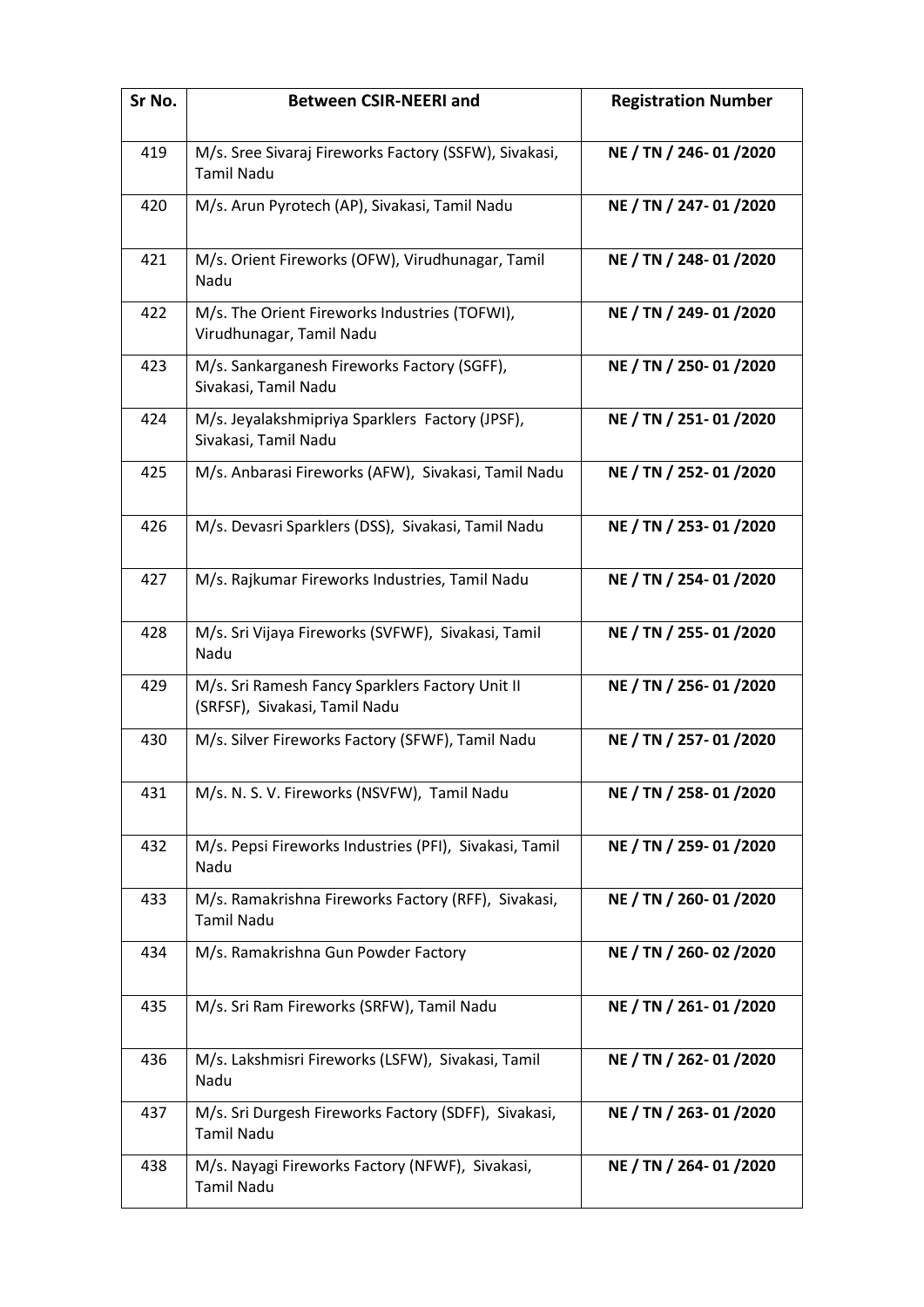| Sr No. | <b>Between CSIR-NEERI and</b>                                            | <b>Registration Number</b> |
|--------|--------------------------------------------------------------------------|----------------------------|
| 439    | M/s. Vishal Fireworks (VFW), Sivakasi, Tamil Nadu                        | NE / TN / 265-01/2020      |
| 440    | M/s. Rajamoney Fireworks, Sivakasi, Tamil Nadu                           | NE / TN / 266-01 /2020     |
| 441    | M/s. Rajamoney Gun Powder Works                                          | NE / TN / 266-02 /2020     |
| 442    | M/s. Sri Deivam Fireworks (SDFW), Sivakasi, Tamil<br>Nadu                | NE / TN / 267-01 /2020     |
| 443    | M/s. Thilagavathi Gunpowder and Fireworks Factory<br>(TGFF), Tamil Nadu  | NE / TN / 268-01 /2020     |
| 444    | M/s. Kannan Fireworks Factory (KFWF), Tamil Nadu                         | NE / TN / 269-01 /2020     |
| 445    | M/s. Sri Sakthivel Fireworks (SSFW), Tamil Nadu                          | NE / TN / 270-01 /2020     |
| 446    | M/s. Vanathy Fireworks (VFW), Tamil Nadu                                 | NE / TN / 271-01 /2020     |
| 447    | M/s. Sri Radhakrishnan Fireworks Industries (SRFW),<br><b>Tamil Nadu</b> | NE / TN / 272-01 /2020     |
| 448    | M/s. M. R. Fireworks Factory (MRFF), Tamil Nadu                          | NE / TN / 273-01 /2020     |
| 449    | M/s. Raj Fireworks (RF), Tamil Nadu                                      | NE / TN / 274-01 /2020     |
| 450    | M/s. A. R. D. Fireworks, Tamil Nadu                                      | NE / TN / 275-01 /2020     |
| 451    | M/s. Sargunam Fireworks Industries                                       | NE / TN / 275-02 /2020     |
| 452    | M/s. A. R. J. Fireworks                                                  | NE / TN / 275-03 /2020     |
| 453    | M/s. The Vembar Fireworks Factory                                        | NE / TN / 275-04 /2020     |
| 454    | M/s. Srinivas Fireworks                                                  | NE / TN / 276-01 /2020     |
| 455    | M/s. Srivaru Fireworks                                                   | NE / TN / 276-02 /2020     |
| 456    | M/s. Sri Sudharsan Fireworks                                             | NE / TN / 277-01 /2020     |
| 457    | M/s. Anu Sparklers                                                       | NE / TN / 277-02 /2020     |
| 458    | M/s. Karuda Fireworks                                                    | NE / TN / 277-03 /2020     |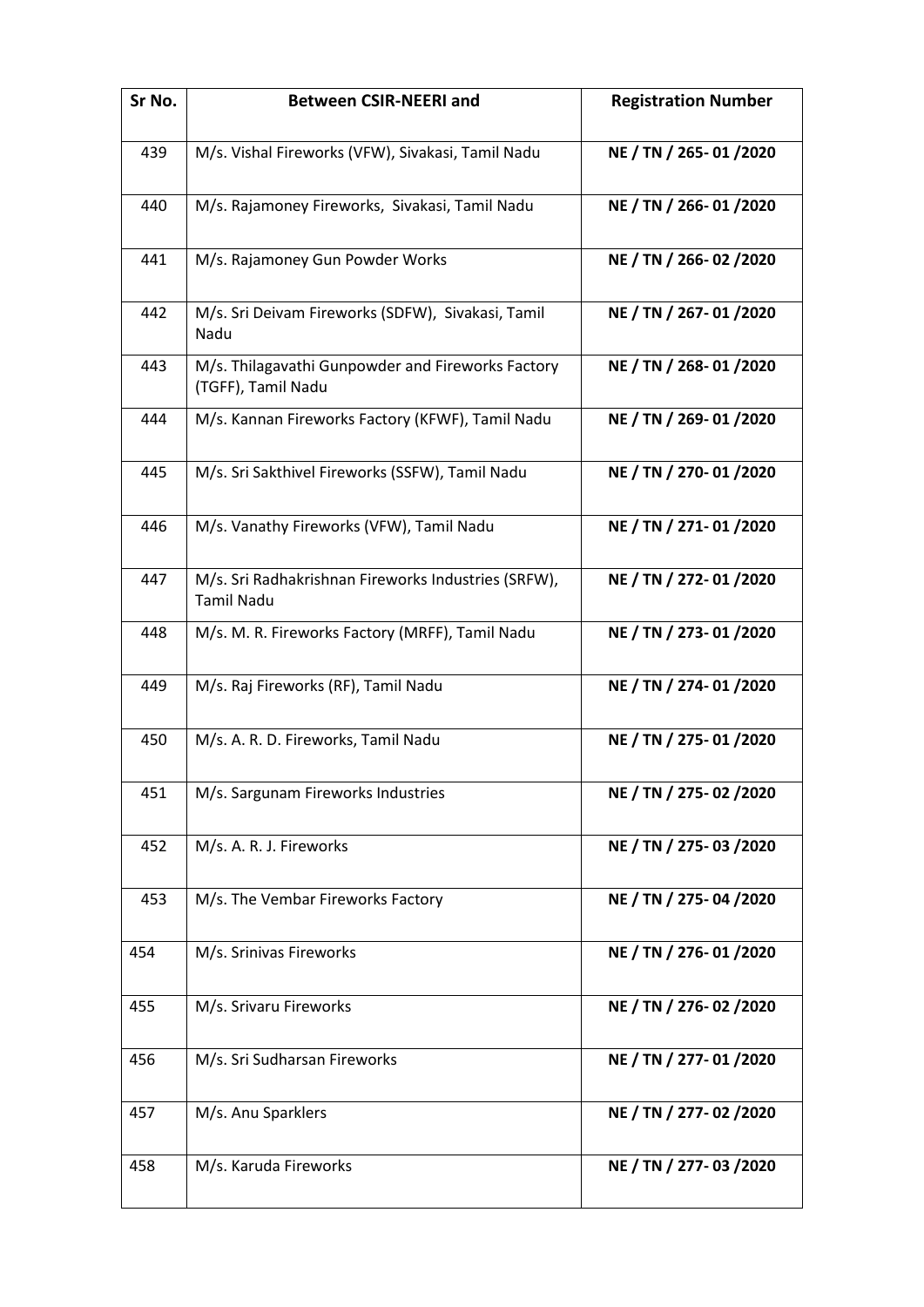| Sr No. | <b>Between CSIR-NEERI and</b>                         | <b>Registration Number</b> |
|--------|-------------------------------------------------------|----------------------------|
| 459    | M/s. Sree Devi Fireworks Industries                   | NE / TN / 278-01 /2020     |
| 460    | M/s. Sri Vengadadevi Fireworks Industries             | NE / TN / 278-02 /2020     |
| 461    | M/s. Sri Jayadevi Fireworks Industries                | NE / TN / 278-03 /2020     |
| 462    | M/s. Sriram Fireworks Factory                         | NE / TN / 279-01 /2020     |
| 463    | M/s. Sriram Fireworks Industries                      | NE / TN / 279-02 /2020     |
| 464    | M/s. Sriram Sparklers                                 | NE / TN / 279-03 /2020     |
| 465    | M/s. Super Star Fireworks Factory                     | NE / TN / 279-04 /2020     |
| 466    | M/s. Sree Lakshmi Fireworks Industries                | NE / TN / 280-01 /2020     |
| 467    | M/s. Siva Lakshmi Fireworks                           | NE / TN / 280-02 /2020     |
| 468    | M/s. Natesh Fireworks (NFW), Tamil Nadu               | NE / TN / 281-01 /2020     |
| 469    | M/s. Sri Bharathi Sparklers (SBS), Tamil Nadu         | NE / TN / 282-01 /2020     |
| 470    | M/s. Senthur Murugan Sparklers (SMS), Tamil Nadu      | NE / TN / 283-01 /2020     |
| 471    | M/s. Naga Sparklers (NSS), Tamil Nadu                 | NE / TN / 284-01 /2020     |
| 472    | M/s. Vignesh Sparklers Factory (VSF), Tamil Nadu      | NE / TN / 285-01 /2020     |
| 473    | M/s. Jai Vinayagha Sparklers (JVS), Tamil Nadu        | NE / TN / 286-01 /2020     |
| 474    | M/s. Selvi Fireworks Industries (SFI), Tamil Nadu     | NE / TN / 287-01 /2020     |
| 475    | M/s. Saravanavel Fireworks (SFW), Tamil Nadu          | NE / TN / 288-01 /2020     |
| 476    | M/s. Jai Sree Fireworks Industries (JSFI), Tamil Nadu | NE / TN / 289-01 /2020     |
| 477    | M/s. Oveeya Fireworks Factory (OFWF), Tamil Nadu      | NE / TN / 290-01/2020      |
| 478    | M/s. Angel Fireworks Factory (AFF), Tamil Nadu        | NE / TN / 291-01 /2020     |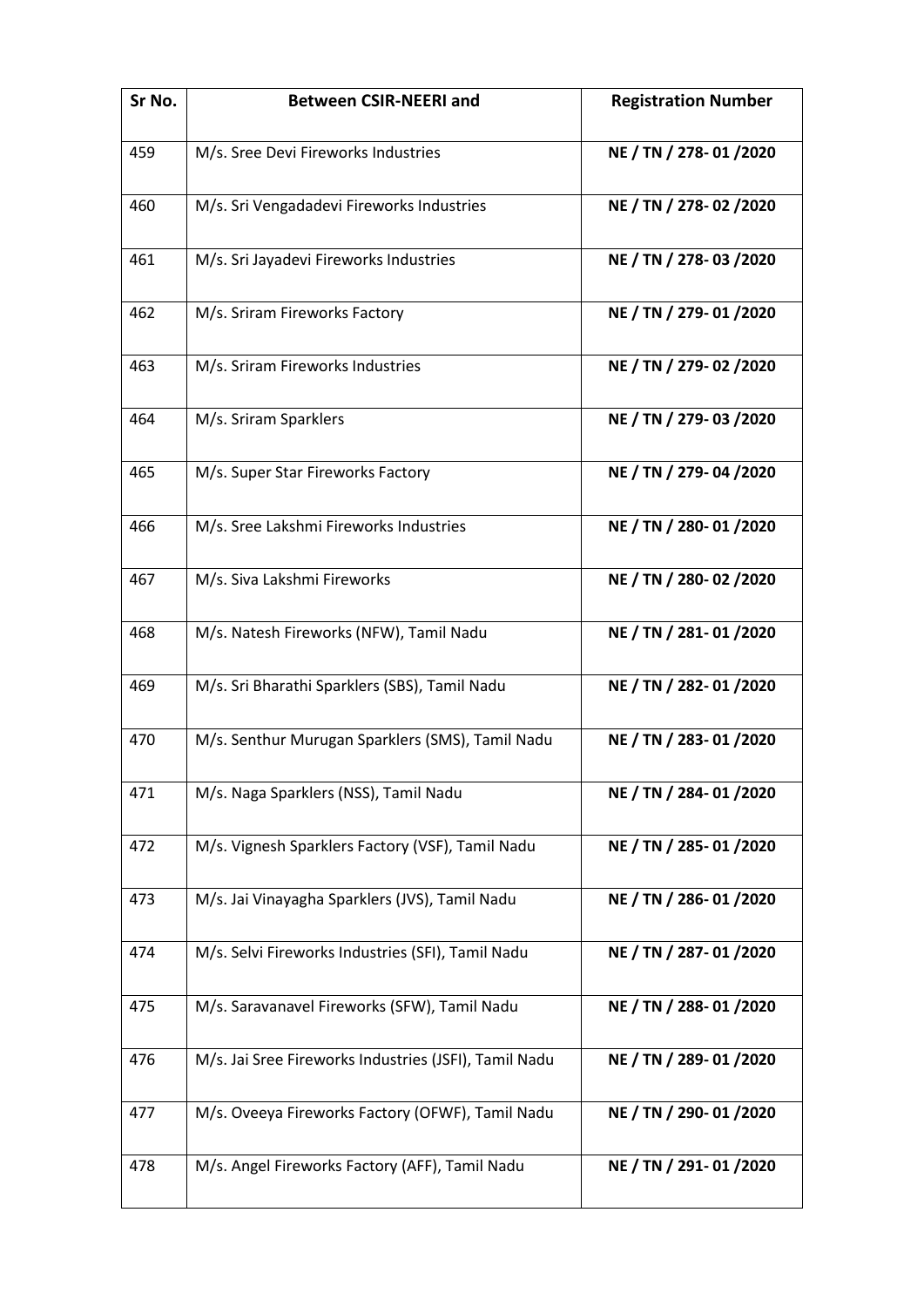| Sr No. | <b>Between CSIR-NEERI and</b>                          | <b>Registration Number</b> |
|--------|--------------------------------------------------------|----------------------------|
| 479    | M/s. Angel Pyrotech (APT), Tamil Nadu                  | NE / TN / 292-01 /2020     |
| 480    | M/s. Shanmugapriya Pyrotechnics (SPPS), Tamil Nadu     | NE / TN / 293-01 /2020     |
| 481    | M/s. Shanmugapriya Fireworks (SPFW), Tamil Nadu        | NE / TN / 294-01 /2020     |
| 482    | M/s. Jai Pyrotechnics (JPT), Tamil Nadu                | NE / TN / 295-01 /2020     |
| 483    | M/s. Jenis Fireworks (JFW), Tamil Nadu                 | NE / TN / 296-01 /2020     |
| 484    | M/s. Riyaas Fireworks (RFW), Tamil Nadu                | NE / TN / 297-01 /2020     |
| 485    | M/s. Uma Fireworks (UFW), Tamil Nadu                   | NE / TN / 298-01 /2020     |
| 486    | M/s. Alex Fireworks Industries (AFWI), Tamil Nadu      | NE / TN / 299-01 /2020     |
| 487    | M/s. Ellis Fireworks (EFW), Tamil Nadu                 | NE / TN / 300-01/2020      |
| 488    | M/s. Shri Mariammal Fireworks (MFW), Tamil Nadu        | NE / TN / 301-01 /2020     |
| 489    | M/s. Sree Subalaxmi Fireworks (SSFW), Tamil Nadu       | NE / TN / 302-01 /2020     |
| 490    | M/s. Win Fireworks Industries (WFI), Tamil Nadu        | NE / TN / 303-01 /2020     |
| 491    | M/s. Shivjothi Fireworks Industries (SFWI), Tamil Nadu | NE / TN / 304-01 /2020     |
| 492    | M/s. Akshayaa Fireworks Industry (AFWI), Tamil Nadu    | NE / TN / 305-01/2020      |
| 493    | M/s. Sree Suriya Fireworks (SSF), Tamil Nadu           | NE / TN / 306-01/2020      |
| 494    | M/s. Angel Fireworks Industries (AFWI), Tamil Nadu     | NE / TN / 307-01 /2020     |
| 495    | M/s. Sree Mariammal Fireworks (SMFW), Tamil Nadu       | NE / TN / 308-01 /2020     |
| 496    | M/s. Tesco Fireworks Industries (TFI), Tamil Nadu      | NE / TN / 309-01 /2020     |
| 497    | M/s. Ponmalai Fireworks (PFW), Tamil Nadu              | NE / TN / 310-01 /2020     |
| 498    | M/s. Linga Sparklers (LS), Tamil Nadu                  | NE / TN / 311-01 /2020     |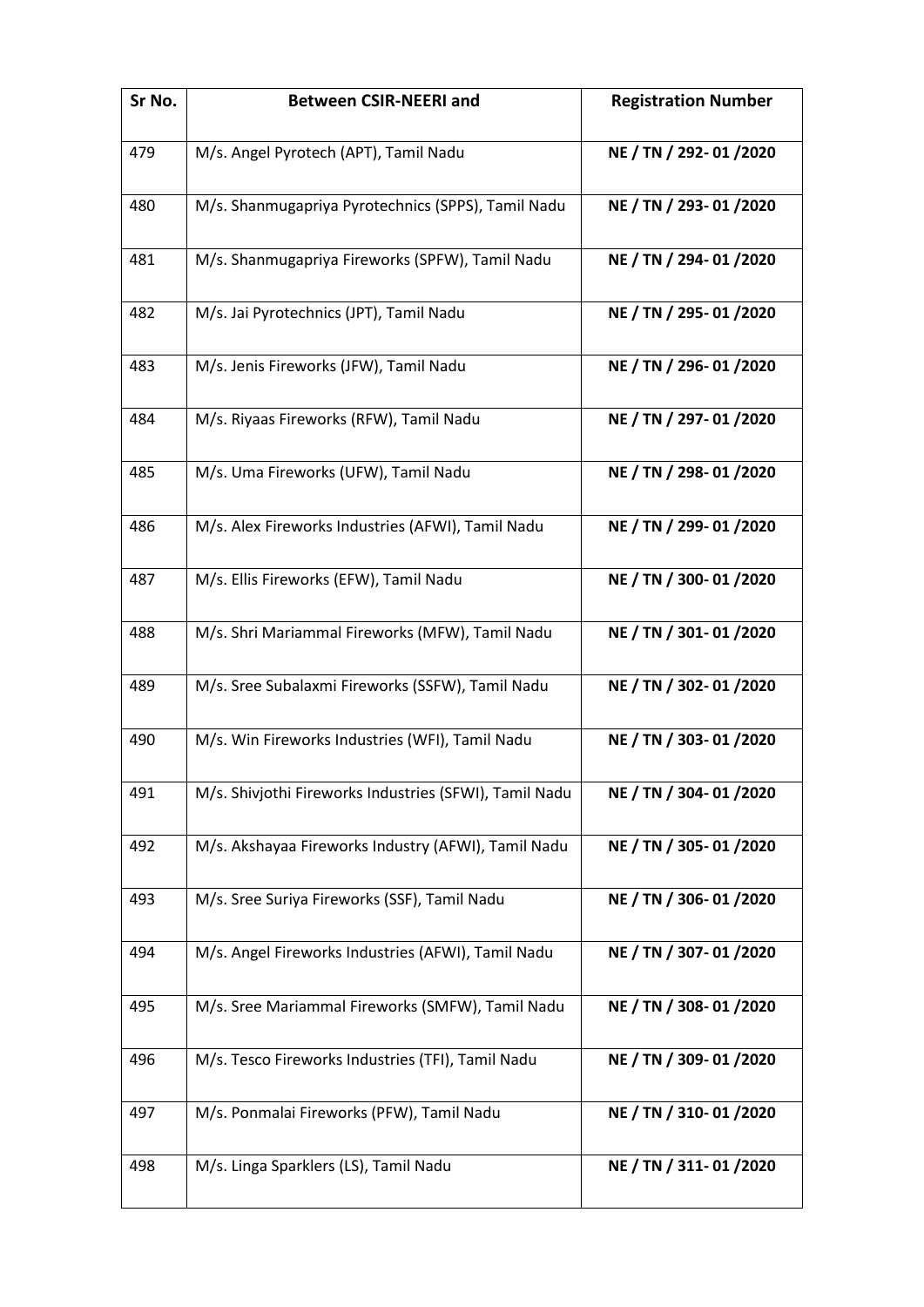| Sr No. | <b>Between CSIR-NEERI and</b>                                      | <b>Registration Number</b> |
|--------|--------------------------------------------------------------------|----------------------------|
| 499    | M/s. Sri Harikrishnaa Sparklers (SHKS), Tamil Nadu                 | NE / TN / 312-01 /2020     |
| 500    | M/s. Ramco Pyrotechs (RPS), Tamil Nadu                             | NE / TN / 313-01 /2020     |
| 501    | M/s. Padmapriya Pyrotechnics (PPPS), Tamil Nadu                    | NE / TN / 314-01 /2020     |
| 502    | M/s. Ramco Fireworks (RFW), Tamil Nadu                             | NE / TN / 315-01 /2020     |
| 503    | M/s. Jai Karuppa Fireworks Factory (JKFF), Tamil Nadu              | NE / TN / 316-01 /2020     |
| 504    | M/s. Jai Balaji Sparklers (JBS), Tamil Nadu                        | NE / TN / 317-01 /2020     |
| 505    | M/s. Shri Sudharshan Sparklers (SSS), Tamil Nadu                   | NE / TN / 318-01 /2020     |
| 506    | M/s. Sri Vaaru Sparklers Factory (SVSF), Tamil Nadu                | NE / TN / 319-01 /2020     |
| 507    | M/s. Saraswathi Sparklers (SSS), Tamil Nadu                        | NE / TN / 320-01/2020      |
| 508    | M/s. K.R.K.N Fireworks Factory (KRKN), Tamil Nadu                  | NE / TN / 321-01 /2020     |
| 509    | M/s. Deen Meeran Fireworks (DMFW), Tamil Nadu                      | NE / TN / 322-01 /2020     |
| 510    | M/s. Sri Sun Fireworks (SSFW), Tamil Nadu                          | NE / TN / 323-01 /2020     |
| 511    | M/s. Muthuganesh Fireworks Industries (MGFW),<br><b>Tamil Nadu</b> | NE / TN / 324-01 /2020     |
| 512    | M/s. Sukhi Fireworks (SFW), Tamil Nadu                             | NE / TN / 325-01/2020      |
| 513    | M/s. Selva Vinayagar Fireworks (SVFW), Tamil Nadu                  | NE / TN / 326-01 /2020     |
| 514    | M/s. Singam Fireworks Industries (SFWI), Tamil Nadu                | NE / TN / 327-01 /2020     |
| 515    | M/s. Nandhini Fireworks Factory (NFF), Tamil Nadu                  | NE / TN / 328-01 /2020     |
| 516    | M/s. Sripathi Fireworks (SFW), Tamil Nadu                          | NE / TN / 329-01 /2020     |
| 517    | M/s. Shunrak Fireworks (SRFW), Tamil Nadu                          | NE / TN / 330-01 /2020     |
| 518    | M/s. Sree Vel Fireworks (SVFW), Tamil Nadu                         | NE / TN / 331-01 /2020     |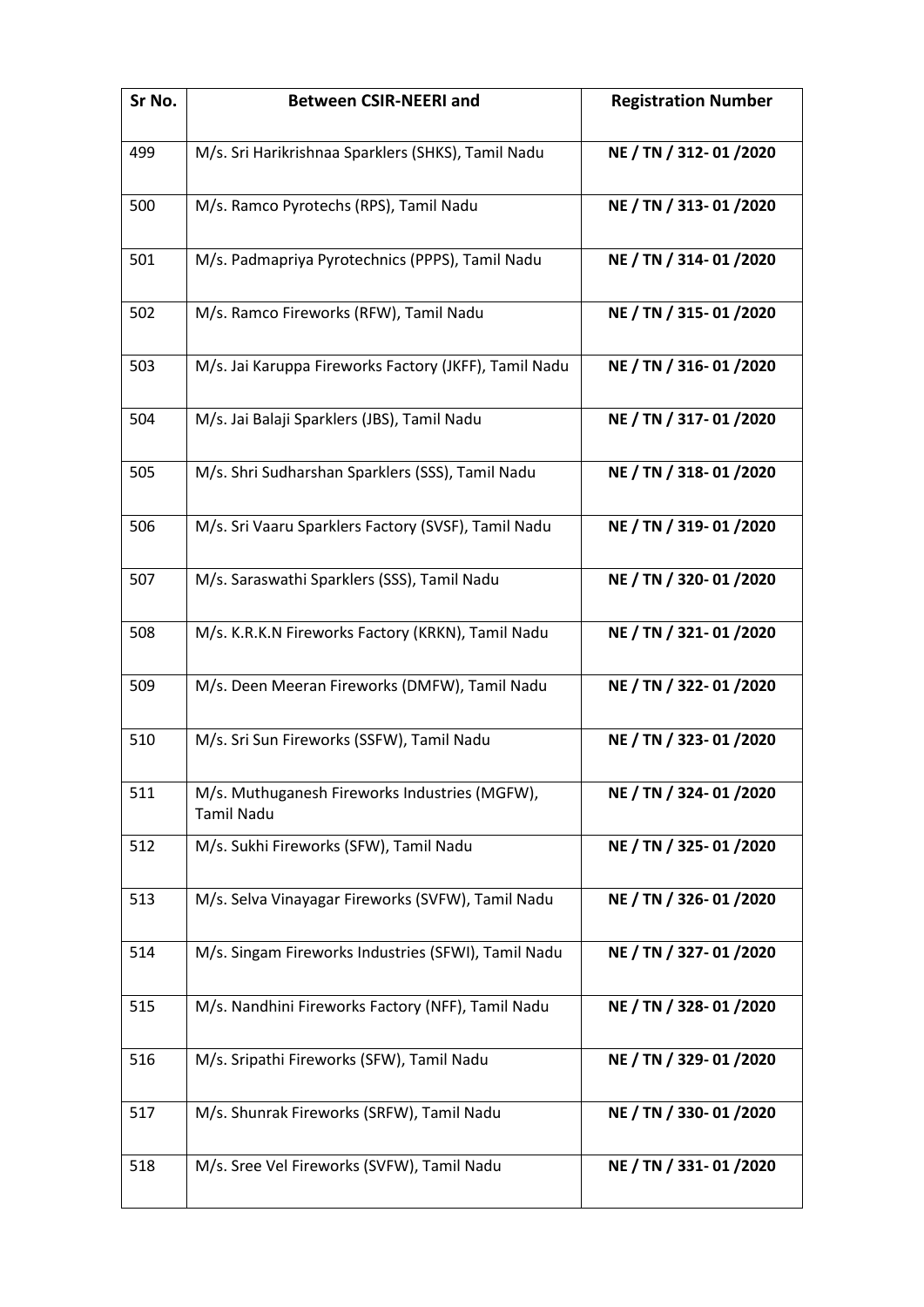| Sr No. | <b>Between CSIR-NEERI and</b>                                           | <b>Registration Number</b> |
|--------|-------------------------------------------------------------------------|----------------------------|
| 519    | M/s. Rehoboth Fireworks (RLFW), Tamil Nadu                              | NE / TN / 332-01 /2020     |
| 520    | M/s. VMR Fireworks (VMRFW), Tamil Nadu                                  | NE / TN / 333-01 /2020     |
| 521    | M/s. Anupriya Fireworks (APFW), Tamil Nadu                              | NE / TN / 334-01 /2020     |
| 522    | M/s. Sri Gokul Fireworks (SGFW), Tamil Nadu                             | NE / TN / 335-01 /2020     |
| 523    | M/s. Balakamalam Fireworks Industries (BFWI), Tamil<br>Nadu             | NE / TN / 336-01 /2020     |
| 524    | M/s. Sri Kumar Fireworks (SKF), Tamil Nadu                              | NE / TN / 337-01 /2020     |
| 525    | M/s. Priyadharshini Pyrotechnics (PPS), Tamil Nadu                      | NE / TN / 338-01 /2020     |
| 526    | M/s. Thangavel Chakravarthi Fireworks Industries<br>(STCFI), Tamil Nadu | NE / TN / 339-01 /2020     |
| 527    | M/s. Tass Fireworks Industries (TFWI), Tamil Nadu                       | NE / TN / 340-01/2020      |
| 528    | M/s. Rajesh Fireworks Industries (RFWI), Tamil Nadu                     | NE / TN / 341-01 /2020     |
| 529    | M/s. Yaso Fireworks Factory (YFWF), Tamil Nadu                          | NE / TN / 342-01 /2020     |
| 530    | M/s. Sri Periandavar Fireworks (SPFW), Tamil Nadu                       | NE / TN / 343-01 /2020     |
| 531    | M/s. Sri Sivasakthi Fireworks (SSFW), Tamil Nadu                        | NE / TN / 344-01 /2020     |
| 532    | M/s. The Indira Fireworks Factory (TIFF), Tamil Nadu                    | NE / TN / 345-01 /2020     |
| 533    | M/s. Latcham Fireworks Industries (LFWI), Tamil Nadu                    | NE / TN / 346-01 /2020     |
| 534    | M/s. Selvakumar Fireworks (SKF), Tamil Nadu                             | NE / TN / 347-01 /2020     |
| 535    | M/s. Thirumurugan Fireworks (TMFW), Tamil Nadu                          | NE / TN / 348-01 /2020     |
| 536    | M/s. Baby Fireworks Industries (BFWI), Tamil Nadu                       | NE / TN / 349-01 /2020     |
| 537    | M/s. Geetha Krishna Pyrotech (GKP), Tamil Nadu                          | NE / TN / 350-01/2020      |
| 538    | M/s. Reliable Fireworks (RFW), Tamil Nadu                               | NE / TN / 351-01 /2020     |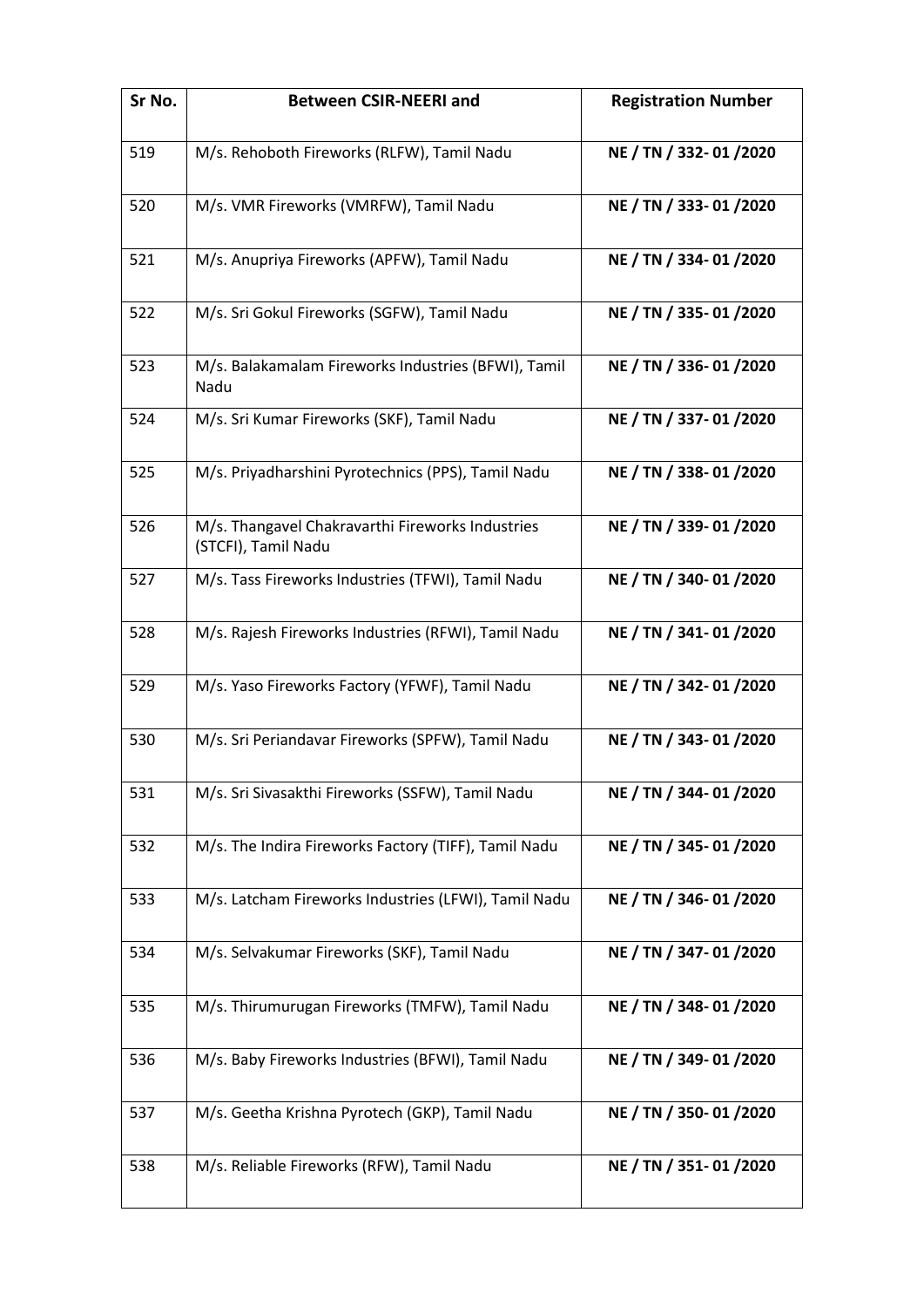| Sr No. | <b>Between CSIR-NEERI and</b>                                 | <b>Registration Number</b> |
|--------|---------------------------------------------------------------|----------------------------|
| 539    | M/s. Sri Gurulakshmi Fireworks (SGFW), Tamil Nadu             | NE / TN / 352-01/2020      |
| 540    | M/s. Sri Gurulakshmi Pyrotechs (SGPS), Tamil Nadu             | NE / TN / 353-01 /2020     |
| 541    | M/s. Dass Fireworks Industries (DFWI), Tamil Nadu             | NE / TN / 354-01 /2020     |
| 542    | M/s. Venkateshwara Fireworks Industries (VFI), Tamil<br>Nadu  | NE / TN / 355-01 /2020     |
| 543    | M/s. Sri Meenambal Fireworks (SMFW), Tamil Nadu               | NE / TN / 356-01 /2020     |
| 544    | M/s. Vinothkumar Pyrotechnics (VKPS), Tamil Nadu              | NE / TN / 357-01 /2020     |
| 545    | M/s. Gurusaras Fireworks (GSFW), Tamil Nadu                   | NE / TN / 358-01 /2020     |
| 546    | M/s. Shree Kumaran Fireworks (SKFW), Tamil Nadu               | NE / TN / 359-01 /2020     |
| 547    | M/s. Sri Ganga Fireworks (SGFW), Tamil Nadu                   | NE / TN / 360-01 /2020     |
| 548    | M/s. Thirupathi Fireworks (TFW), Tamil Nadu                   | NE / TN / 361-01 /2020     |
| 549    | M/s. Sri Girijammal Fireworks (SGFW), Tamil Nadu              | NE / TN / 362-01 /2020     |
| 550    | M/s. Ram Lakshman Fireworks (RLFW), Tamil Nadu                | NE / TN / 363-01 /2020     |
| 551    | M/s. Sri Karthik Fireworks (SKFW), Tamil Nadu                 | NE / TN / 364-01 /2020     |
| 552    | M/s. Angaleswari Fireworks Industries (AFWI), Tamil<br>Nadu   | NE / TN / 365-01/2020      |
| 553    | M/s. EBI Fireworks (EFW), Tamil Nadu                          | NE / TN / 366-01 /2020     |
| 554    | M/s. Merit Fireworks (MFW), Tamil Nadu                        | NE / TN / 367-01 /2020     |
| 555    | M/s. Pandyan Pyrotechnics (PP), Tamil Nadu                    | NE / TN / 368-01 /2020     |
| 556    | M/s. Maniraj Fireworks (MFW), Tamil Nadu                      | NE / TN / 369-01/2020      |
| 557    | M/s. Raj Harish Fireworks Industries (RHFWI), Tamil<br>Nadu   | NE / TN / 370-01 /2020     |
| 558    | M/s. Quality Fireworks Private Limited (QFWPL), Tamil<br>Nadu | NE / TN / 371-01 /2020     |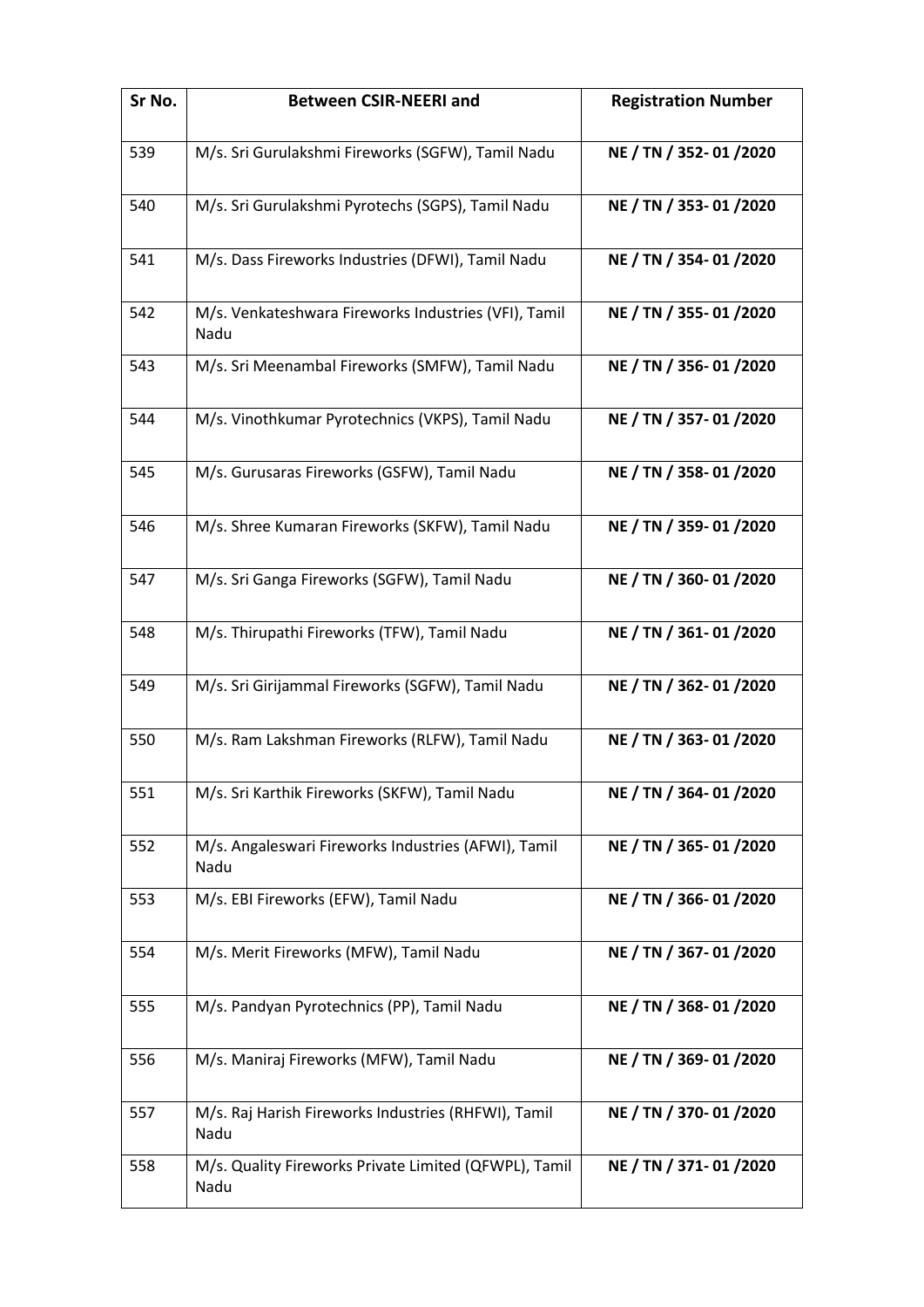| Sr No. | <b>Between CSIR-NEERI and</b>                                         | <b>Registration Number</b> |
|--------|-----------------------------------------------------------------------|----------------------------|
| 559    | M/s. Kaniskar Fireworks (KFW), Tamil Nadu                             | NE / TN / 372-01 /2020     |
| 560    | M/s. Muthurak Fireworks Factory (MFF), Tamil Nadu                     | NE / TN / 373-01 /2020     |
| 561    | M/s. Devibala Fireworks Factory (DFWF), Tamil Nadu                    | NE / TN / 374-01 /2020     |
| 562    | M/s. Sachdeva Fireworks (SFW), Haryana                                | NE / HR / 375-01 /2020     |
| 563    | M/s. Shree Fireworks (SFW), Haryana                                   | NE / HR / 376-01 /2020     |
| 564    | M/s.Vinayak Fireworks(VFW), Haryana                                   | NE / HR / 377-01 /2020     |
| 565    | M/s. Bharat Fireworks (BFW), Haryana                                  | NE / HR / 378-01 /2020     |
| 566    | M/s. Sarojini Fireworks, Tamil Nadu                                   | NE / TN / 379-01 /2020     |
| 567    | M/s. Lavanya Fireworks                                                | NE / TN / 379-02 /2020     |
| 568    | M/s. JPR Fireworks (JPR), Tamil Nadu                                  | NE / TN / 380-01 /2020     |
| 569    | M/s. Seetha Fireworks Industries (SFI), Tamil Nadu                    | NE / TN / 381-01 /2020     |
| 570    | M/s. Manoj Amorces                                                    | NE / TN / 381-02 /2020     |
| 571    | M/s. Rose Pyrotechnic Works (RPTW), Tamil Nadu                        | NE / TN / 382-01 /2020     |
| 572    | M/s. Rose Sparklers                                                   | NE / TN / 382-02 /2020     |
| 573    | M/s. Sri Ramalakshmi Pyrotechniques, Tamil Nadu                       | NE / TN / 383-01 /2020     |
| 574    | M/s. Sri Alagammal Fireworks Industries (SAFWI),<br><b>Tamil Nadu</b> | NE / TN / 384-01 /2020     |
| 575    | M/s. Sri Barani Fireworks Industries, Tamil Nadu                      | NE / TN / 385-01 /2020     |
| 576    | M/s. Sri Jayam Fireworks (SJF), Tamil Nadu                            | NE / TN / 386-01 /2020     |
| 577    | M/s. Sidharth Fireworks Industries (SFI), Tamil Nadu                  | NE / TN / 387-01 /2020     |
| 578    | M/s. Ganesh Ram Fireworks (GRFW), Tamil Nadu                          | NE / TN / 388-01 /2020     |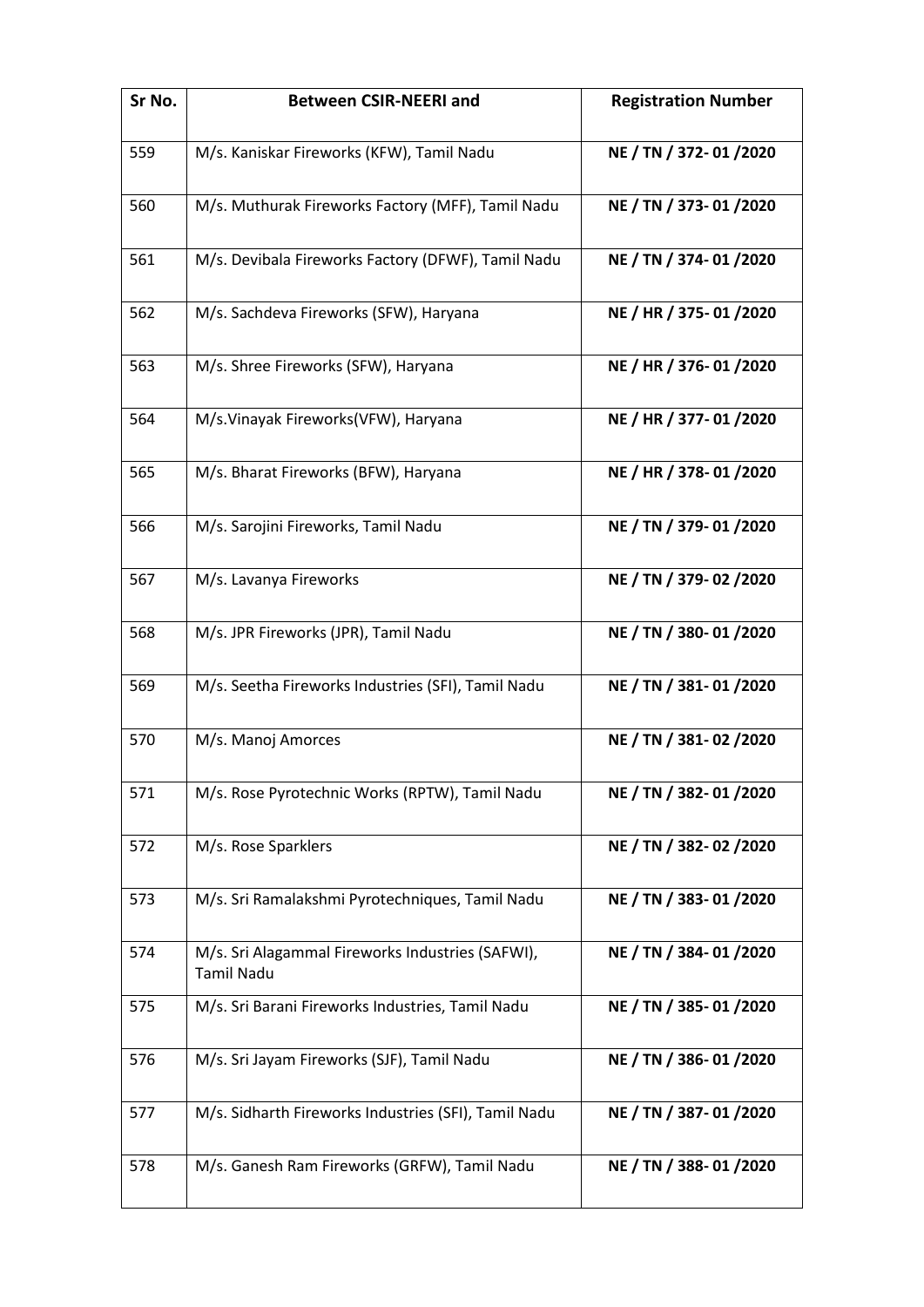| Sr No. | <b>Between CSIR-NEERI and</b>                                  | <b>Registration Number</b> |
|--------|----------------------------------------------------------------|----------------------------|
| 579    | M/s. P.M.K. Fireworks Factory (P.M.K.), Tamil Nadu             | NE / TN / 389-01 /2020     |
| 580    | M/s. Sree Ganesh Fireworks (SGFW), Tamil Nadu                  | NE / TN / 390-01/2020      |
| 581    | M/s. Ganesh Fireworks Industries                               | NE / TN / 390-02 /2020     |
| 582    | M/s. Sri Ganesh Caps Works                                     | NE / TN / 390-03 /2020     |
| 583    | M/s. S.M.T. Fireworks Factory (SMTFW), Tamil Nadu              | NE / TN / 391-01 /2020     |
| 584    | M/s. Vetri Fireworks (VFW), Tamil Nadu                         | NE / TN / 392-01 /2020     |
| 585    | M/s. Poomani Fireworks (PMFW), Tamil Nadu                      | NE / TN / 393-01 /2020     |
| 586    | M/s. S.R.M.A. Fireworks (SRMA), Tamil Nadu                     | NE / TN / 394-01 /2020     |
| 587    | M/s. Dhanalakshmi Fireworks (DLFW), Tamil Nadu                 | NE / TN / 395-01 /2020     |
| 588    | M/s. Honesty Fireworks                                         | NE / TN / 395-02 /2020     |
| 589    | M/s. Akathiyan Fireworks (AKFW), Tamil Nadu                    | NE / TN / 396-01 /2020     |
| 590    | M/s. Sree Sakthivel Fireworks (SSF), Tamil Nadu                | NE / TN / 397-01 /2020     |
| 591    | M/s. Sri Saraswathi Fireworks Industries (SSFI), Tamil<br>Nadu | NE / TN / 398-01 /2020     |
| 592    | M/s. Padma Fireworks                                           | NE / TN / 398-02 /2020     |
| 593    | M/s. Shammah Fireworks Factory (SFF), Tamil Nadu               | NE / TN / 399-01 /2020     |
| 594    | M/s. Saravana Sparklers Factory (SSF), Tamil Nadu              | NE / TN / 400-01 /2020     |
| 595    | M/s. Vishnu Fireworks (VFW), Tamil Nadu                        | NE / TN / 401-01 /2020     |
| 596    | M/s. Sree Kaliammal Sparklers (SKS), Tamil Nadu                | NE / TN / 402-01 /2020     |
| 597    | M/s. Suder Sparklers Factory (SSF), Tamil Nadu                 | NE / TN / 403-01 /2020     |
| 598    | M/s. Sri Vaira Balaji Fireworks (SVFW), Tamil Nadu             | NE / TN / 404-01 /2021     |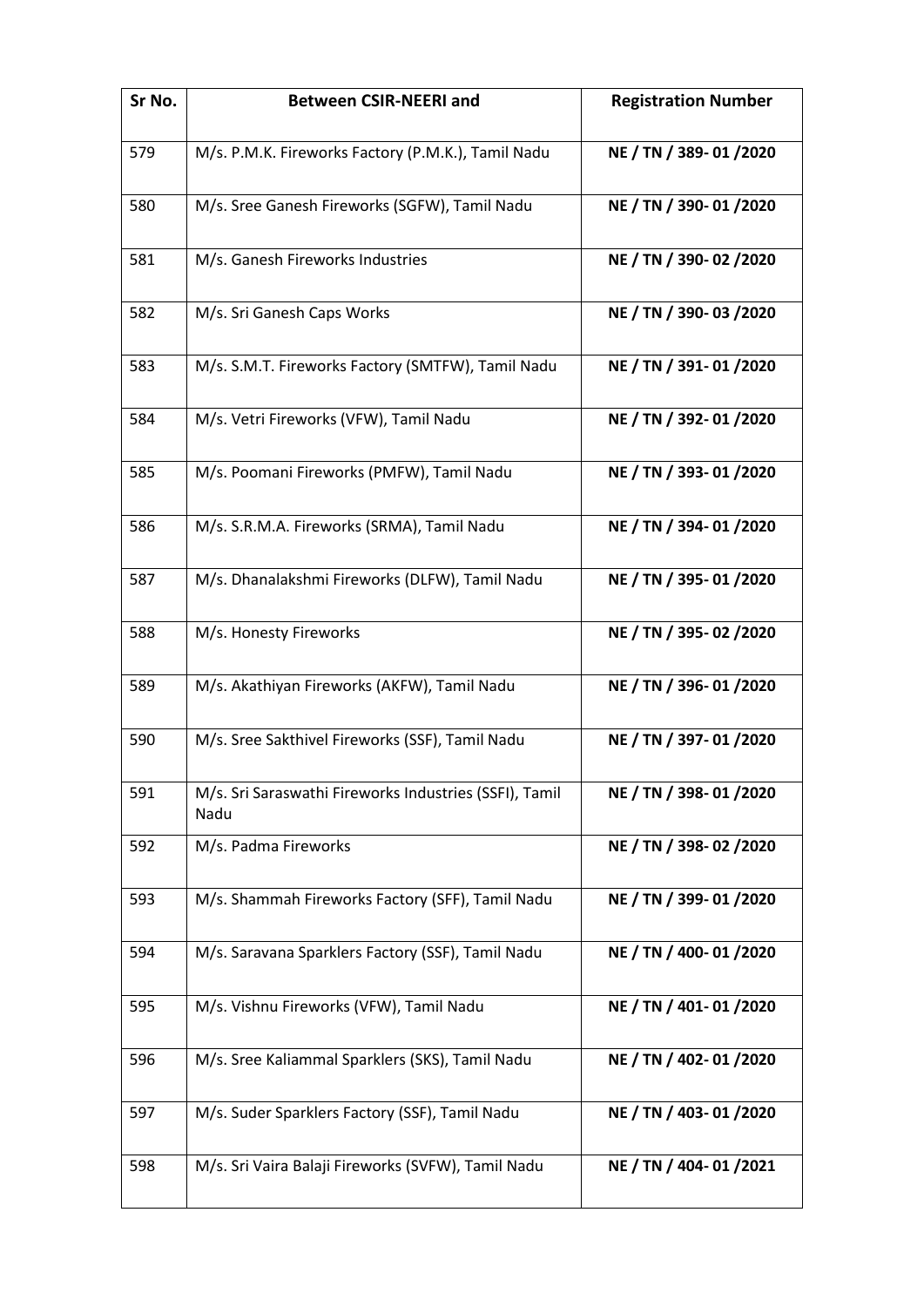| Sr No. | <b>Between CSIR-NEERI and</b>                        | <b>Registration Number</b> |
|--------|------------------------------------------------------|----------------------------|
| 599    | M/s. Thangaraj Pandian Fireworks (TPFW), Tamil Nadu  | NE / TN / 405-01/2021      |
| 600    | M/s. Guru Traders (GT), Tamil Nadu                   | NE / TN / 406-01/2021      |
| 601    | M/s. V.A.P. Fireworks (VAPFW), Tamil Nadu            | NE / TN / 407-01/2021      |
| 602    | M/s. Kavitha Fireworks (KFW), Tamil Nadu             | NE / TN / 408-01 /2021     |
| 603    | M/s. Padmani Fireworks (PFW), Tamil Nadu             | NE / TN / 409-01 /2021     |
| 604    | M/s. Sundarammal Fireworks (SFW), Tamil Nadu         | NE / TN / 410-01 /2021     |
| 605    | M/s. The Excel Papercaps Industries, Tamil Nadu      | NE / TN / 411-01 /2021     |
| 606    | M/s. Sri Patirakali Fireworks Industries, Tamil Nadu | NE / TN / 412-01 /2021     |
| 607    | M/s. Rajas Serpent Eggs Factory, Tamil Nadu          | NE / TN / 413-01 /2021     |
| 608    | M/s. Sri Patrakali Papercaps Factory, Tamil Nadu     | NE / TN / 414-01 /2021     |
| 609    | M/s. Rajesh Fireworks, Tamil Nadu                    | NE / TN / 415-01 /2021     |
| 610    | M/s. S. Muthurajan Firm (SMF), Tamil Nadu            | NE / TN / 416-01 /2021     |
| 611    | M/s. Mithra Fireworks Factory (MFWF), Tamil Nadu     | NE / TN / 417-01/2021      |
| 612    | M/s. Sri Linga Fireworks (SLFW), Tamil Nadu          | NE / TN / 418-01 /2021     |
| 613    | M/s. Ponmalar Fireworks Factory (PMFF), Tamil Nadu   | NE / TN / 419-01 /2021     |
| 614    | M/s. Sai Balaji Fireworks, Tamil Nadu                | NE / TN / 420-01/2021      |
| 615    | M/s. Sapna Fireworks, Tamil Nadu                     | NE / TN / 421-01 /2021     |
| 616    | M/s. Kuil Fireworks Industries (KFI), Tamil Nadu     | NE / TN / 422-01 /2021     |
| 617    | M/s. Kisan Fireworks Industries (KFI), Tamil Nadu    | NE / TN / 423-01/2021      |
| 618    | M/s. Original Fireworks Industries (OFI), Tamil Nadu | NE / TN / 424-01/2021      |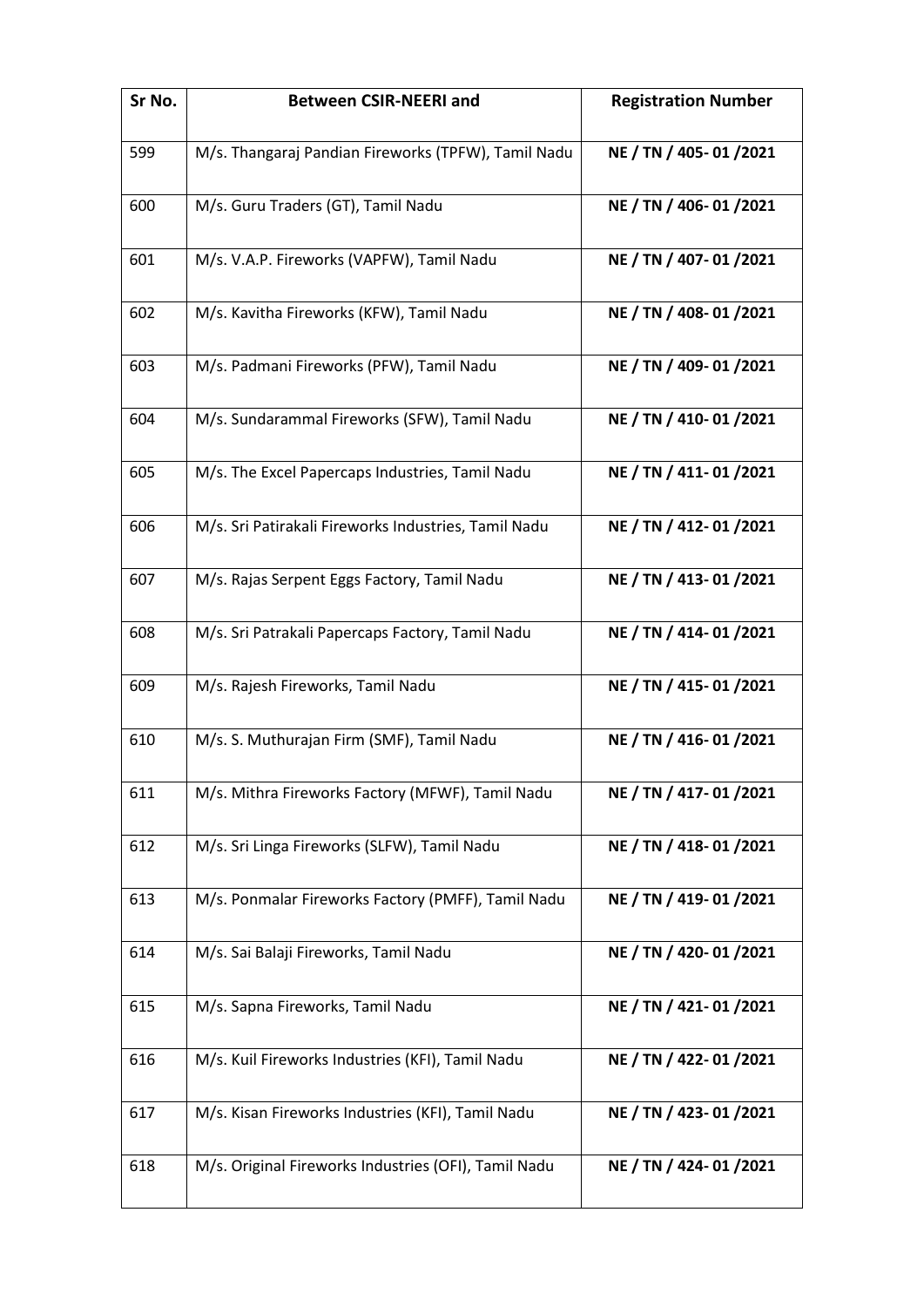| Sr No. | <b>Between CSIR-NEERI and</b>                                 | <b>Registration Number</b> |
|--------|---------------------------------------------------------------|----------------------------|
| 619    | M/s. Tamilselvi Fireworks (TFW), Tamil Nadu                   | NE / TN / 425-01/2021      |
| 620    | M/s. Shri Anjaneya Pyrotechs (SAP), Tamil Nadu                | NE / TN / 426-01 /2021     |
| 621    | M/s. Selvam's Fireworks (SFW), Tamil Nadu                     | NE / TN / 427-01 /2021     |
| 622    | M/s. Sanyo Fireworks (SFW), Tamil Nadu                        | NE / TN / 428-01 /2021     |
| 623    | M/s. Sri Ganapathi Fireworks Factory (SGFW), Tamil<br>Nadu    | NE / TN / 429-01 /2021     |
| 624    | M/s. Deepak Fireworks Industries (DFWI), Tamil Nadu           | NE / TN / 430-01 /2021     |
| 625    | M/s. Jai Prathiba Fireworks (JPFW), Tamil Nadu                | NE / TN / 431-01 /2021     |
| 626    | M/s. Super King Fireworks (SKFW), Maharashtra                 | NE / MH / 432-01/2021      |
| 627    | M/s. Satkar Fireworks (SFW), Maharashtra                      | NE / MH / 433-01/2021      |
| 628    | M/s. Three Star Fireworks (TSFW), Maharashtra                 | NE / MH / 434-01/2021      |
| 629    | M/s. Lovely Pyrotechnics (LPT), Tamil Nadu                    | NE / TN / 435-01 /2021     |
| 630    | M/s. Jai Sarathi Fireworks (JSFW), Tamil Nadu                 | NE / TN / 436-01 /2021     |
| 631    | M/s. Sri Umai Fireworks (SUFW), Tamil Nadu                    | NE / TN / 437-01 /2021     |
| 632    | M/s. Sasi Fireworks (SFW), Tamil Nadu                         | NE / TN / 438-01/2021      |
| 633    | M/s. Parvathiammal Fireworks (PFW), Tamil Nadu                | NE / TN / 439-01/2021      |
| 634    | M/s. Umamaheshwari Fireworks (UFW), Tamil Nadu                | NE / TN / 440-01/2021      |
| 635    | M/s. Sri Kamatchi Fireworks Industries (SKFWI), Tamil<br>Nadu | NE / TN / 441-01 /2021     |
| 636    | M/s. G. Rajendran Fireworks (GRFW), Tamil Nadu                | NE / TN / 442-01 /2021     |
| 637    | M/s. Angel Fireworks, Tamil Nadu                              | NE / TN / 443-01/2021      |
| 638    | M/s. Sree Chakkara Capworks (SCCW), Tamil Nadu                | NE / TN / 444-01/2021      |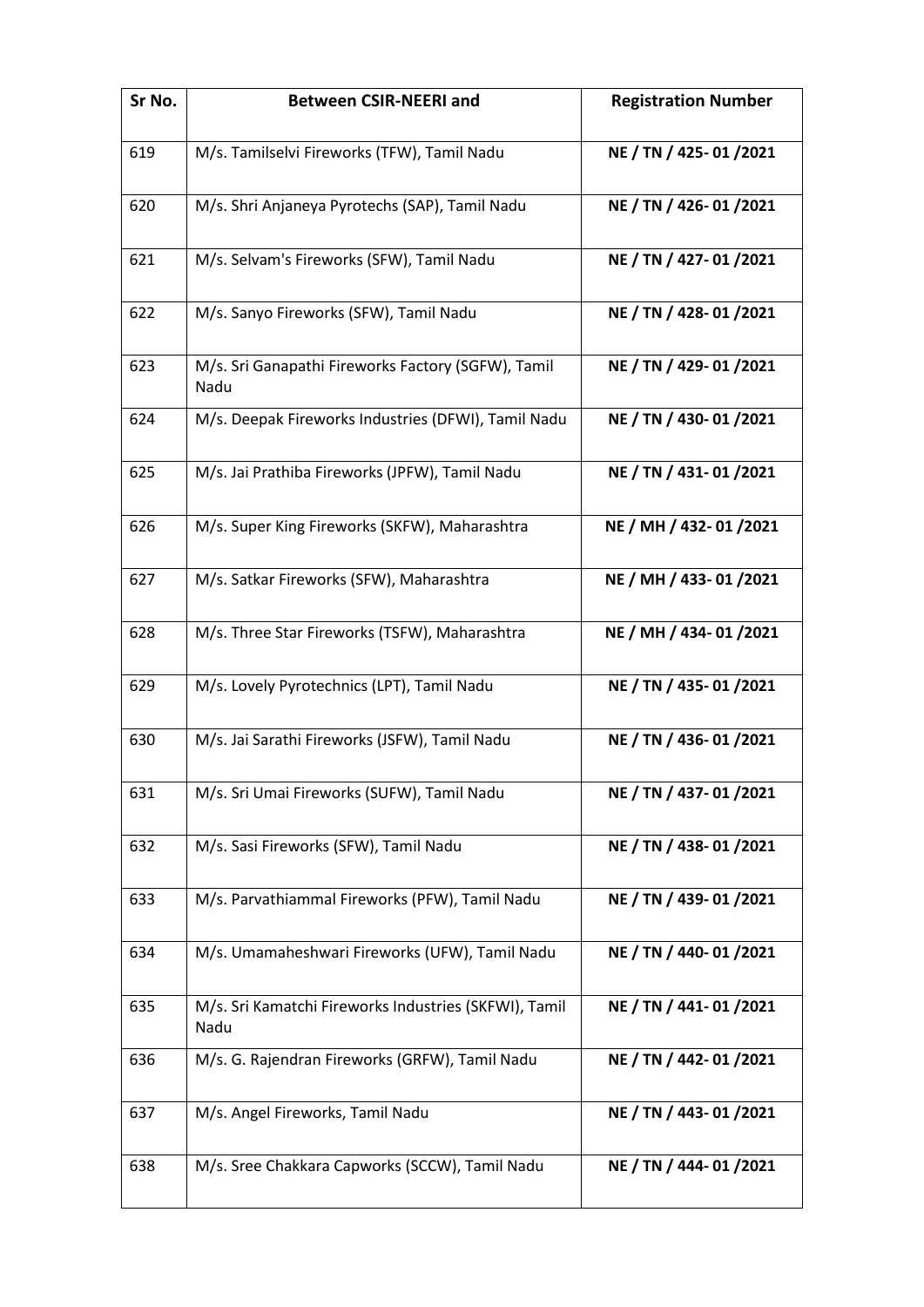| Sr No. | <b>Between CSIR-NEERI and</b>                                              | <b>Registration Number</b> |
|--------|----------------------------------------------------------------------------|----------------------------|
| 639    | M/s. The Rathna Fireworks Company (RFWC), Tamil<br>Nadu                    | NE / TN / 445-01/2021      |
| 640    | M/s. Shanmuga Lakshmi Pyrotechnics (SLP), Tamil<br>Nadu                    | NE / TN / 446-01 /2021     |
| 641    | M/s. Jai Matadi Fireworks (JMF), Tamil Nadu                                | NE / TN / 447-01/2021      |
| 642    | M/s. Indhra Amorces Industries (IAI), Tamil Nadu                           | NE / TN / 448-01 /2021     |
| 643    | M/s. Lalitha Fireworks Industries, Tamil Nadu                              | NE / TN / 449-01 /2021     |
| 644    | M/s. Kalavathi Fancy Colours (KFC), Tamil Nadu                             | NE / TN / 450-01 /2021     |
| 645    | M/s. Rajeshwaran Fireworks (RFW), Tamil Nadu                               | NE / TN / 451-01 /2021     |
| 646    | M/s. Makkal Selvi Fireworks (MSFW), Tamil Nadu                             | NE / TN / 452-01 /2021     |
| 647    | M/s. Swathi Colour Matches (SCM), Tamil Nadu                               | NE / TN / 453-01 /2021     |
| 648    | M/s. Sree Ponmani Fireworks (PMFW), Tamil Nadu                             | NE / TN / 454-01 /2021     |
| 649    | M/s. Vadivel Fireworks Industries (VFWI), Tamil Nadu                       | NE / TN / 455-01 /2021     |
| 650    | M/s. Praveen Fireworks Industries (PFWI), Sivakasi,<br><b>Tamil Nadu</b>   | NE / TN / 456-01 /2021     |
| 651    | M/s. Senthil Fireworks Industries (SFWI), Sivakasi,<br><b>Tamil Nadu</b>   | NE / TN / 457-01 /2021     |
| 652    | M/s. Jai Ram Fireworks Industries (JRFWI), Tamil Nadu                      | NE / TN / 458-01/2021      |
| 653    | M/s. The Southern India Exporting Company (SIECO),<br>Sivakasi, Tamil Nadu | NE / TN / 459-01/2021      |
| 654    | M/s. Lord Fireworks Industries                                             | NE / TN / 459-02 /2021     |
| 655    | M/s. Lord Paper Cap Factory                                                | NE / TN / 459-03 /2021     |
| 656    | M/s. Sri Lord Fancy Fireworks Factory                                      | NE / TN / 459-04 /2021     |
| 657    | M/s. The Southern India Fireworks Factory                                  | NE / TN / 459-05 /2021     |
| 658    | M/s. Radhika Serpent Eggs Industries (RSEI), Tamil<br>Nadu                 | NE / TN / 460-01 /2021     |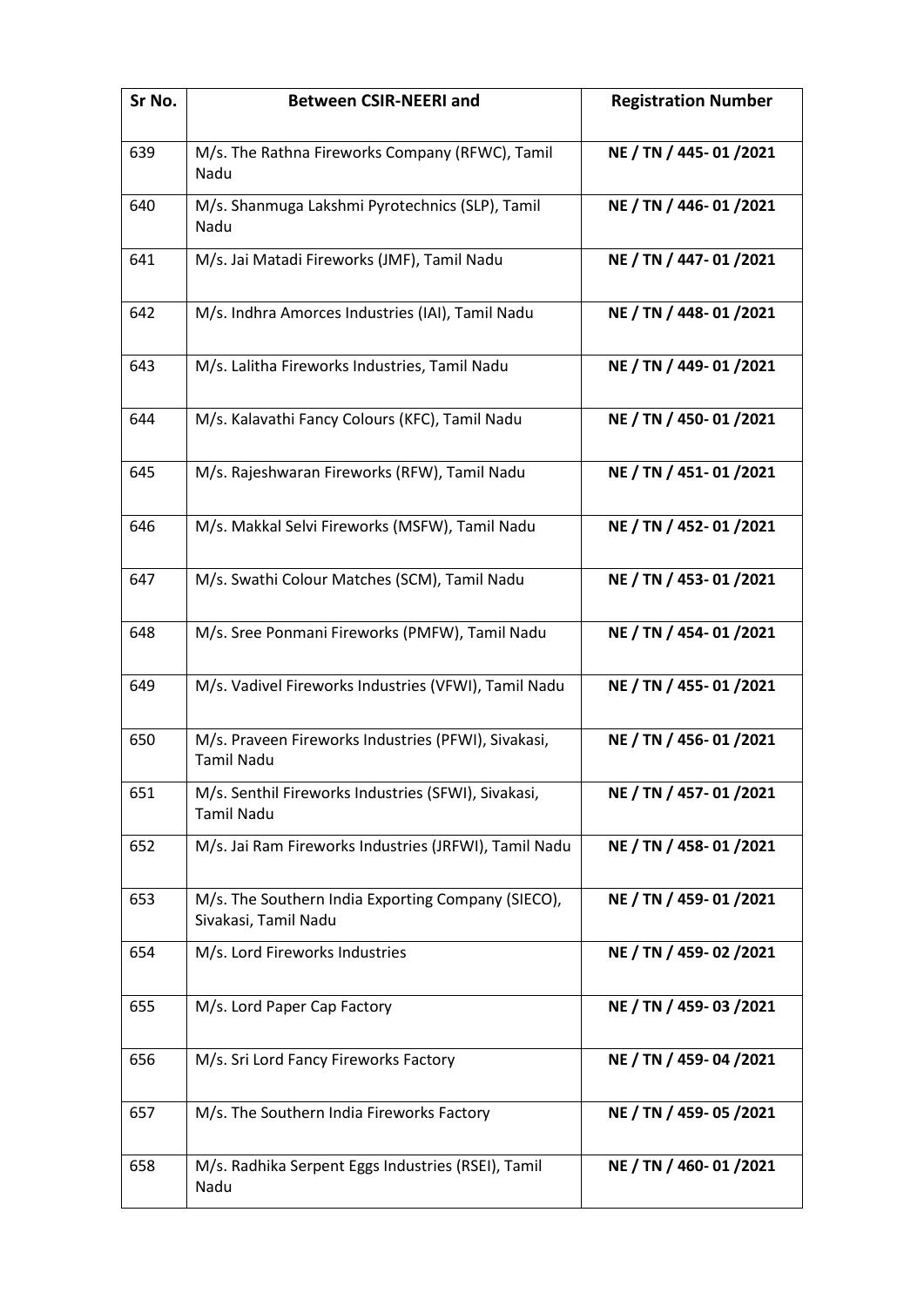| Sr No. | <b>Between CSIR-NEERI and</b>                                            | <b>Registration Number</b> |
|--------|--------------------------------------------------------------------------|----------------------------|
| 659    | M/s. Radhika Fireworks Factory (RFF), Tamil Nadu                         | NE / TN / 461-01 /2021     |
| 660    | M/s. Rajukanna Fireworks Factory (RKFF), Tamil Nadu                      | NE / TN / 462-01 /2021     |
| 661    | M/s. Rajukanna Fireworks (RKFW), Tamil Nadu                              | NE / TN / 463-01 /2021     |
| 662    | M/s. Babukanna Fireworks (BKFW), Tamil Nadu                              | NE / TN / 464-01 /2021     |
| 663    | M/s. Kili Fireworks (KFW), Tamil Nadu                                    | NE / TN / 465-01 /2021     |
| 664    | M/s. Rajalakshmi Fireworks Factory (RJLFWF), Tamil<br>Nadu               | NE / TN / 466-01 /2021     |
| 665    | M/s. Sri Muneeswaran Fireworks Industries (SMFI),<br><b>Tamil Nadu</b>   | NE / TN / 467-01 /2021     |
| 666    | M/s. Sri Marutham Fireworks Industries (SMF), Tamil<br>Nadu              | NE / TN / 468-01 /2021     |
| 667    | M/s. Sree Lakshman Fireworks (SLF), Tamil Nadu                           | NE / TN / 469-01 /2021     |
| 668    | M/s. Sri Mathu Fireworks Industries, Tamil Nadu                          | NE / TN / 470-01 /2021     |
| 669    | M/s. Ranjeet Fireworks (RFI), Tamil Nadu                                 | NE / TN / 471-01 /2021     |
| 670    | M/s. Sri Vijayalakshmi Fireworks Industries (SVFI),<br><b>Tamil Nadu</b> | NE / TN / 472-01 /2021     |
| 671    | M/s. Guru Fireworks Industries (GFWI), Tamil Nadu                        | NE / TN / 473-01 /2021     |
| 672    | M/s. Sri Bala Guru Fireworks (SBFW), Tamil Nadu                          | NE / TN / 474-01/2021      |
| 673    | M/s. Geetha Fireworks Factory, Tamil Nadu                                | NE / TN / 475-01 /2021     |
| 674    | M/s. Shanmuga Fireworks, Tamil Nadu                                      | NE / TN / 476-01/2021      |
| 675    | M/s. Sri Kanmani Fireworks (SKF), Tamil Nadu                             | NE / TN / 477-01/2021      |
| 676    | M/s. Ganesh Durai Fireworks, Tamil Nadu                                  | NE / TN / 478-01/2021      |
| 677    | M/s. Ramsankar Fireworks Industries (RSFWI), Tamil<br>Nadu               | NE / TN / 479-01 /2021     |
| 678    | M/s. Pandilakshmi Fireworks (PLFW), Tamil Nadu                           | NE / TN / 480-01 /2021     |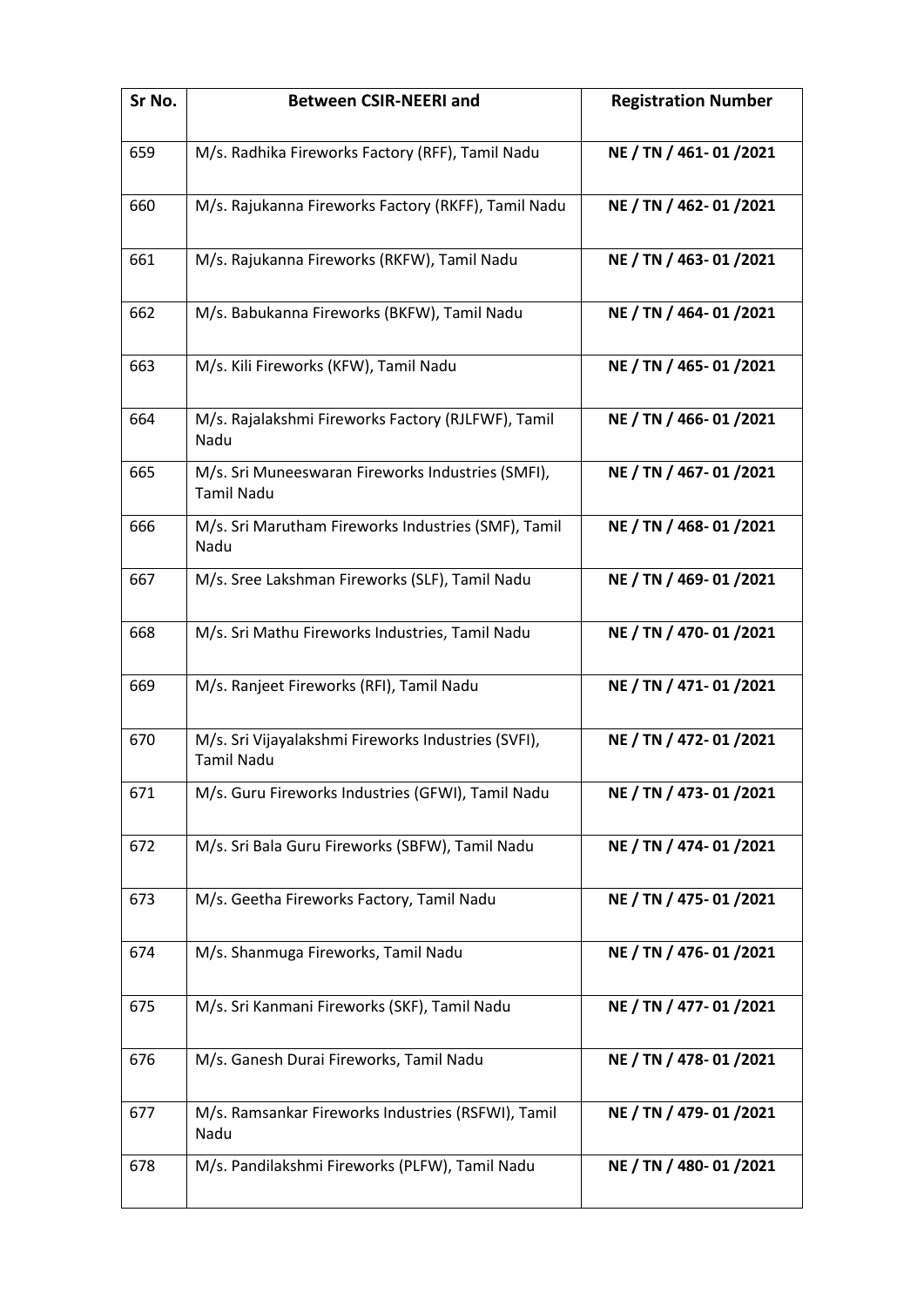| Sr No. | <b>Between CSIR-NEERI and</b>                                                | <b>Registration Number</b> |
|--------|------------------------------------------------------------------------------|----------------------------|
| 679    | M/s. A.V.M Pyrotech (AVMPT), Tamil Nadu                                      | NE / TN / 481-01 /2021     |
| 680    | M/s. Jayadharshini Fireworks (JDFW), Tamil Nadu                              | NE / TN / 482-01 /2021     |
| 681    | M/s. Alankar Explosives Industries (AEI), Tamil Nadu                         | NE / TN / 483-01 /2021     |
| 682    | M/s. Chitra Sparklers (CSS), Tamil Nadu                                      | NE / TN / 484-01 /2021     |
| 683    | M/s. Muthukanna Fireworks Industries (MKFI), Tamil<br>Nadu                   | NE / TN / 485-01 /2021     |
| 684    | M/s. Babu Fireworks Industries (BFWI), Tamil Nadu                            | NE / TN / 486-01 /2021     |
| 685    | M/s. Glasco Fireworks (GFW), Tamil Nadu                                      | NE / TN / 487-01 /2021     |
| 686    | M/s. Maa Dhaarani Fireworks (MDFW), Tamil Nadu                               | NE / TN / 488-01 /2021     |
| 687    | M/s. B. Revanesh Pyro Technic (BRPT), Tamil Nadu                             | NE / TN / 489-01/2021      |
| 688    | M/s. Jeyaleela Fireworks (JLFW), Tamil Nadu                                  | NE / TN / 490-01/2021      |
| 689    | M/s. The Modern Fireworks Factory (TMFF), Tamil<br>Nadu                      | NE / TN / 491-01 /2021     |
| 690    | M/s. Maya Sparklers Factory (MSF), Tamil Nadu                                | NE / TN / 492-01 /2021     |
| 691    | M/s. Sri Durkesh Fireworks (SDFW), Tamil Nadu                                | NE / TN / 493-01 /2021     |
| 692    | M/s. Akshara Fireworks (AKFW), Tamil Nadu                                    | NE / TN / 494-01/2021      |
| 693    | M/s. Sivan Fireworks Industries (SFWI), Tamil Nadu                           | NE / TN / 495-01 /2021     |
| 694    | M/s. M.S.K Fireworks (MSKFW), Tamil Nadu                                     | NE / TN / 496-01 /2021     |
| 695    | M/s. Shree Mariamman Fireworks and Amorces<br>Industries (SMFAI), Tamil Nadu | NE / TN / 497-01 /2021     |
| 696    | M/s. Rajavel Fireworks Factory, Tamil Nadu                                   | NE / TN / 498-01 /2021     |
| 697    | M/s. Swagat Fireworks (SWFW), Osmanabad,<br>Maharashtra                      | NE / MH / 499-01/2021      |
| 698    | M/s. Khema Fireworks, Indore, Madhya Pradesh                                 | NE / MP / 500-01/2021      |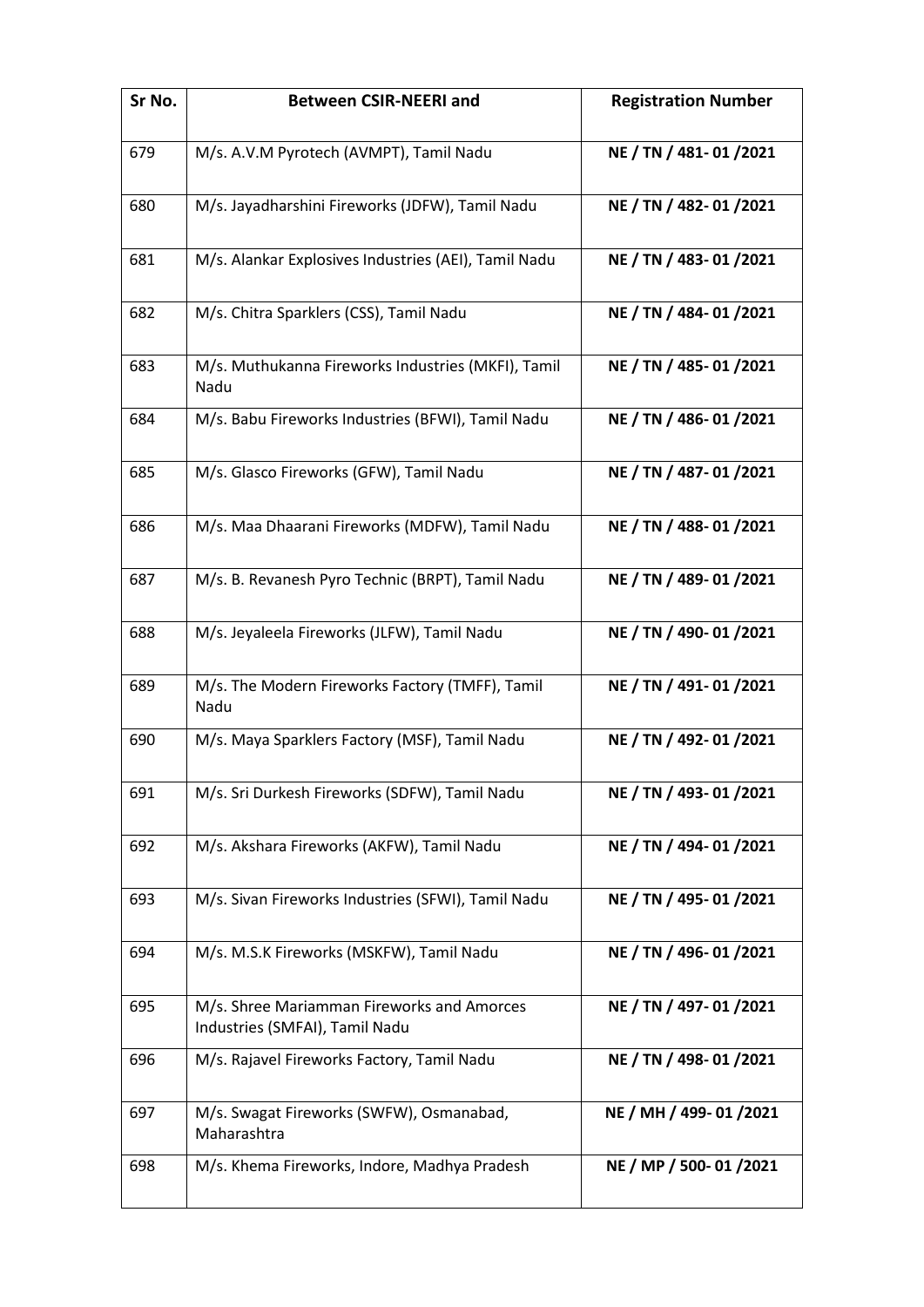| Sr No. | <b>Between CSIR-NEERI and</b>                         | <b>Registration Number</b> |
|--------|-------------------------------------------------------|----------------------------|
| 699    | M/s. Rojapoo Sparklers, Tamil Nadu                    | NE / TN / 501-01 /2021     |
| 700    | M/s Sri Velavan Fireworks, Tamil Nadu                 | NE / TN / 502-01/2021      |
| 701    | M/s. C.S.K. Fireworks (CSKFW), Tamil Nadu             | NE / TN / 503-01/2021      |
| 702    | M/s. Aravind Paper Caps (APC), Tamil Nadu             | NE / TN / 504-01 /2021     |
| 703    | M/s. Selvi Cap Works (SCW), Tamil Nadu                | NE / TN / 505-01 /2021     |
| 704    | M/s. Sri Naahaa Fireworks (SNFW), Tamil Nadu          | NE / TN / 506-01/2021      |
| 705    | M/s. J.K. Fireworks, Tamil Nadu                       | NE / TN / 507-01/2021      |
| 706    | M/s. Vasantha Fireworks Factory, Tamil Nadu           | NE / TN / 508-01/2021      |
| 707    | M/s. Vasantha Sparklers Factory                       | NE / TN / 508-02 /2021     |
| 708    | M/s. Sri Manickam Sparklers Factory                   | NE / TN / 508-03 /2021     |
| 709    | M/s. Gowtham Pyrotechs                                | NE / TN / 508-04 /2021     |
| 710    | M/s. Kani Fireworks                                   | NE / TN / 508-05 /2021     |
| 711    | M/s. Sree Priya Fireworks (SPF), Tamil Nadu           | NE/ TN / 509-01/2021       |
| 712    | M/s. Gokulesh Fireworks (GFW), Tamil Nadu             | NE/ TN / 510-01/2021       |
| 713    | M/s. Ariammal Fireworks (AFW), Tamil Nadu             | NE/ TN / 511-01/2021       |
| 714    | M/s. Rameshkanna Colour Matches (RCM), Tamil<br>Nadu  | NE/ TN / 512-01/2021       |
| 715    | M/s. Shanthi Colour Match Works (SCMW), Tamil<br>Nadu | NE/ TN / 513-01/2021       |
| 716    | M/s. Mizpah Pyrotech (MP), Tamil Nadu                 | NE/ TN / 514-01/2021       |
| 717    | M/s. Sri Murugan Fireworks Industries, Tamil Nadu     | NE/ TN / 515-01 /2021      |
| 718    | M/s. Sri Palaniappa Fireworks Factory                 | NE/ TN / 515-02 /2021      |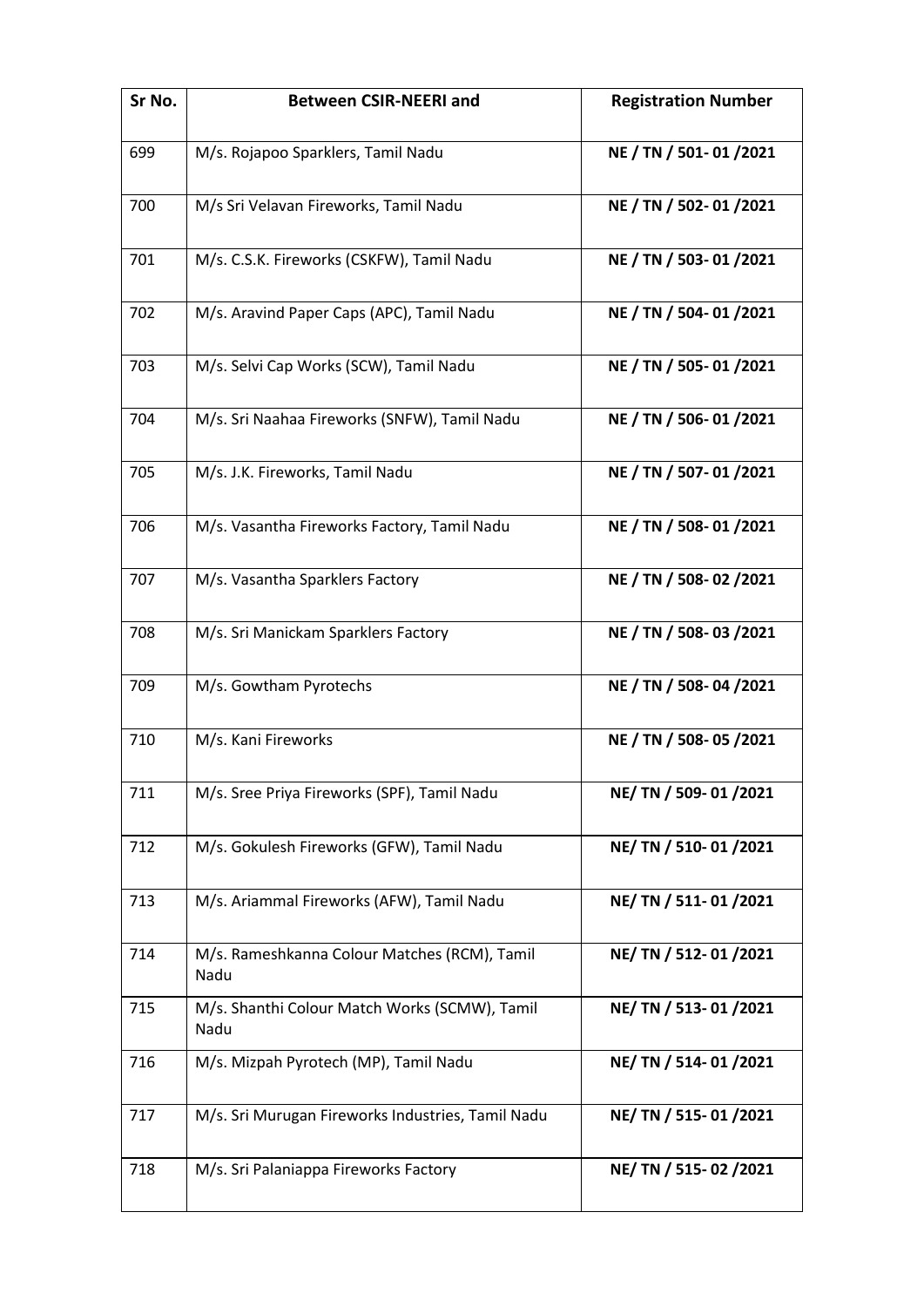| Sr No. | <b>Between CSIR-NEERI and</b>                          | <b>Registration Number</b> |
|--------|--------------------------------------------------------|----------------------------|
| 719    | M/s. Sri Palanimurugan Fireworks Factory               | NE/ TN / 515-03 /2021      |
| 720    | M/s. Sri Palanivel Sparklers Factory                   | NE/ TN / 515-04 /2021      |
| 721    | M/s. Murugan Amorces Industries                        | NE/ TN / 515-05 /2021      |
| 722    | M/s. Sri Ambigai Fireworks Factory, Tamil Nadu         | NE/ TN / 516-01/2021       |
| 723    | M/s. Gokul Amorces Factory (GAF), Tamil Nadu           | NE/ TN / 517-01/2021       |
| 724    | M/s. Royal Caps Industries (RCI), Tamil Nadu           | NE/ TN / 518-01/2021       |
| 725    | M/s.Royal Serpent Eggs Factory (RSEF), Tamil Nadu      | NE/ TN / 519-01/2021       |
| 726    | M/s. Shiv Priya Fireworks (SPFW), Tamil Nadu           | NE/ TN / 520-01/2021       |
| 727    | M/s. Sri Oswal Fireworks Industries (SOFI), Tamil Nadu | NE/ TN / 521-01/2021       |
| 728    | M/s. Vanajan Fireworks (VFW), Tamil Nadu               | NE/ TN / 522-01/2021       |
| 729    | M/s. Sri Jai Fireworks Industries (SJFI), Tamil Nadu   | NE/ TN / 523-01/2021       |
| 730    | M/s. Sonal Fireworks Factory (SFF), Tamil Nadu         | NE/ TN / 524-01/2021       |
| 731    | M/s. Aravind Fireworks Industries (AFWI), Tamil Nadu   | NE/ TN / 525-01/2021       |
| 732    | M/s. Pandian Serpent Eggs Factory (PSEF), Tamil Nadu   | NE/ TN / 526-01/2021       |
| 733    | M/s. Pandian Caps Works (PCW), Tamil Nadu              | NE/ TN / 527-01/2021       |
| 734    | M/s. Sri R.R Fireworks (RRFW), Tamil Nadu              | NE/ TN / 528-01/2021       |
| 735    | M/s. Leo Fireworks (LFW), Tamil Nadu                   | NE/ TN / 529-01/2021       |
| 736    | M/s. Leo Pyrotech (LPT), Tamil Nadu                    | NE/ TN / 530-01/2021       |
| 737    | M/s. Thamarai Fireworks (TKFW), Tamil Nadu             | NE/ TN / 531-01/2021       |
| 738    | M/s. Thamarai Kannan Fireworks (TKFW), Tamil Nadu      | NE/ TN / 532-01/2021       |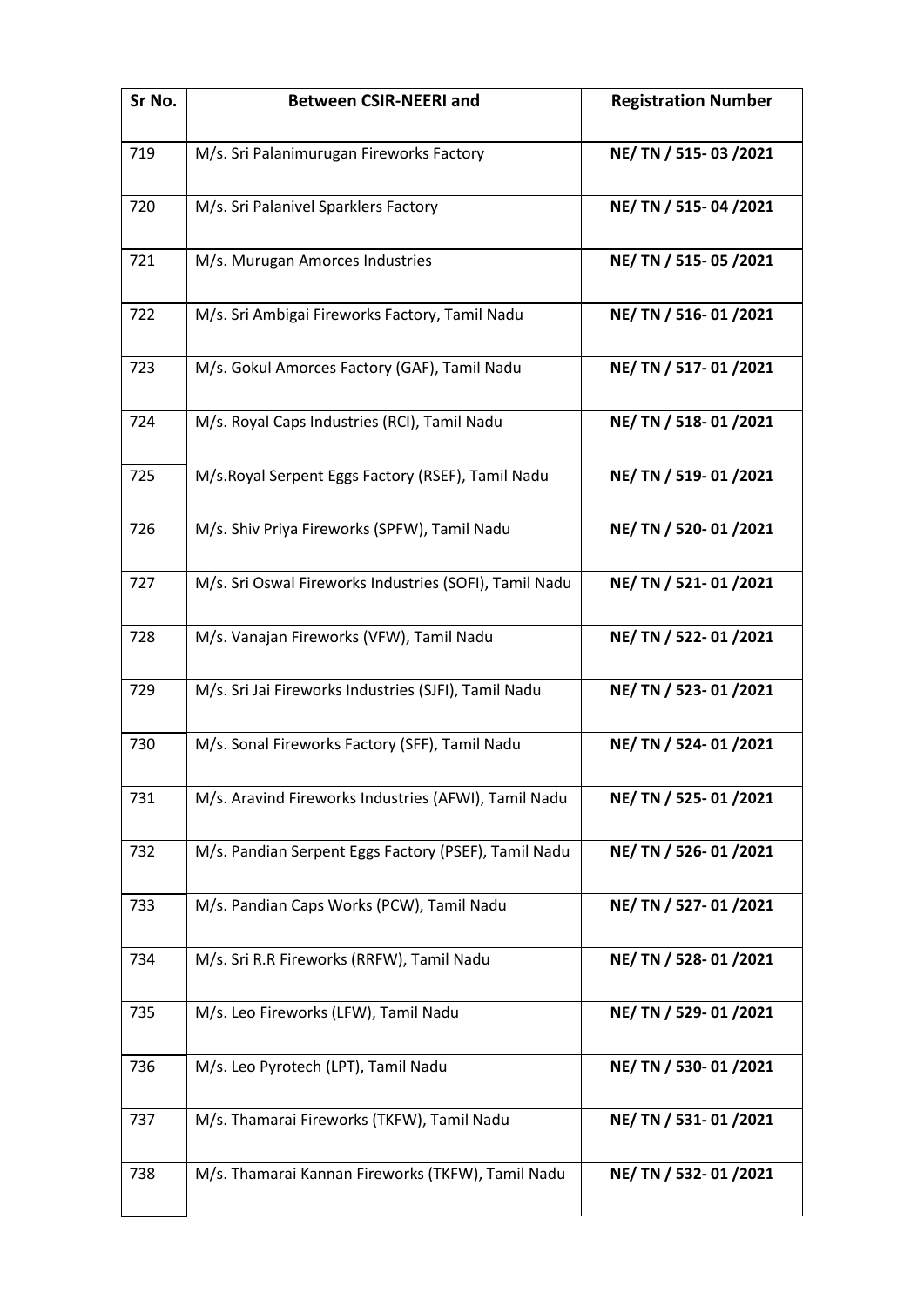| Sr No. | <b>Between CSIR-NEERI and</b>                                            | <b>Registration Number</b> |
|--------|--------------------------------------------------------------------------|----------------------------|
| 739    | M/s. Sri Shakthimaan Fireworks Industries (SSFI),<br><b>Tamil Nadu</b>   | NE/ TN / 533-01/2021       |
| 740    | M/s. Preethi Serpent Eggs Factory (PSEF), Tamil Nadu                     | NE/ TN / 534-01/2021       |
| 741    | M/s. Aravind Fireworks (AFW), Tamil Nadu                                 | NE/ TN / 535-01/2021       |
| 742    | M/s. Sri Ram Balaji Fireworks (SRBF), Tamil Nadu                         | NE/ TN / 536-01/2021       |
| 743    | M/s. Sri Karpagam Fireworks (SKFW), Tamil Nadu                           | NE/ TN / 537-01/2021       |
| 744    | M/s. Sri Muthulakshmi Fireworks (SMFW), Tamil Nadu                       | NE/ TN / 538-01/2021       |
| 745    | M/s. Pandilaksmi Fireworks Factory (PLFF), Tamil<br>Nadu                 | NE/ TN / 539-01/2021       |
| 746    | M/s. Saraswathi Fireworks Industries (SFWI), Tamil<br>Nadu               | NE/ TN / 540-01/2021       |
| 747    | M/s. Naachiar Fancy Fireworks (NFFW), Tamil Nadu                         | NE/ TN / 541-01/2021       |
| 748    | M/s. Retha Fancy Fireworks Amorces Factory (RFFAF),<br><b>Tamil Nadu</b> | NE/ TN / 542-01/2021       |
| 749    | M/s. Dhamayanthi Fireworks Industries, Tamil Nadu                        | NE/ TN / 543-01/2021       |
| 750    | M/s.Naveen Fireworks (NFW), Tamil Nadu                                   | NE/ TN / 544-01/2021       |
| 751    | M/s. Hari Omm Fireworks (HOFW), Tamil Nadu                               | NE/ TN / 545-01/2021       |
| 752    | M/s. Jeyavel Fireworks (JVFW), Tamil Nadu                                | NE/ TN / 546-01/2021       |
| 753    | M/s. Thangamari Murugan Fireworks Industries<br>(TMFI), Tamil Nadu       | NE/ TN / 547-01/2021       |
| 754    | M/s. Sri Aarthi Crackers (SAC), Tamil Nadu                               | NE/ TN / 548-01/2021       |
| 755    | M/s. S.K. Suleman & Sons (SFW), Nagpur,<br>Maharashtra                   | NE/ MH / 549-01/2021       |
| 756    | M/s. Vishal Fireworks, Maharashtra                                       | NE/ MH / 550-01/2021       |
| 757    | M/s. Jully Fireworks (JFW), Gujarat                                      | NE/ GJ / 551-01/2021       |
| 758    | M/s. Dass Colour Matches (DCM), Tamil Nadu                               | NE/ TN / 552-01/2021       |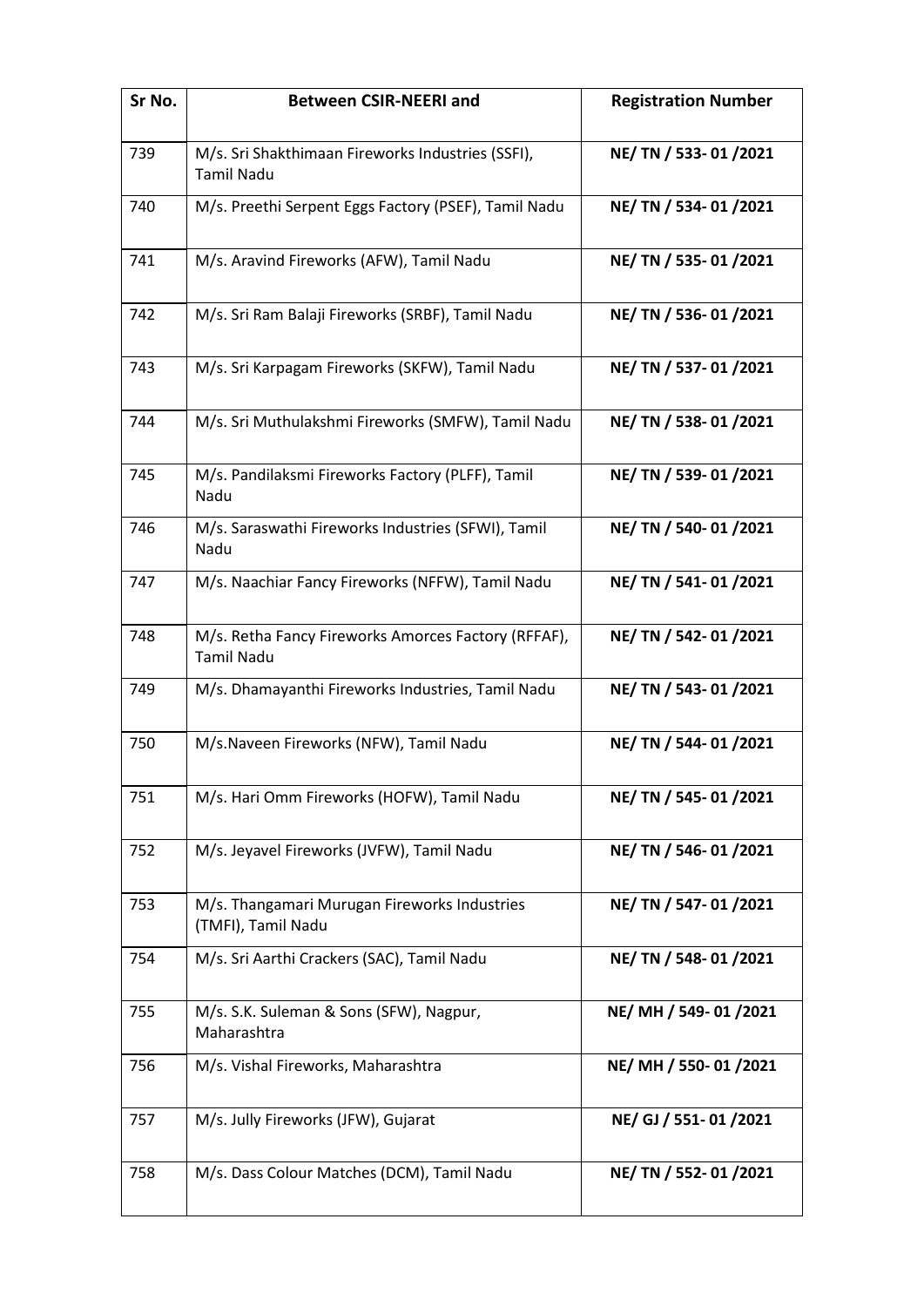| Sr No. | <b>Between CSIR-NEERI and</b>                           | <b>Registration Number</b> |
|--------|---------------------------------------------------------|----------------------------|
| 759    | M/s. D.V.K. Colors (DVKC), Tamil Nadu                   | NE/ TN / 553-01/2021       |
| 760    | M/s. Meera Colour Match Factory (MCMF), Tamil<br>Nadu   | NE/ TN / 554-01/2021       |
| 761    | M/s. Jegannath Colour Match Works (JCMW), Tamil<br>Nadu | NE/ TN / 555-01/2021       |
| 762    | M/s. Vijay Colour Matches (VCM), Tamil Nadu             | NE/ TN / 556-01/2021       |
| 763    | M/s. Arthi Fireworks Industries (AFI), Tamil Nadu       | NE/ TN / 557-01/2021       |
| 764    | M/s. Veeralakshmi Fireworks Industries, Tamil Nadu      | NE/ TN / 558-01/2021       |
| 765    | M/s. Jothi Eshwari Fireworks, Tamil Nadu                | NE/ TN / 559-01/2021       |
| 766    | M/s. Silver Cap Works Pvt. Ltd., Tamil Nadu             | NE/ TN / 560-01/2021       |
| 767    | M/s. Rathna Fireworks Industries, Tamil Nadu            | NE/ TN / 561-01/2021       |
| 768    | M/s. Yuvraj Fireworks Industries, Tamil Nadu            | NE/ TN / 562-01/2021       |
| 769    | M/s. Yuvraj Sparklers Factory, Tamil Nadu               | NE/ TN / 563-01/2021       |
| 770    | M/s. Rangoli Sparklers Factory, Tamil Nadu              | NE/ TN / 564-01/2021       |
| 771    | M/s. Yuvraj Fireworks Pvt. Limited, Tamil Nadu          | NE/ TN / 565-01/2021       |
| 772    | M/s Yes Kay Yem Fireworks Factory, Tamil Nadu           | NE/ TN / 566-01/2021       |
| 773    | M/s Realty Pyrotech Fireworks Factory, Tamil Nadu       | NE/ TN / 567-01/2021       |
| 774    | M/s Shree Lalithambika Fireworks, Tamil Nadu            | NE/ TN / 568-01/2021       |
| 775    | M/s Rathinam Fireworks, Tamil Nadu                      | NE/ TN / 569-01/2021       |
| 776    | M/s Rudaya Narayana Fireworks, Tamil Nadu               | NE/ TN / 570-01/2021       |
| 777    | M/s Ramana Fireworks Factory, Tamil Nadu                | NE/ TN / 571-01/2021       |
| 778    | M/s Sri Saigirinath Fireworks Industry, Tamil Nadu      | NE/ TN / 572-01/2021       |